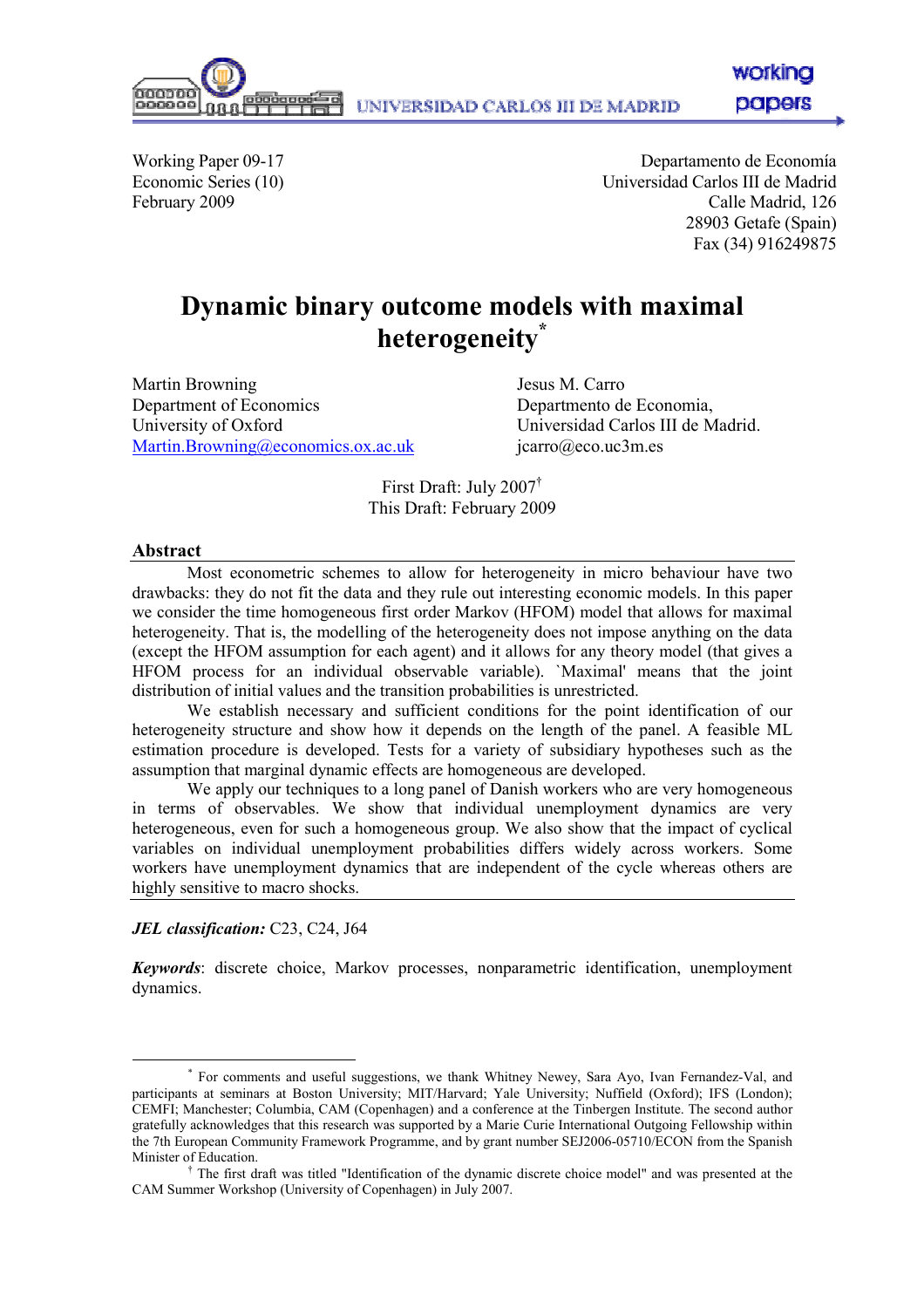## 1. Introduction.

Models with a binary outcome that depends in part on previous realizations of the outcome - dynamic binary outcome models - are common in applied microeconometrics. Some examples include: labour force participation (Heckman (1981), Hyslop (1999)); smoking (Becker et al (1994)); firms exporting (Bernard and Jensen  $(2004)$ ; stock market participation (Alessie *et al*  $(2004)$ ) and taking up a welfare program (Gottschalk and Moffitt (1994) and Ham and Shore-Sheppard (2005)). The usual time-homogeneous first order Markov model for unit  $i (= 1, ...N)$  in period t  $(t = 0, . . T)$  is:

$$
Pr(y_{it} = 1 | y_{i,t-1}, x_{it}) = F(\eta_i + \alpha y_{it-1} + \beta x_{it})
$$
\n(1.1)

where  $F(.)$  is a probability distribution function and  $y_{it}$  is a binary variable indicating, for example, that person  $i$  had some unemployment in period  $t$ . This 'linear index model' which only allows for a heterogeneous 'intercept'  $\eta_i$  is widely used but it does have problems; Browning and Carro (2006a) discuss these but it is worth repeating the objections.

The first problem is that the imposition of common slope parameters ( $\alpha$  and  $\beta$ ) restricts the class of structural models that are consistent with the reduced form  $(1.1)$ . For example, consider two people, a and b, with the same value of the x variables (so we can ignore them), and for whom a has a lower probability of being unemployed if they were employed in the previous year:

$$
F(\eta_a) < F(\eta_b) \tag{1.2}
$$

For example,  $a$  might choose a 'safer' job than  $b$ . Now suppose we impose the 'same slope' homogeneity assumption  $\alpha_a = \alpha_b = \alpha$ . This implies:

$$
F(\eta_a + \alpha) < F(\eta_b + \alpha) \tag{1.3}
$$

This rules out, for example, that a's caution leads her to spend more time looking for a 'safe' job, so that her probability of remaining unemployed is *higher* than  $b$ 's. Thus the choice of a statistical scheme for dealing with heterogeneity has substantive restrictions on the set of admissible structural models.

The second problem with the conventional approach is that whenever we have long enough panels to estimate the model for each unit individually with minimal bias, we do find substantial heterogeneity in the both the 'intercept' and 'slope' parameters in (1.1). A situation where this is the case can be found in Browning and Carro (2006b). Additional evidence will be provided in the empirical illustration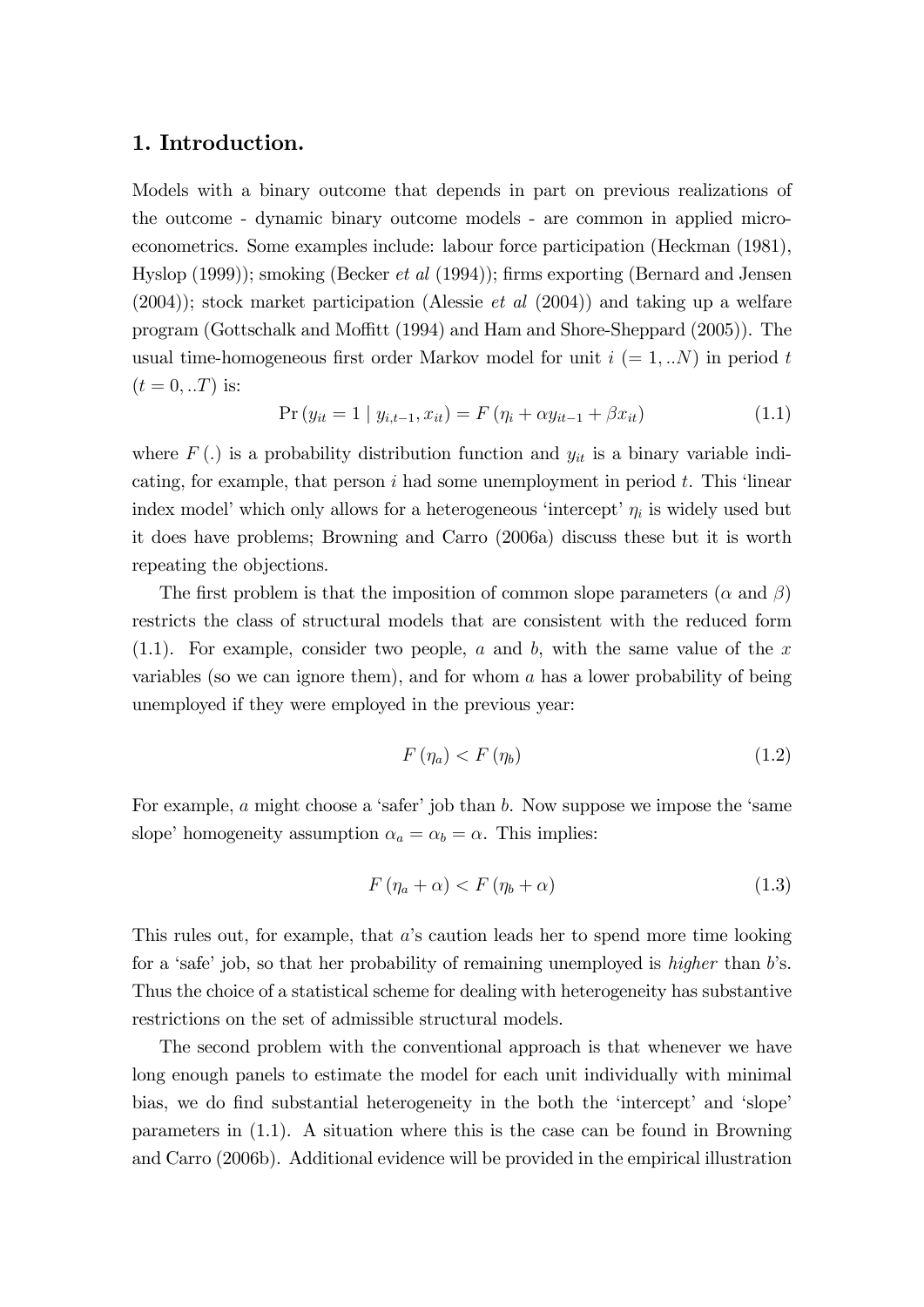in this paper. Here the binary variable is ëhaving a spell of unemployment in a given year' (see Hyslop  $(1999)$ ).

Model  $(1.1)$  with maximal heterogeneity has:

$$
Pr(y_{it} = 1 | y_{i,t-1}, x_{it}) = F(\eta_i + \alpha_i y_{it-1} + \beta_i x_{it})
$$
\n(1.4)

In addition to the homogeneity restrictions, model (1.1) is imposing two kind of parametric restrictions: the parametric form implied by the linear index and the probability distribution function  $F(.)$ . In this paper, we consider not only a semiparametric form but also the nonparametric case as well as having maximal heterogeneity all throughout the paper.<sup>1</sup> A nonparametric time-homogeneous first order Markov process with maximal heterogeneity will look directly at the transition probabilities allowing them to be different for each individual:

$$
Pr(y_{it} = 1 | y_{i,t-1}, x_{it}) = p_{ixy-1}
$$
\n(1.5)

where we have one parameter to be estimated for each  $i$  and value of  $x$  and the lag of y. This does not impose any restrictions on the structural model (except, of course, for the assumption of time invariance and no effects higher than the first order that define the model considered in this paper) and it will fit any data that is generated by a time-homogeneous first order Markov process (HFOM). For the simpler case without x variables there is a one to one correspondence between  $(1.4)$  and  $(1.5)$ and, therefore, any  $F(.)$  will give the same transition probabilities. For the general case with x variables, a semiparametric form assuming a function  $F(.)$  in (1.4) will impose some parametric restrictions that are not imposed in (1.5).

Identifying and estimating the whole set of transition probabilities in (1.5) the whole set of parameters if we consider (1.4) - or their distribution over the population, allows us to obtain any parameter of interest in this problem, including but not only, the average marginal effect (also known as average partial effect, APE) of a explanatory variable over the outcome  $y_{it}$ . This is important since different studies and questions require us to obtain different parameters of interest. Moreover, the average may not be a very informative measure because of the discrete nature of the problem. For instance, the APE could be found to be very small only because of a group in the population for which a change of a variable does not have enough effect as to change their  $y_{it}$  given their other observable and unobservable circumstances. In this case the APE will not be informative about other parts of the population for

<sup>&</sup>lt;sup>1</sup>Notice also that in (1.1) an extra homogeneity assumption is imposed by assuming all i have the same  $F(.)$ . In our nonparametric approach this homogeneity assumption is not imposed either.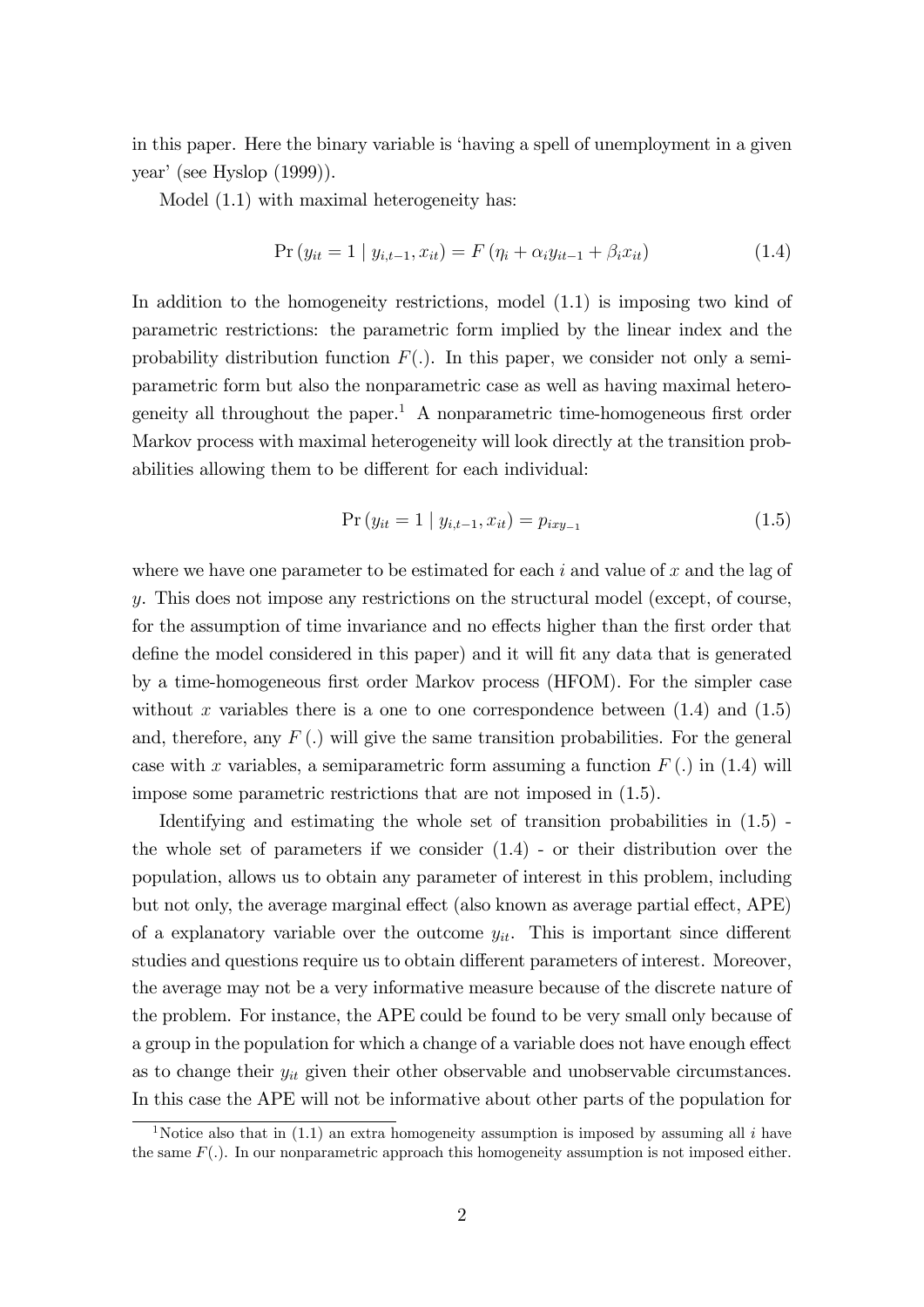which the impact can be very large because they are close to the margin that make them change their  $y_{it}$ . In this situation measures like the median marginal effect are more informative. Also, even if we look only at mean effects, there is more than one that could be of interest: the mean effect for a randomly drawn individual (see Chamberlain, 1984) or ATE in the treatment effect literature, the average marginal effect of x when  $x = x_1$  only for those with  $x = x_1$  (see Altonji and Matzkin, 2005), the 'average treatment on treated', etc.. Furthermore, identifying and estimating the whole HFOM model will allow to obtain the entire distribution in the population of the effect of a variable over the outcome. In a program evaluation context, Heckman, Smith and Clements (1997) present situations in which the entire distribution, and not only the mean effect, is the policy parameter of interest. In the IO literature it is also of interest to identify the entire distribution of the individual price elasticities when estimating demand functions; see for example Nevo (2001).

Given the difficulties in estimating  $(1.1)$  with small and fixed T (see Arellano and Honoré  $(2001)$ , tackling  $(1.5)$  or  $(1.4)$  is a formidable task. In Browning and Carro (2006b) we suggested two estimation methods for the simple case without x variables, that rely on reducing the bias or RMSE for estimates based on each unit. This gives estimates for each unit and then the distribution for  $(\eta, \alpha)$  can be taken as the empirical distribution of these estimates (or some smoothed version of it).

In Browning and Carro  $(2006b)$ , identification and estimation of  $(1.5)$  without imposing any restriction on the distribution of  $(\eta, \alpha)$  nor on the initial condition, relies on the T dimension; that is, it is only consistent when  $T \to \infty$ . In this paper we propose an alternative approach that relies on large  $N$ . In general the model is not nonparametrically identified from a cross section of observations of fixed length  $T<sup>2</sup>$  This negative result is our starting point in this paper: identification from the cross section is our goal since we do typically do not have panels with a very large number of periods. Nevertheless, this negative result on identification does not imply that we cannot learn anything from a cross section of paths with a fixed T. In general, some restrictions will have to be imposed on the distribution of the heterogeneity to achieve point identification. The interesting question is the nature of the restrictions we have to impose, or how much information about our model with maximal heterogeneity we can identify from a cross section of length  $T$ . To answer this question we use finite mixture distributions for the joint set of unknown heterogenous parameters. We refer to this as the *nonparametric discrete* scheme since no restriction is imposed other than there is a finite and discrete

<sup>&</sup>lt;sup>2</sup>In general, not even the restrictive model  $(1.1)$  with only one fixed effect is identified; see Honoré and Tamer (2006).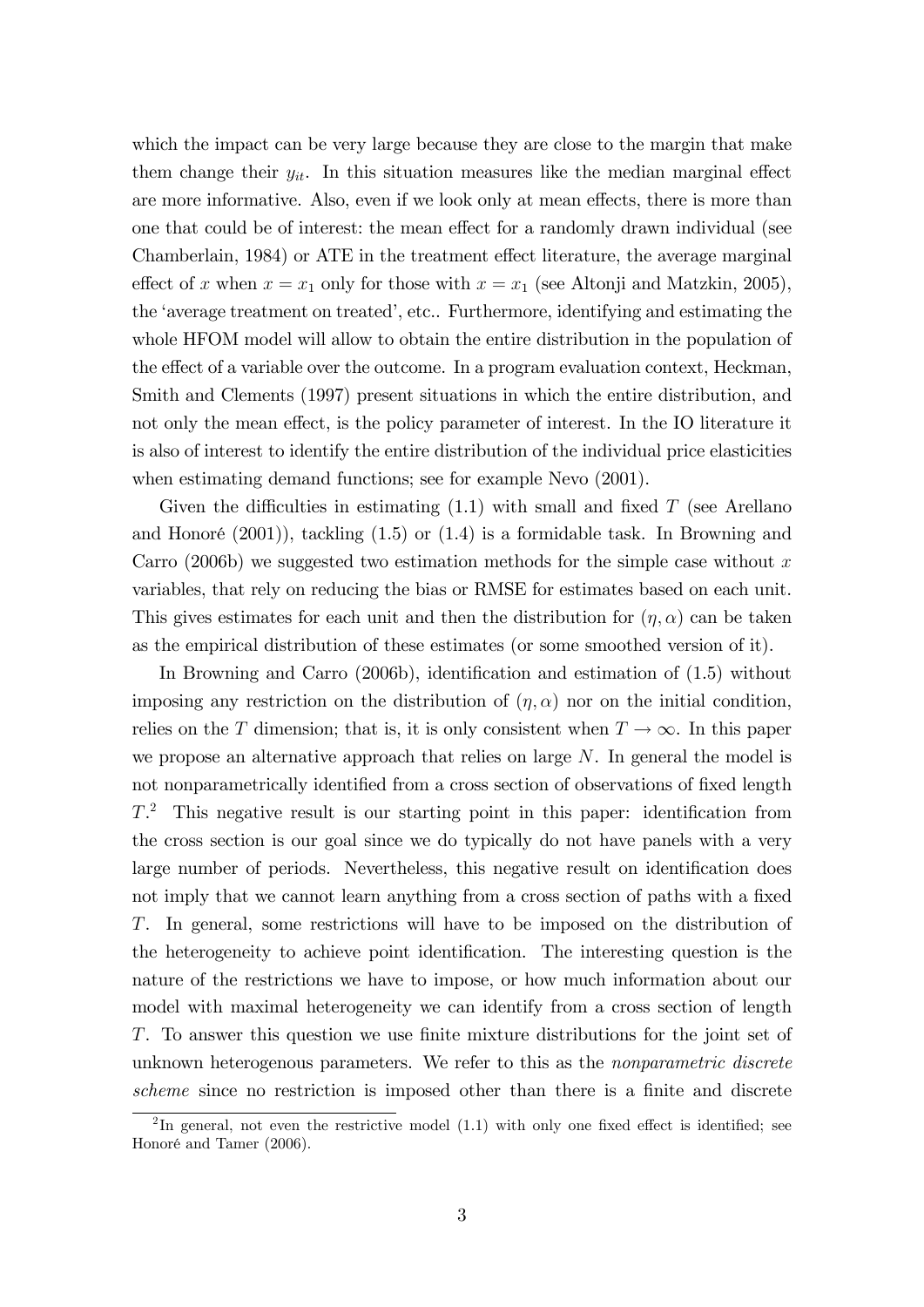number of points of support on this distribution. An advantage of using this discrete distribution is that it allows us to go from the full homogeneous case (one point of support) to the totally unrestricted case (as many points of support as  $N$ ) within the same scheme. The identification issue in this scheme will be: how many points of support can we take for a given  $T$ ? A major gain from looking at models identified from a cross section with fixed  $T$  is that there is no incidental parameters problem nor finite sample bias problem from not having a large number of periods.

Kasahara and Shimotsu (2009) take a different approach to a more general problem that includes the model we consider here, as well as other models. One of the examples included in their paper to illustrate their results is model  $(1.4)$  without x variables. However, for this case they do not give identification conditions for an arbitrary number of periods. For example, their most important result for our context requires  $T \geq 8$ . Also they give stronger sufficient conditions than the conditions derived in this paper, whereas here we derive sufficient and necessary conditions for identification.

A different and interesting analysis is to look at set identification for the cases that are not point identified. In particular to derive bounds in the non-identified situation when no restriction or distribution is assumed for the heterogeneous parameters. Chernozhukov, Fernandez-Val, Hahn and Newey (2009) do this for the average marginal effect in models such as the ones considered here; they derive results showing that bounds can shrink and converge as T grows.

In sections  $2 - 4$  we study in detail the simpler dynamic HFOM model without x covariates. Studying the model without x covariates helps understanding the problem, and all the results derived for this case will be extended to the more interesting case with covariates that is taken up in section 5. In sections 2 and 3 consider restrictions from the model and identification respectively. In section 4 we consider estimation and testing. Furthermore, the case without covariates will be a worst case reference in terms of identification; as we will show, having an exogenous  $x$  that is not constant across individuals facilitates identification. In Section 6 we apply the techniques we develop to a long panel of Danish workers who are very homogeneous in terms of observables. Section 7 concludes.

The principal contributions of paper are:

- We provide necessary nonparametric conditions for any panel data set with binary outcomes to be consistent with a time-homogeneous first order Markov (HFOM) process. These conditions are simple and fast to check.
- Assuming the data has been generated by a HFOM process (both with and without covariates), we provide the limits (necessary and sufficient conditions)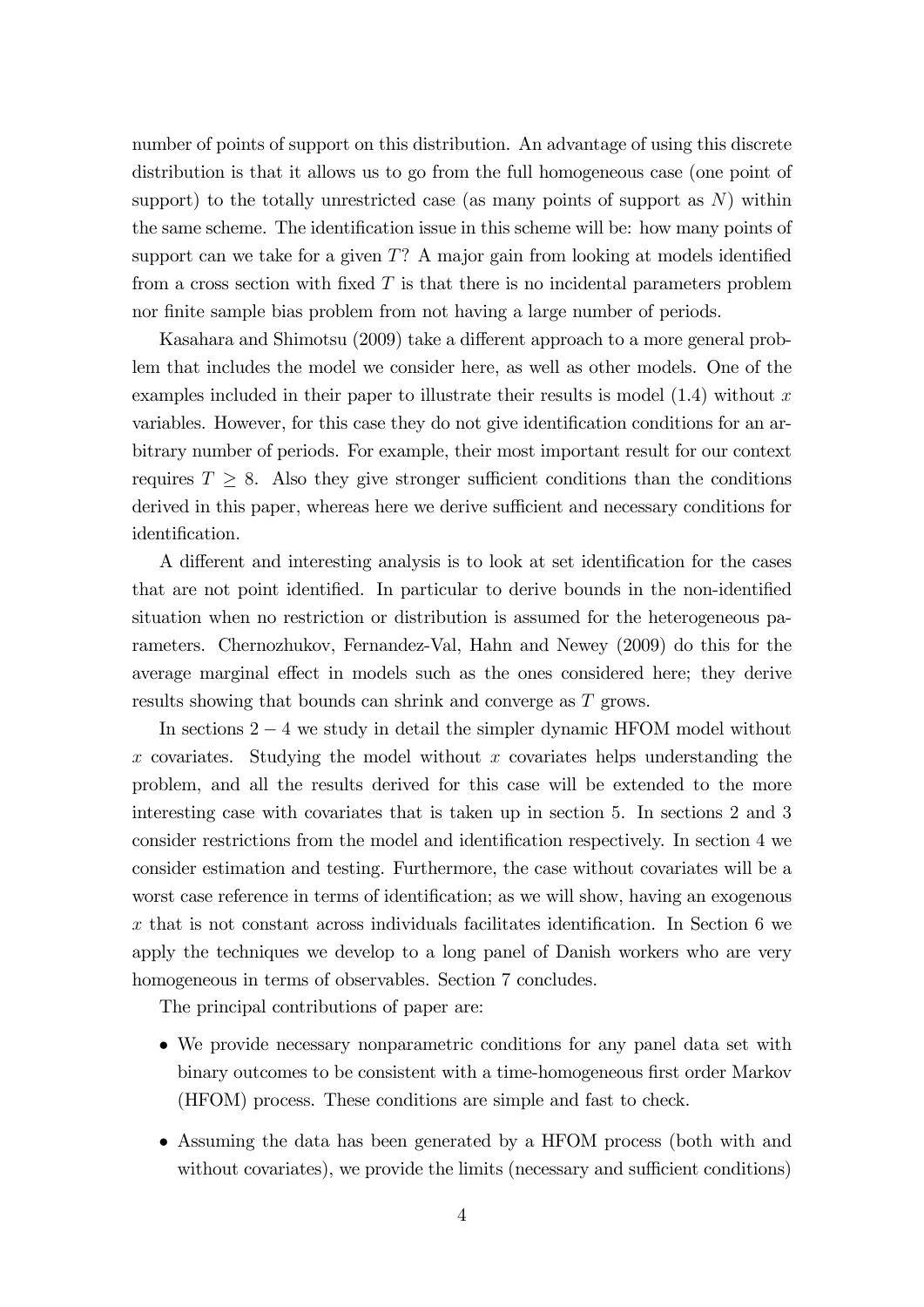of point identification for two types of distributions for the unobserved heterogeneity: parametric continuous and nonparametric discrete. In the latter case, it is shown that we can have a much richer distribution than the two point distribution usually found in applied work and still keep unrestricted important features of the distribution of the heterogeneity such as the initial condition or the correlation between the transition probabilities.

- We give exact results on how identification depends on the length of the panel and on the covariates.
- We provide a framework that allows that macro variables have different effects for different agents.

# 2. HFOM model restrictions.

### 2.1. The research question.

We consider first a dynamic discrete choice model with no covariates in order to more easily study and understand the problem. The results derived for this case will be very useful for the case with covariates. The data consist of paths  ${y_{i0}, y_{i1}, ..., y_{iT}}_{i=1,2,...N}$  where  $y_{it}$  is the value of a binary variable for unit i. We assume a time-homogeneous first order Markov (HFOM) process for each unit and define transition probabilities  $(1.5)$  in this case:

$$
G_i = pr (y_{it} = 1 | y_{i,t-1} = 0)
$$
\n(2.1)

$$
H_i = pr (y_{it} = 1 | y_{i,t-1} = 1)
$$
\n(2.2)

and the unconditional probability of a unit value for the initial observation:

$$
P_i = pr (y_{i0} = 1)
$$
\n(2.3)

This direct formulation is much more convenient to work with than the usual econometric specification given in  $(1.4)$  for two reasons. The first reason is that we do not have to specify any probability distribution function  $F(.)$ , so we are nonparametric in modeling this HFOM. This reason does not have much consequences in this simpler model because allowing for maximal heterogeneity is enough to fit any data that is generated by a HFOM process when there is no  $x$  covariates. There is a one to one correspondence between  $(\alpha_i, \eta_i)$  and  $(G_i, H_i)$  and, therefore, any F will give the same  $(G_i, H_i)$  transition probabilities. However in case with covariates the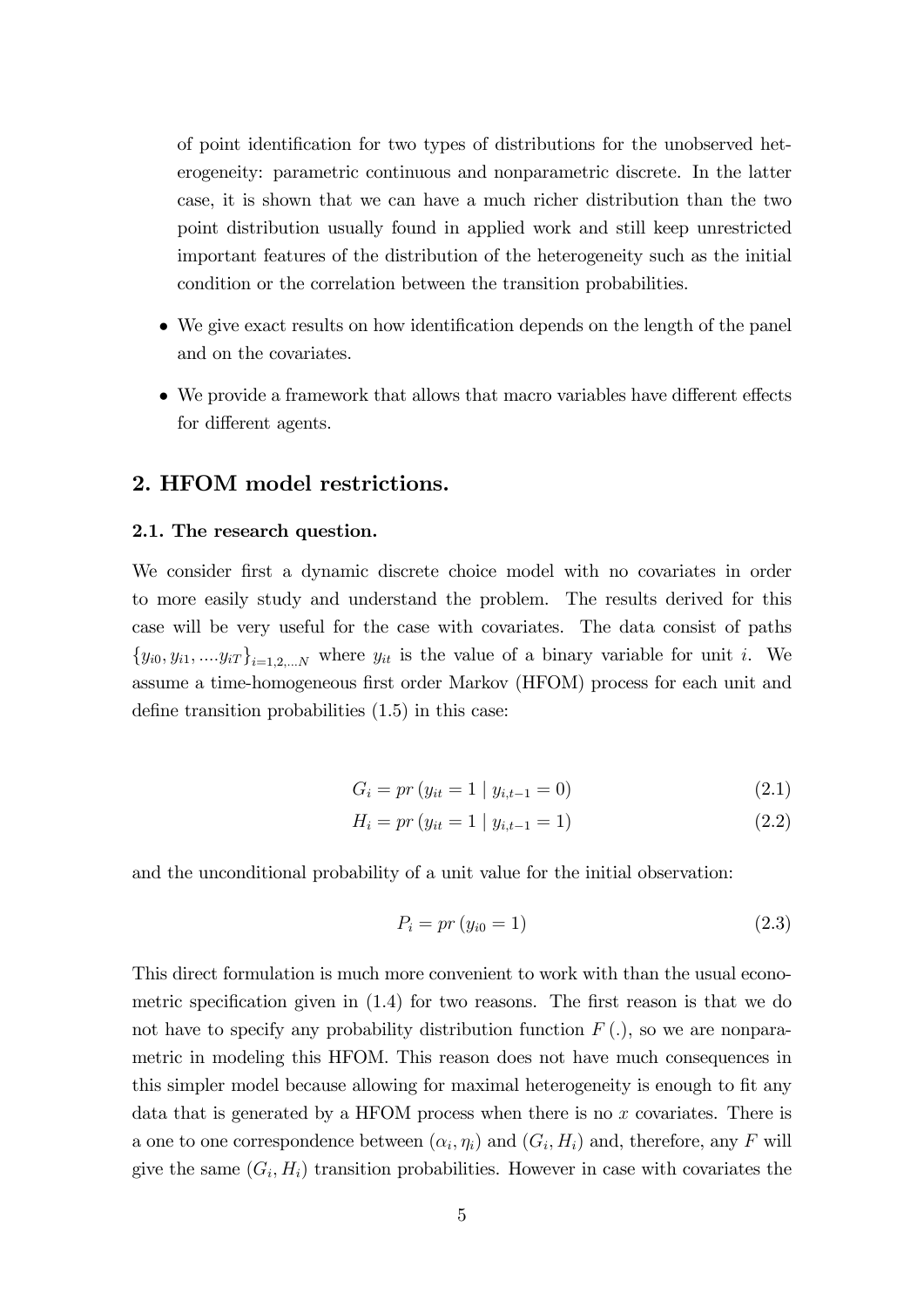semiparametric form (1.4) will be imposing two kind of parametric restrictions: (i) the parametric form implied by the linear index and (ii) the probability distribution function  $F(.)$ .

The second reason for this direct formulation is that parameters of (1.4) do not have any meaning on their own, apart from being different from zero or their sign. In contrast,  $(P_i, G_i, H_i)$  are probabilities and have a clear interpretation. Nevertheless the values of the parameters  $(P_i, G_i, H_i)$  are not usually of primary interest; rather they can be used to generate any other 'outcomes or parameters of interest'. There are several candidates but the most widely considered for this model without covariates are the *marginal dynamic effects*:

$$
M_i = \Pr(y_{it} = 1 | y_{i,t-1} = 1) - \Pr(y_{it} = 1 | y_{i,t-1} = 0)
$$
  
=  $H_i - G_i$  (2.4)

and the long run proportion of unit values:

$$
L_{i} = \frac{\Pr(y_{it} = 1 \mid y_{i,t-1} = 0)}{\Pr(y_{it} = 1 \mid y_{i,t-1} = 0) + \Pr(y_{it} = 0 \mid y_{i,t-1} = 1)} = \frac{G_{i}}{1 + G_{i} - H_{i}}
$$
\n(2.5)

Given that these values are heterogenous in  $i$ , their distribution over the population or some moments of them are the parameters of interest. An example, though not necessarily the most informative measure, is the average marginal effect

$$
E\left[M_i\right] = \int \int \left(H_i - G_i\right) dF_{(G,H)}\left(G_i, H_i\right) \tag{2.6}
$$

where  $F_{(G,H)}(G_i,H_i)$  is the joint distribution of G and H we want to identify. Another common object of interest is the probability that  $y_{it} = 1$  in any given period t; this is given by the Chapman-Kolmogorov equations applied to the initial probability and the transition probabilities. As explained in the introduction, there is more than one parameter of interest and identifying the whole HFOM model will allow to obtain any of them, including the entire distribution of  $M_i$  in the population.

Given this, our research question is: given a large- $H$ , fixed- $T$  panel, what can we (point) identify about the distribution of  $(P, G, H)$  over the population?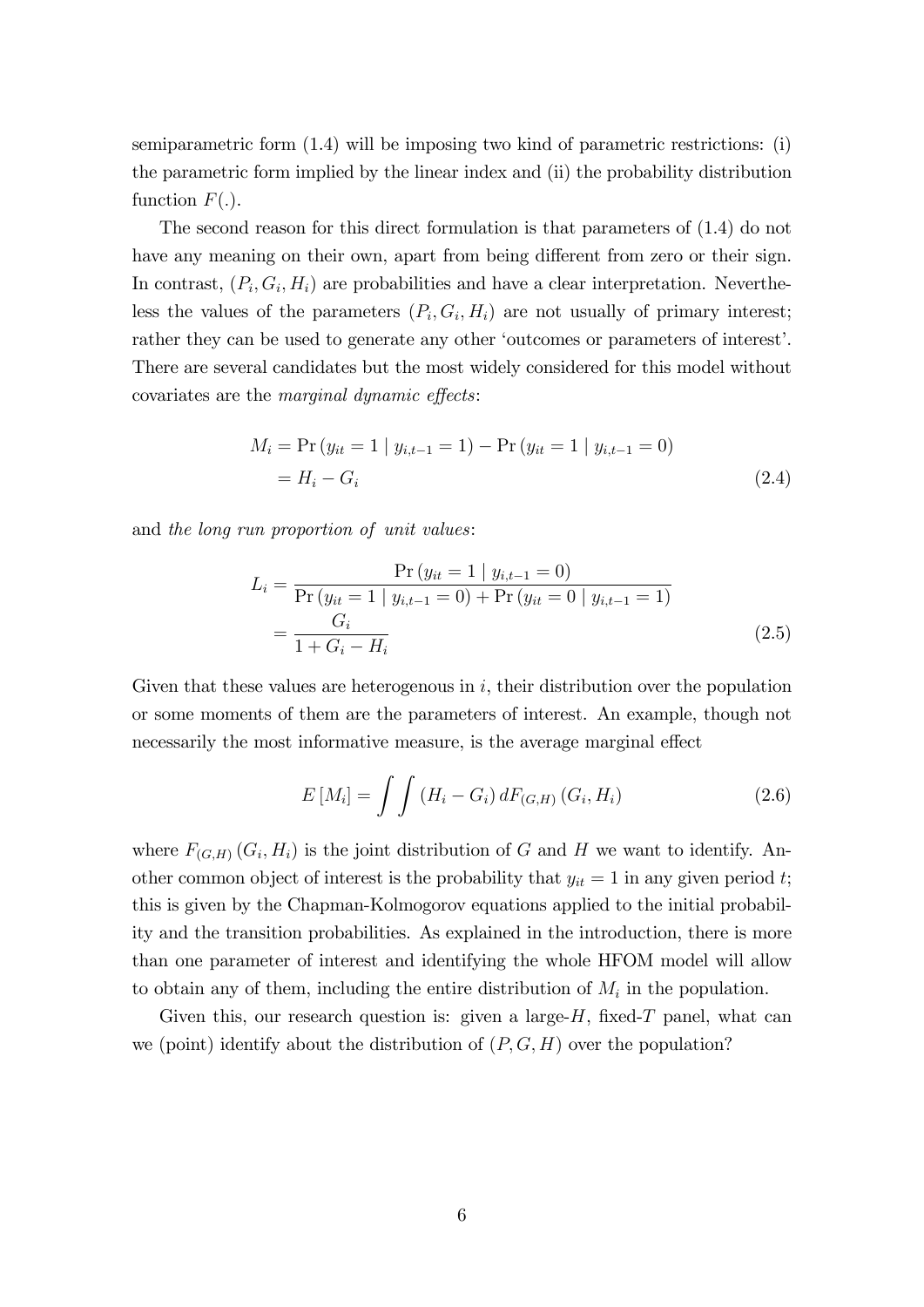#### 2.2. Enumerating paths.

For the moment we can drop the *i* subscript. There are  $\Gamma = 2^{T+1}$  possible paths. The probability of a path  $j$  is given by:

$$
p_j(P, G, H) = P^{y_0^j} (1 - P)^{(1 - y_0^j)} G^{n_{01}^j} (1 - G)^{n_{00}^j} H^{n_{11}^j} (1 - H)^{n_{10}^j}
$$
(2.7)

where  $n_{01}^j$  is the number of  $0 \to 1$  transitions for path j and similarly for the other three transitions. We shall often use the  $T = 2$  case to illustrate general points; Table 2.1 gives the probabilities for the eight possible paths. In all that follows we shall always order paths using a binary representation for ordering the elements for  $t = 0, 2...T$ . Thus the first path is always 00.00, the second path is always 00.01 and the last path is always 11.11.

| Case | Path | $n_{00}$       | $n_{01}$ | $n_{10}$         | $n_{11}$         | Probability of case j, $p_i$ |
|------|------|----------------|----------|------------------|------------------|------------------------------|
|      | 000  | $\mathfrak{D}$ | $\theta$ | $\left( \right)$ | $\theta$         | $\overline{(1-P)(1-G)(1-G)}$ |
| 2    | 001  |                |          | $\theta$         | $\left( \right)$ | $(1-P)(1-G)G$                |
| 3    | 010  |                |          |                  | $\theta$         | $(1 - P) G (1 - H)$          |
| 4    | 011  |                |          |                  |                  | $(1-P)$ GH                   |
| 5    | 100  |                |          |                  | $\left( \right)$ | $P(1 - H)(1 - G)$            |
| 6    | 101  |                |          |                  |                  | $P(1-H)G$                    |
| 7    | 110  |                |          |                  | 1                | $PH(1-H)$                    |
| 8    |      |                |          |                  | 2                |                              |

Table 2.1: Outcomes for three periods  $(T=2)$ 

### 2.3. The general problem.

To consider the restrictions from the model and identification we assume that we are given population values for the probabilities of each of the  $\Gamma$  outcomes. Denote the population values by  $\pi_j$  for  $j = 1, 2...$  Let  $(P, G, H)$  be distributed over  $[0, 1]^3$ with an unknown density  $f(P, G, H)$ . The population proportions are given by the integral equations:

$$
\pi_j = \int_0^1 \int_0^1 \int_0^1 p_j(P, G, H) f(P, G, H) dP dG dH, j = 1, 2... \Gamma
$$
 (2.8)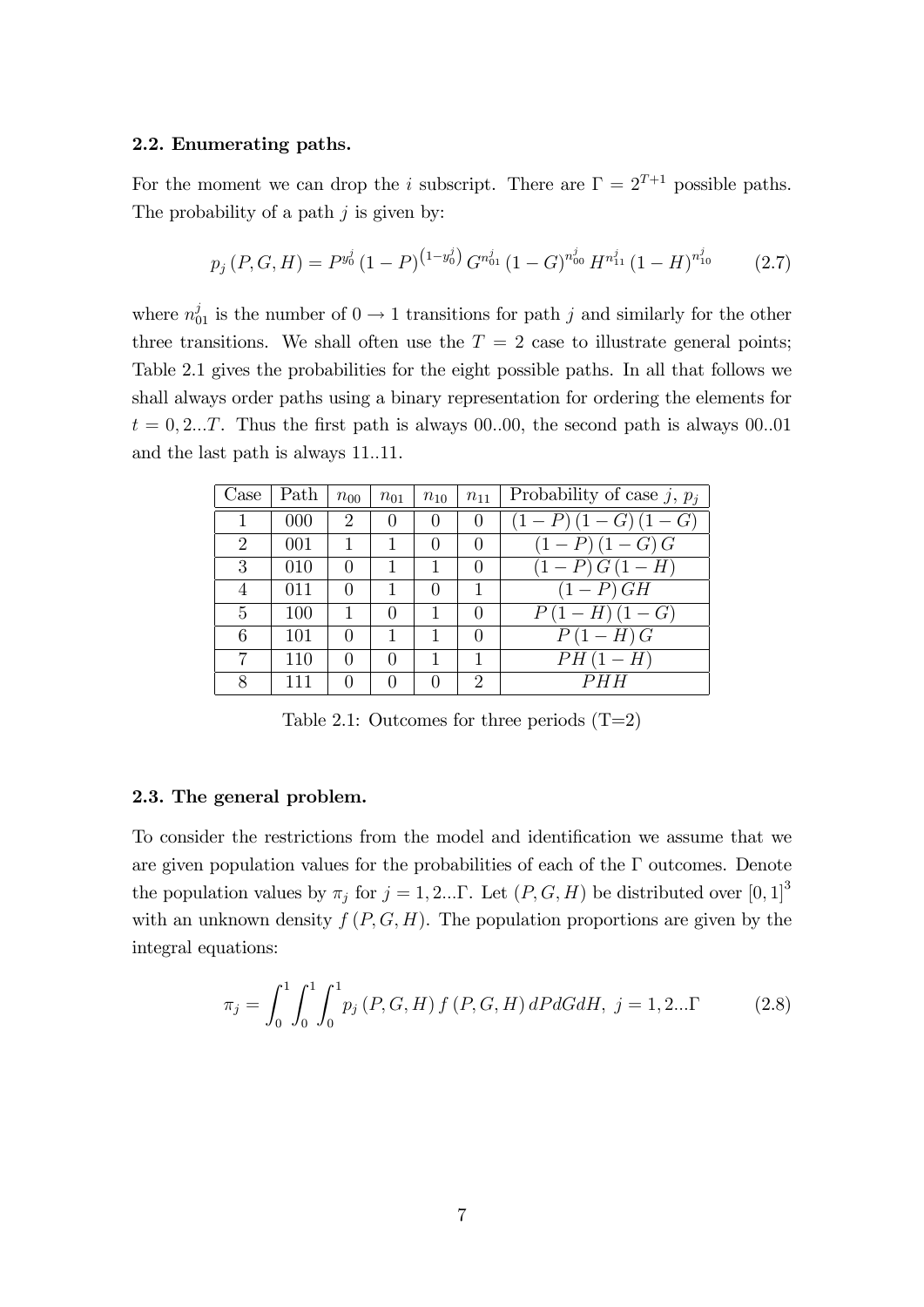Since the  $p'_j s$  and the  $\pi_j$ 's sum to unity,  $f(.)$  will be a well defined density:

$$
1 = \sum_{j=1}^{\Gamma} \pi_j = \int_0^1 \int_0^1 \int_0^1 \sum_{j=1}^{\Gamma} p_j(P, G, H) f(p, G, H) dP dG dH
$$
  
= 
$$
\int_0^1 \int_0^1 \int_0^1 f(P, G, H) dP dG dH
$$
 (2.9)

The econometric issues are:

- 1. Given a set of observed  $\pi_j$ 's for  $j = 1, \dots 2^T$ , can we find a density function  $f(P, G, H)$  such that  $(2.8)$  holds?
- 2. If we can find such a function for a given set of  $\pi_j$ 's, is it unique?
- 3. If we can find a unique inverse function, is the inverse mapping a continuous function of the values  $\pi_j$ ?

These are the usual set of conditions for a well posed inverse problem. The first condition asks if the model choice (in this case the form of the  $p_j(P, G, H)$  functions due to the HFOM assumption) imposes any restrictions on observables. The second is the classical identification condition: given that the data are consistent with the model, can we recover unique estimates of the unknowns, in this case, the density  $f(P, G, H)$ . The final condition requires that the estimate of the unknown is 'stable' in the sense that small changes in the distribution of observables lead to small changes in the inferred unknowns. The continuity of the inverse mapping is also useful for estimation since we can recover consistent estimates of the structural form (in this case,  $f(.)$ ) from consistent estimates of the reduced forms (the  $\pi_j$ 's).

#### 2.4. Restrictions.

Turning to the first question, we ask whether any observed  $\pi_j$ 's that sum to unity could be generated by a HFOM process. The answer is clearly going to be negative, since the data might have been generated by, for example, a time-homogeneous second order Markov scheme or a time-inhomogeneous first order process (or even more general models). Thus the time-homogeneity first order assumption will usually impose restrictions. The restrictions are a combination of equality restrictions and inequality restrictions. Considering  $(2.7)$  and  $(2.8)$  we have the following equality restrictions:

**Lemma 2.1.** Given two paths j and j', if

$$
y_0^j = y_0^{j'}, n_{00}^j = n_{00}^{j'}, n_{01}^j = n_{01}^{j'}, n_{10}^j = n_{10}^{j'}, n_{11}^j = n_{11}^{j'}
$$
 (2.10)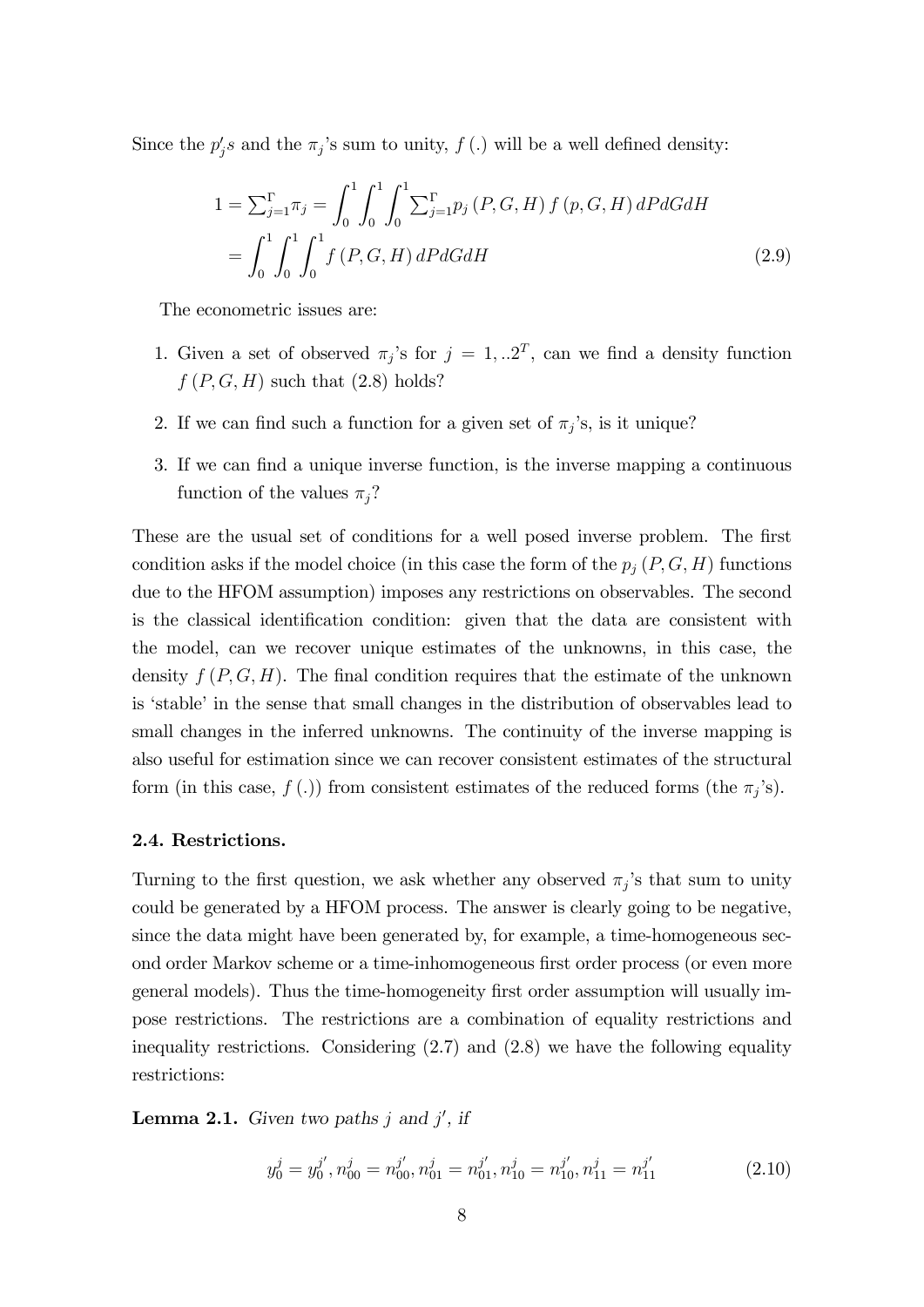then  $\pi_j = \pi_{j'}$ .

Thus two population proportions will be equal if they have the initial value and the same number of transitions. For example, for  $T = 3$  (that is, four periods of observation) the two paths 0010 and 0100 have the same initial value and the same number of transitions and hence the same probability,

$$
\pi_{0010} = \pi_{0100} =
$$
  

$$
\int_0^1 \int_0^1 \int_0^1 ((1 - P) (1 - G) H G f (P, G, H)) dP dG dH, j = 1, 2... \Gamma
$$
 (2.11)

These are necessary conditions. There are further inequality restrictions. Consider, for example, the case of  $T = 2$ ; see Table 2.1. There are no equality restrictions of the kind described in the Lemma. However, the restriction that  $G \in [0, 1]$  imposes that

$$
p_2(P, G, H) = (1 - P)(1 - G)G \le 0.25
$$
\n(2.12)

Thus we have:

$$
\pi_2 = \int_0^1 \int_0^1 \int_0^1 p_2(P, G, H) f(P, G, H) dP dG dH \le 0.25 \tag{2.13}
$$

Moreover, if  $\pi_2$  is actually equal to 0.25 then  $P = 0$  and  $G = 0.5$  which in turn imposes  $\pi_1 = 0.25$ . Although we have not been able to characterize the full set of necessary and sufficient conditions for a given  $\pi$  vector to be generated by a HFOM process, we show below how to test for them.

Using the Lemma above we can calculate the number of paths that are the same for any T, without considering the distribution  $f(.)$ . For small T this calculation can be done by generating all the possible paths and counting with a computer. However, the following proposition gives an simple analytic formula for the number of different paths for any T, denoted by  $r<sub>T</sub>$ .

**Proposition 2.2.** The number of different paths in values of the vector  $\pi = (\pi_1, ..., \pi_j, ..., \pi_\Gamma)'$ whose  $\pi_j$  elements are defined in (2.8) is

$$
r_T = T(T+1) + 2 \tag{2.14}
$$

The proof is given in Appendix A.1.

Table 2.2 presents the results for sample lengths of up to 16 and for 24 (the number used in our empirical example below). The values in the column headed  $r_T$  give the number of 'independent' values of the vector  $\pi$  and the column headed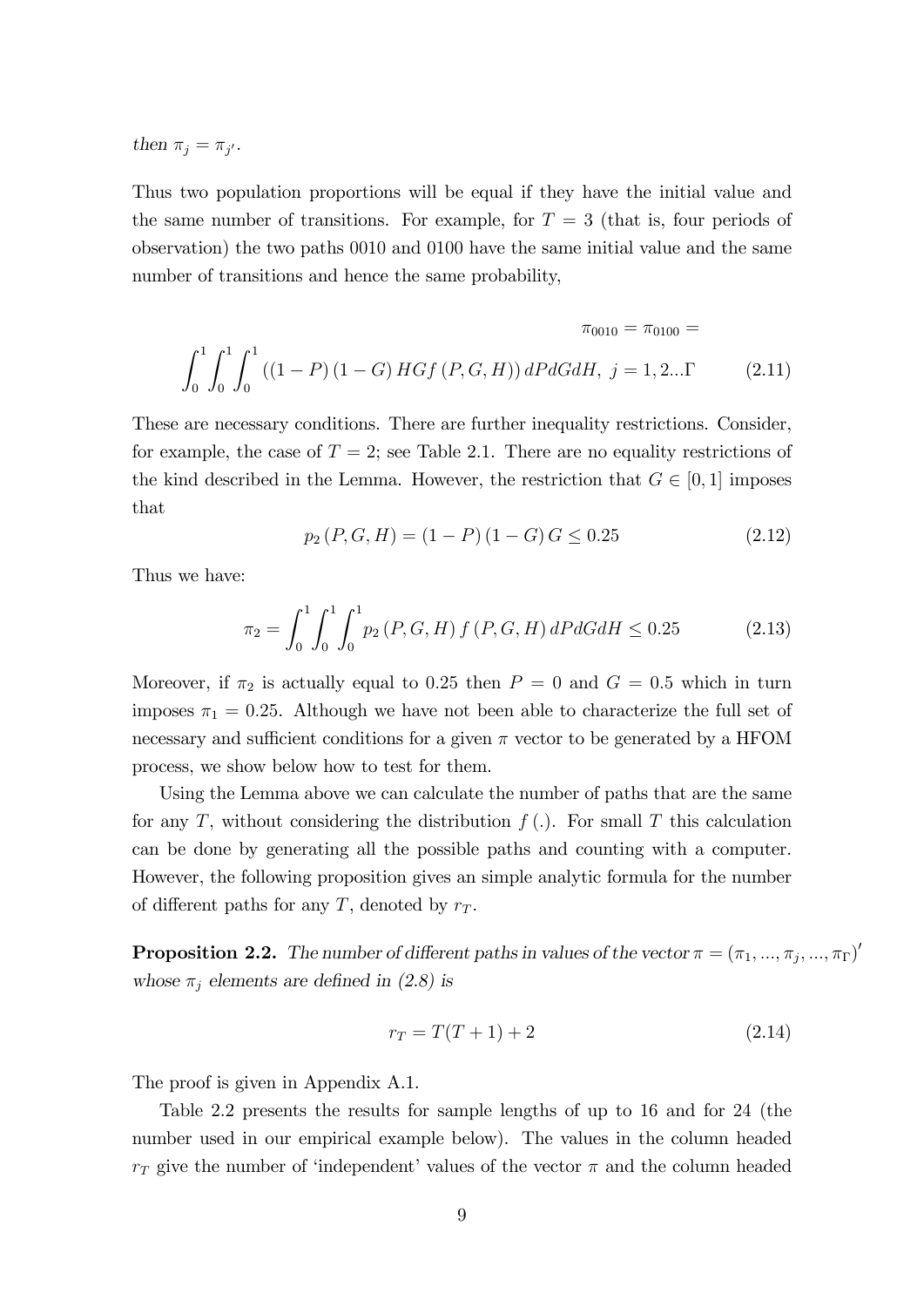| $#$ periods | T              | $\Gamma = 2^{T+1}$      | $r_{\scriptsize T}$ | $R_T$                   |
|-------------|----------------|-------------------------|---------------------|-------------------------|
| 3           | $\overline{2}$ | 8                       | 8                   | 0                       |
| 4           | 3              | 16                      | 14                  | $\overline{2}$          |
| 5           | 4              | 32                      | 22                  | 10                      |
| 6           | 5              | 64                      | 32                  | 32                      |
| 7           | 6              | 128                     | 44                  | 84                      |
| 8           | 7              | 256                     | 58                  | 198                     |
| 9           | 8              | 512                     | 74                  | 438                     |
| 10          | 9              | 1024                    | 92                  | 932                     |
| 11          | 10             | 2048                    | 112                 | 1936                    |
| 12          | 11             | 4096                    | 134                 | 3962                    |
| 13          | 12             | 8192                    | 158                 | 8034                    |
| 14          | 13             | 16384                   | 184                 | 16200                   |
| 15          | 14             | 32768                   | 212                 | 32556                   |
| 16          | 15             | 65536                   | 242                 | 65294                   |
| 24          | 23             | $\sim 16.8 \times 10^6$ | 554                 | $\sim 16.8 \times 10^6$ |

Table 2.2: Numbers of posible paths, number of independent cases and number of restrictions

 $R_T$  gives the number of restrictions. For medium sized panels the reduction in the number of equations is quite dramatic. For example, for  $T = 6$  we have 128 equations and 84 restrictions. This simply highlights that the first order and timehomogeneity assumptions impose strong restrictions if we have several periods of observations.

It is convenient to partition paths into groups based on their having the same probabilities. Define groups  $k = 1, 2, ...r_T$  with  $\pi_j = \pi_{j'}$  implying that j and j' are in the same group. Let  $n_k$  denote the number of members of group k and re-write (2.8) as:

$$
\pi_k = n_k \int_0^1 \int_0^1 \int_0^1 p_k(P, G, H) f(P, G, H) dP dG dH, k = 1, 2...r_T
$$
\n(2.15)

Thus for  $T = 5$ , for example, we have 32 equations if the HFOM implications are not rejected. Below we shall present a maximum likelihood estimator for our model. When we do this, we shall show how to test for the restrictions implicit in the assumption that our finite sample data are generated by a HFOM process. We turn now to identification.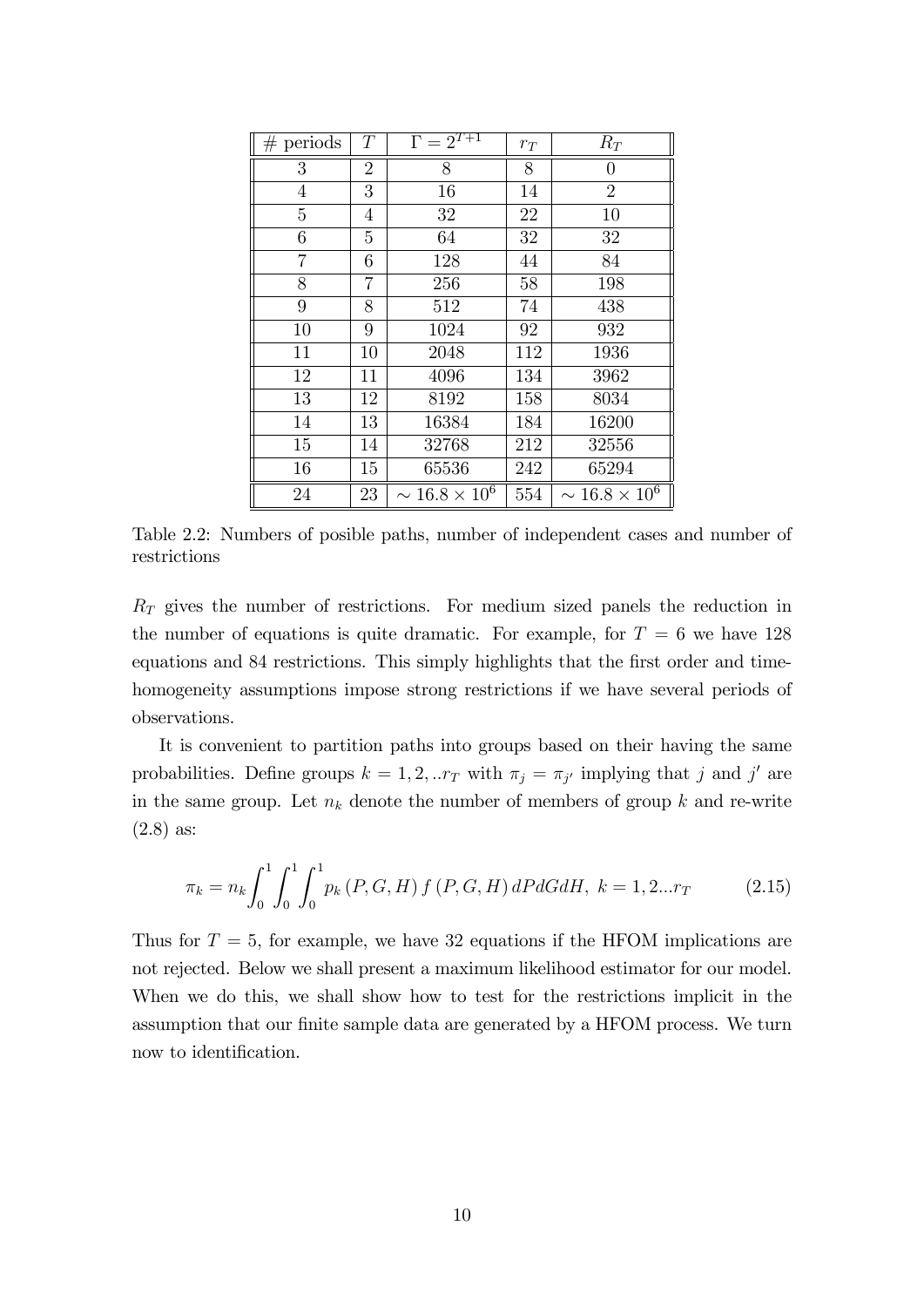## 3. Identification.

Suppose the restrictions for the HFOM model developed in the previous section are not rejected. It is clear that with a finite set of path probabilities we cannot nonparametrically identify a continuous density  $f(P, G, H)$  from the finite set of equations (2.15). If we had a continuous covariate and allowed that it had a homogeneous marginal effect on the parameters we could potentially identify the continuous distribution.<sup>3</sup> Since we are here interested in identification without imposing arbitrary homogeneity schemes, this option is not open to us. This leaves us with two broad alternatives.

#### 3.1. Nonparametric identification of the parametric distribution.

The first broad alternative is take a known parametric distribution function  $f(P, G, H; \beta)$ where  $\beta$  is an unknown L-vector. Thus:

$$
\pi_k(\beta) = n_k \int_0^1 \int_0^1 \int_0^1 p_k(P, G, H) f(P, G, H; \beta) dP dG dH, k = 1, 2...r_T
$$
 (3.1)

The identification issue is to ask whether we can identify the vector of parameters  $\beta$ . The Jacobian is the matrix:

$$
J = \left[\frac{\partial \pi_k(\beta)}{\partial \beta_l}\right]_{k=1,..r_T,l=1..L}
$$
\n(3.2)

In general we require that this matrix has a rank L, so that a necessary condition for (local) identification is  $L \leq r_T$ . For example, if we take a 9 parameter distribution for  $f(P, G, H; \beta)$  (three means, three variances and three covariances) then we could not point identify with  $T = 2$  ( $r_T = 8$ ) without imposing at least one restriction; for example that P is uncorrelated with  $(G, H)$ . If we take a mixture of two such distributions we have 19 parameters (the two sets of distributional parameters and the mixing probability) which would require  $T \geq 4$ . If we have a long panel then many components are allowed; for example, with  $T = 23$  we could theoretically identify the parameters of a parametric model with 55 component nine parameter distributions. Given the order condition  $L \leq r_T$ , the rank of (3.2) would need to be checked for the particular parametric form chosen.

<sup>&</sup>lt;sup>3</sup>Subject to support restrictions that allow us to drive any probability to the limits of 0 or 1.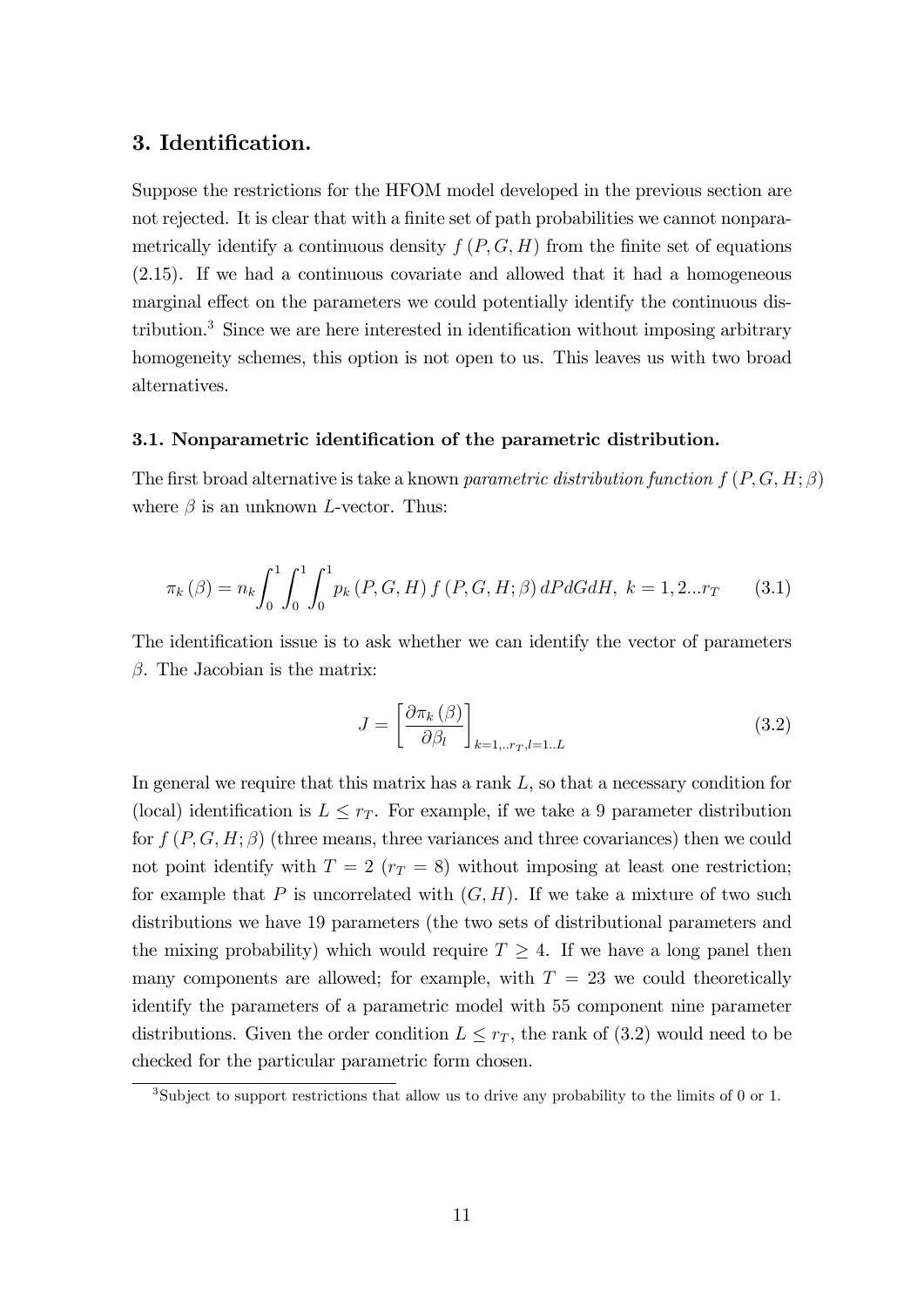#### 3.2. Identification for the nonparametric discrete scheme.

The second broad alternative assumption is that we have a *discrete finite mixture* distribution for  $(P, G, H)$ . For this, we consider nonparametric identification. We take S distinct points of support  $\{(P_1, G_1, H_1), \dots (P_S, G_S, H_S)\}\$  with probabilities given by the  $(S \times 1)$  vector  $\theta$  with non-negative individual values,  $\theta_s$ , that sum to unity. The discrete analogue to (2.8) is:

$$
\pi_j = \sum_{s=1}^{S} p_j \left( P_s, G_s, H_s \right) \theta_s \quad j = 1, 2, \dots \Gamma
$$
\n(3.3)

Define the  $(\Gamma \times S)$  matrix A by:

$$
A_{js} = p_j(P_s, G_s, H_s), \ j = 1, 2..., 2^{T+1}, \ s = 1, 2...S
$$
 (3.4)

so that (2.15) can be written in matrix form as:

$$
\pi = \mathbf{A}\theta \tag{3.5}
$$

We take the support points and the probabilities to be unknown so that we have to solve for the values of  $\{P, G, H\}$  (the vectors of parameters) and  $\theta$ . We refer to this as the *nonparametric discrete scheme*. The identification issue is: how many points of support can we take for a given  $T$ ?

Certainly not any discrete distribution with finite points of support will be identified from  $\pi$ . For example, the following two distributions of  $\{P, G, H\}$  with  $S = 3$ 

$$
(P_s, G_s, H_s) = \begin{cases} (0.1, 0.4, 0.4) & \text{with Pr.} \theta_1 = 0.25 \\ (0.1, 0.5, 0.5) & \text{with Pr.} \theta_2 = 0.50 \\ (0.1, 0.6, 0.6) & \text{with Pr.} \theta_3 = 0.25 \end{cases}
$$
  

$$
(P_s, G_s, H_s) = \begin{cases} (0.1, 0.3, 0.3) & \text{with Pr.} \theta_1 = 0.0625 \\ (0.1, 0.5, 0.5) & \text{with Pr.} \theta_2 = 0.875 \\ (0.1, 0.7, 0.7) & \text{with Pr.} \theta_3 = 0.0625 \end{cases}
$$

give the same proportions with  $T = 2$ :

$$
\pi = \{0.2295, 0.2205, 0.2205, 0.2295, 0.0255, 0.0245, 0.0245, 0.0255\}
$$

Therefore we cannot identify the distribution of  $\{P, G, H\}$  with  $S = 3$ , from the  $\pi$ we observe when  $T = 2$ .

From  $(3.5)$ , for given S, we have a mapping from unobservables to observables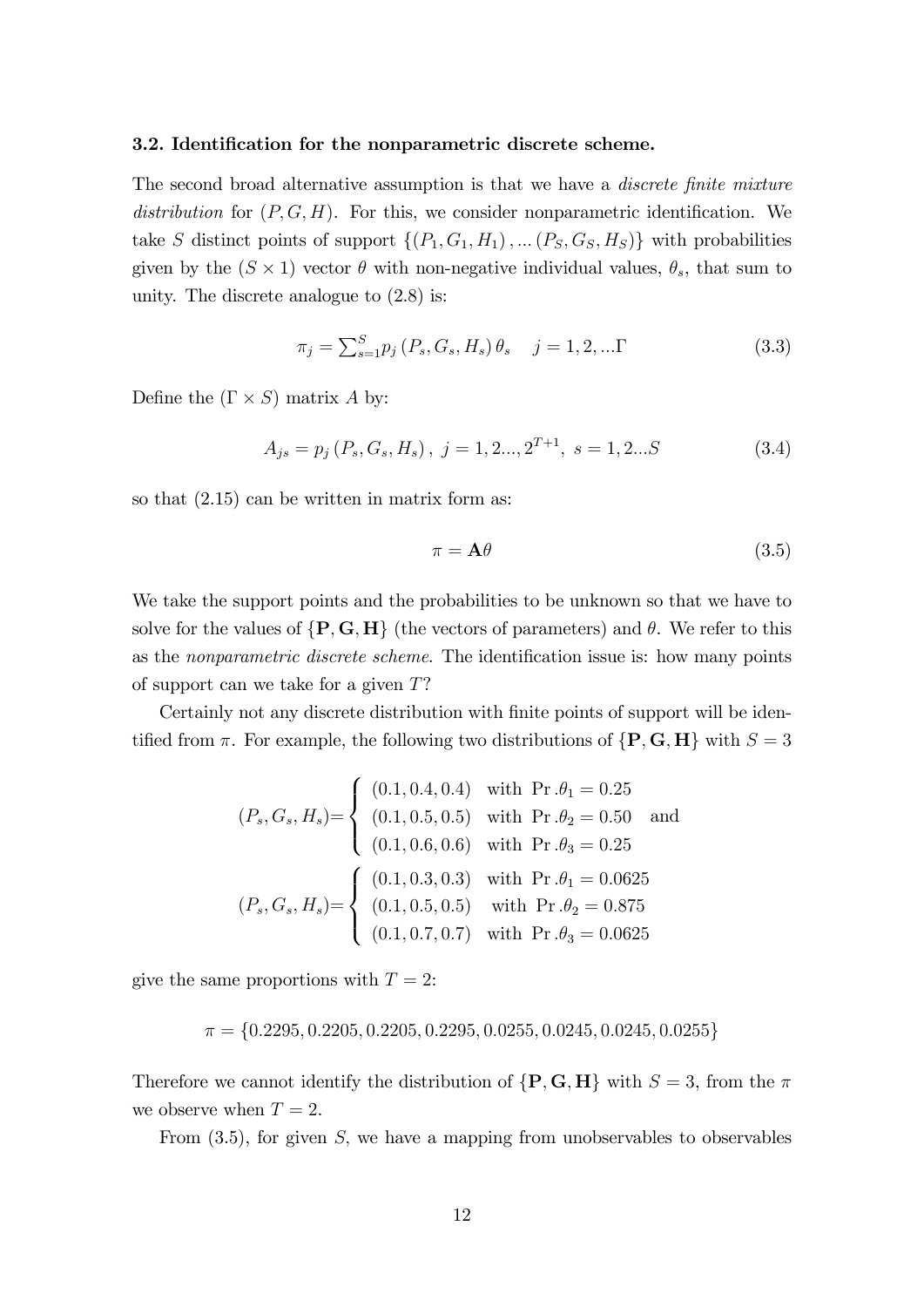given by:

$$
\pi\left(\mathbf{P},\mathbf{G},\mathbf{H},\theta_{1},..\theta_{S}\right)=\mathbf{A}\left(\mathbf{P},\mathbf{G},\mathbf{H}\right)\theta
$$

where the S-vector  $\theta$  is normalized to sum to unity. The Jacobian of this is a  $\Gamma \times (4S - 1)$  matrix which we denote  $J(T, S)$ . For local point identification we require that the rank of  $J(T, S)$  is greater than or equal to the number of parameters. In Appendix A.3 we show that, generically:

$$
\min(r_T - 1, 4S - 1) \le rank(J) \le \min(r_T, 4S - 1) \tag{3.6}
$$

Although we are unable to prove it, we conjecture<sup>4</sup> that this bound could be tightened to:

$$
rank (J) = min (r_T, 4S - 1)
$$
\n(3.7)

If we have S points of support then we have  $4S - 1$  free parameters (one  $\theta_s$ is determined by the others). The parameters of these support points and their probabilities can only be point identified if the number of parameters is not greater than the rank of  $J$ ; using  $(3.7)$ , this requires:

$$
S \le \frac{r_T + 1}{4} = \Upsilon_T \tag{3.8}
$$

The final row of Table  $(3.1)$  gives the values for the maximum number of points of support for a given T, denoted  $\Upsilon_T$ . Since we have non-integer values for  $\Upsilon_T$  we can take S equal to the integer above  $\Upsilon_T$  and impose a small number of 'common value' restrictions on the  $(G_s, H_s)$  values and/or on the probabilities. For example, for  $T = 2$  we have  $\Upsilon_T = 2.25$  so that we could take:

$$
(P_1, G_1, H_1), (P_2, G_2, H_1), (P_1, G_1, H_2)
$$
\n
$$
(3.9)
$$

and 2 unrestricted values for the mixing probabilities; this gives a total of 8 unknown parameters. As can be seen from Table  $(3.1)$ , if we have a reasonably long panel  $(T =$ 7, for example) then we can have a relatively rich distribution with 14 independent points of support. Even with a short panel  $(T = 4, \text{ for example})$  we can do better than the two point distribution that is commonly used in applied work.

All the previous results can be summarized in the following propositions:

**Proposition 3.1.** For local identification of  $\{P, G, H\}$  and  $\theta$  in the system (3.5) for a given T:

<sup>4</sup>Based on a great number of simulations.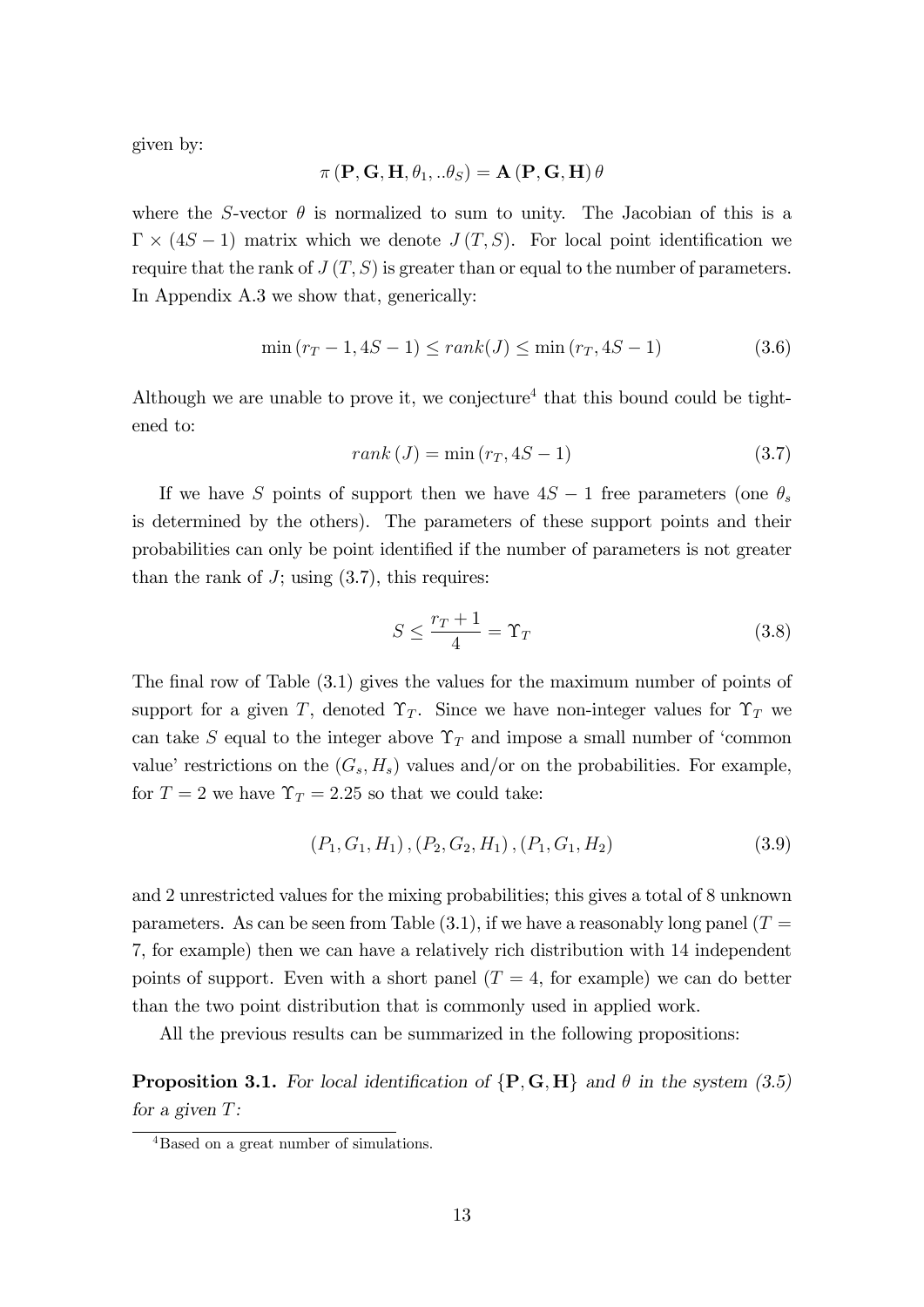|                  |            |                                                        |                                           |                      |             | -              |       |                           | $\cdots$ | ∠≀∪          |
|------------------|------------|--------------------------------------------------------|-------------------------------------------|----------------------|-------------|----------------|-------|---------------------------|----------|--------------|
| $r_{\tau}$       |            |                                                        | ററ<br>∠∠                                  | ∪∠                   |             | $\sim$ .<br>ാറ |       | ∩∩<br>◡▱                  | $\cdots$ | $ -$<br>ÐGG  |
| $\sim$<br>$\tau$ | りに<br>∠.∠∪ | $\overline{\phantom{m}}$<br>$\Omega$<br>'n<br>್ರ<br>◡. | $\tilde{}$<br>$\sim$<br>้<br><u>ບ. ເບ</u> | $\sim$<br>ノト<br>O.40 | าธ<br>11.40 | 14.75          | 18.75 | $\Omega$ ה<br>റാ<br>∠∪.∠∪ | $\cdots$ | 75<br>190.IO |

Table 3.1: Rank of the Jacobian and maximum number of points of support

- (i) A necessary condition is that the number of unknowns be smaller than  $r_T =$  $T(T + 1) + 2$ .
- (ii) A sufficient condition is that the number of unknowns be smaller than  $r_T 1 =$  $T(T + 1) + 1$ , except for the particular cases with  $P_s = 0.5$  for all  $s = 1, ..., S$ .

**Proposition 3.2.** If we consider only the identification of the all the parameters of the nonparametric discrete distribution of  $\{P, G, H\}$  implied by a number S of points of support in this distribution, then a necessary and sufficient condition for local identification in the system  $(3.5)$  for a given T is

$$
S \leq \text{integer}\left[\frac{r_T+1}{4}\right]
$$

except for the particular cases with  $P_s = 0.5$  for all  $s = 1, ..., S$ .

The proofs are given in Appendix.

Finally we note that our use of a discrete distribution to capture heterogeneity is fundamentally different to that suggested by Heckman and Singer (1984). They show that the distribution of a continuous latent variable is nonparametrically identified for a particular parametric duration model. They then suggest that the continuous distribution can be reasonably approximated by a discrete distribution with a small number of support points. In contrast, in our scheme the continuous distribution is not nonparametrically identified and the recourse to a discrete distribution is one route to nonparametric point identification.

#### 3.2.1. Quadrature discrete approach.

For completeness, we also discuss an alternative to the finite mixture model which is to take a *quadrature* approach in which we pre-specify  $S$  grid points

$$
\{(P_1, G_1, H_1), \dots (P_S, G_S, H_S)\}\
$$

and then estimate the weights  $\theta$ . For the identification in this quadrature scheme, we require  $S \leq r_T + 1$  to identify the vector  $\theta$ . Given S points of support we can construct the  $\Gamma \times S$  A matrix as in (3.4) and (3.5). Note that here the relevant rank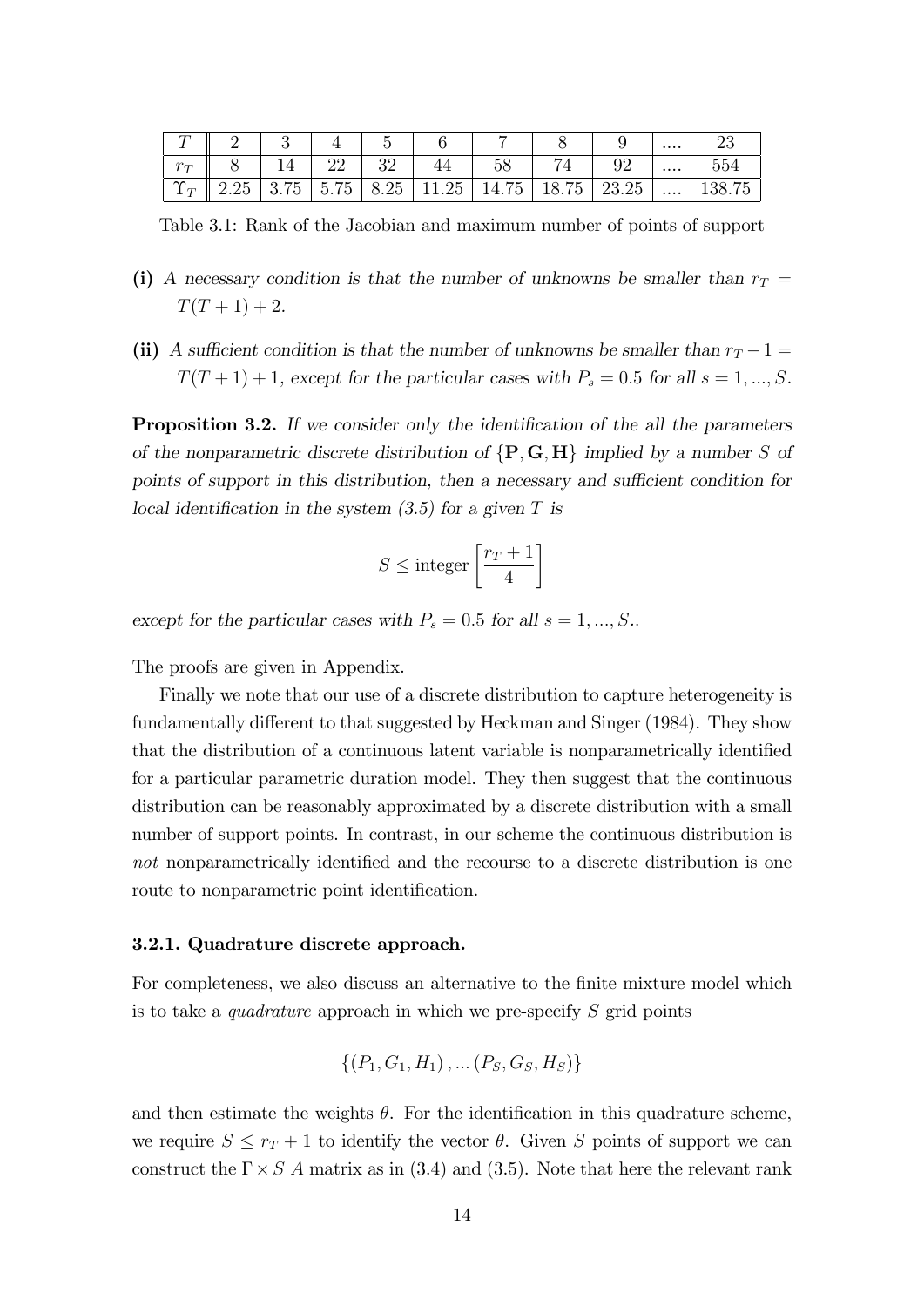is  $rank(A)$  instead of  $rank(J)$ . The support points should be chosen so that the A matrix has rank equal to  $r<sub>T</sub>$ . Estimation then proceeds by using standard methods to find a value  $\theta$  that satisfies:

$$
\left[\begin{array}{c}\pi\\1\end{array}\right]=\left[\begin{array}{c}\mathbf{A}\\e'\end{array}\right]\theta\tag{3.10}
$$

$$
\theta \geq \mathbf{0} \tag{3.11}
$$

where e is a vector of ones.

Bajari, Fox, Kim, and Ryan (2008) study in detail this approach and its properties in static random coefficients discrete choice models for demand estimation in IO. As they explain, the main advantage of this approach is that it is simpler to estimate because our nonlinear system of equations is now linear. Furthermore, we know that the values of the parameters for which we have to take grid points always lie in the unit cube. The main problem is that this crucially depends on either being able to take very many grid points or on the values you pre-specify. Given that we have a panel with a not very large number of periods, the number of grid points is not going to be very large for a fully characterization of the parameter space.<sup>5</sup> With respect to the pre-specify values, we do not have any other information that helps in choosing them. And using any additional method to help choosing the best grid points will break the simplicity that motivates this approach.

We tried this scheme in our empirical application, taking the maximum number of grid points for our sample with  $T = 23$ . Taking 555 more or less equally spaced points in the unit cube we found the fit to be very poor compared with using a finite discrete mixture distribution. Apart from that, there are some efficiency problems when comparing the linear estimator for the quadrature scheme with the MLE for the mixture distributions we use in next sections.

# 4. Estimation and Testing against alternative models.

#### 4.1. The time-homogeneous first order Markov model.

The identification analysis above suggests the following estimation procedure. First, estimate the proportions for each path and test for the model restrictions. If these are not rejected, then impose the conditions and solve for the unknown parameters using the identification conditions.

<sup>&</sup>lt;sup>5</sup>For example, with  $T = 8$  we can not take more than 75 points to try to characterize the joint distribution of  $(P, G, H)$  in the three dimensional parameter space with possible complex correlations between the three parameters.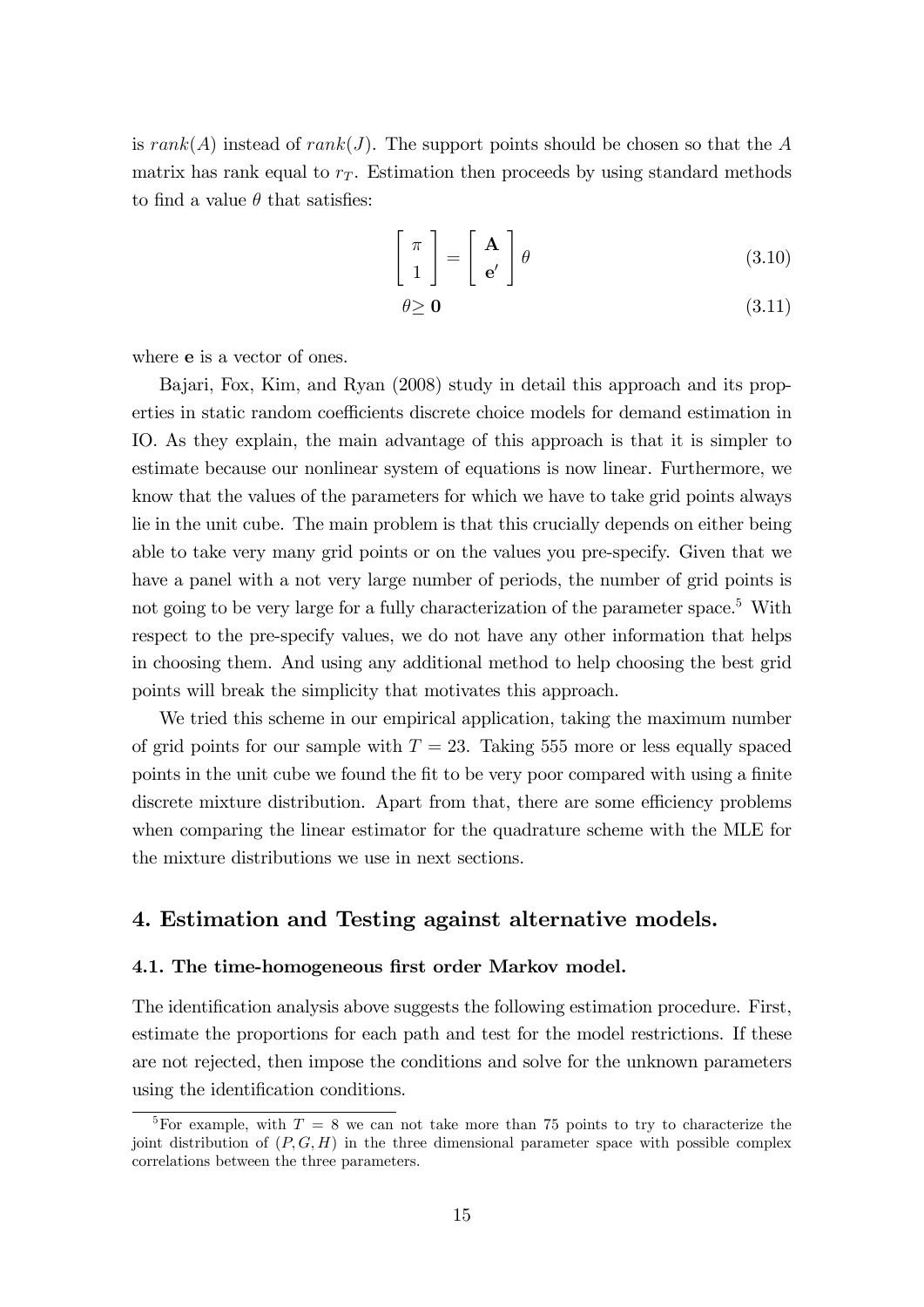In practice, it is much better and more efficient to combine the two steps in a maximum likelihood analysis. This is particularly the case given we cannot derive analytically the inequality constraints that the HFOM imposes (see the discussion in subsection 2.4).

Take the full heterogeneity model with  $S = \Upsilon_T$  so that we have a just identified model. Using the first form in  $(3.3)$ , the structural model is:

$$
\pi_j = \sum_{s=1}^{S} p_j (P_s, G_s, H_s) \theta_s \quad j = 1, 2, ... \Gamma
$$
\n(4.1)

Define a indicator  $\delta_{ij} = 1$  if unit i has path j and zero otherwise. For given parameters, the likelihood of a sample  ${y_{i0}, y_{i1}, ..., y_{iT}}_{i=1,2,...N}$  is:

$$
\prod_{i=1}^{N} \prod_{j=1}^{r} \left( \sum_{s=1}^{S} p_j \left( P_s, G_s, H_s \right) \theta_s \right)^{\delta_{ij}} = \prod_{j=1}^{r} \left( \sum_{s=1}^{S} p_j \left( P_s, G_s, H_s \right) \theta_s \right)^{n_j} \tag{4.2}
$$

where  $n_j$  is the number of times a sequence j appears in the sample. Denote the sample proportions for path  $j c_j = n_j/N$ . The log-likelihood function for the mixture model is:

$$
\ell_{mix} = \sum_{i=1}^{N} \sum_{j=1}^{\Gamma} \delta_{ij} \log \left( \sum_{s=1}^{S} p_j \left( P_s, G_s, H_s \right) \theta_s \right) \tag{4.3}
$$

$$
= N \sum_{j=1}^{\Gamma} c_j \log \left( \sum_{s=1}^{S} p_j \left( P_s, G_s, H_s \right) \theta_s \right) \tag{4.4}
$$

Note that N is irrelevant for the maximization. With an iid random sample  $c_j \to \pi_j$ as  $N \to \infty$ . from the structural model. The advantage of using the likelihood framework for estimation is that we know how to use all the information on the sample, how to make inference and how to test different models.

#### 4.2. The unrestricted model.

A natural benchmark against which to test the HFOM model is the saturated model with:

$$
S = \Gamma, \mathbf{A} = I, \theta = \pi \text{ or}
$$
  

$$
S = 1, \mathbf{A} = \pi
$$
 (4.5)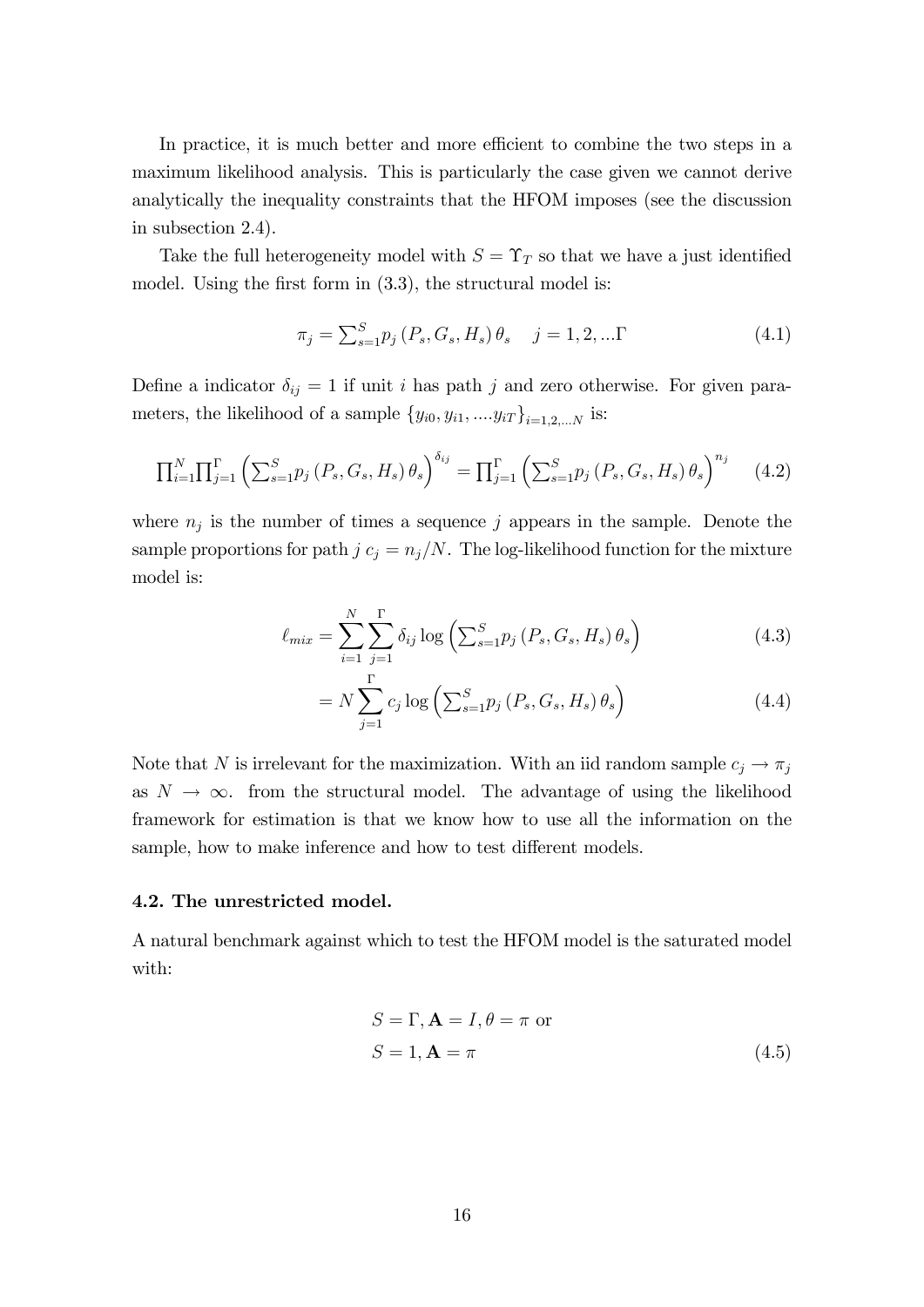These both give the likelihood value:

$$
\ell_{sat} = \sum_{i=1}^{N} \sum_{j=1}^{r} \delta_{ij} \log(c_j) = N \sum_{j=1}^{r} c_j \log(c_j).
$$
 (4.6)

This can be used to derive a likelihood ratio statistic for the test of the Markov model against the unrestricted alternative. In particular, if we do not reject the restriction from  $(4.6)$  to  $(4.4)$  then we cannot reject that we have a time-homogeneous first order model. In practice, the large number of zeros for most paths if  $T$  is moderately sized leads to a distribution for the LR statistic that is very far from a  $\chi^2$  distribution with degrees of freedom equal to the number of restrictions  $(R_T \text{ in table } 2.2)$ . In this case, we should simulate the distribution of the LR statistic to calculate the true the correct probability of the observed LR statistic.

#### 4.3. The unrestricted HFOM model or restricted saturated model.

We can also write a closed form expression for the model with the HFOM equality restrictions form subsection 2.4 imposed, using equation (2.15). Let  $k(j)$  denote the group (running from  $k = 1, ...r_T$ ) that path j belongs to. Then define predicted probabilities for path  $j = 1, \dots \Gamma$  by:

$$
\hat{c}_j = \frac{1}{n_{k(j)}} \sum_{j \in k(j)} c_j \tag{4.7}
$$

That is, we replace the unrestricted proportions for each path by the mean for the group.<sup>6</sup> The likelihood function is then given by:

$$
\ell_{res\_sat} = \sum_{i=1}^{N} \sum_{j=1}^{T} \delta_{ij} \log (\hat{c}_j) = N \sum_{j=1}^{T} c_j \log (\hat{c}_j)
$$
(4.8)

This likelihood function also plays an important role in the estimation and choice of the mixing model. If we take a mixture with the maximal number of components,  $\Upsilon_T$  in Table 3.1 then it has a log likelihood value that is bounded above by  $\ell_{res-sat}$ . The mixture model will only attain this likelihood value if the observed  $\hat{\mathbf{c}}$  vector satisfies the inequality constraints discussed in subsection 2.4. Given the difficulties of finding global maxima when we have many components, having a benchmark value is a considerable advantage. Denote the likelihood value of this mixture model by  $\ell_{mix}^{\Upsilon}$ . Now consider a model with fewer than the maximum number of points of

<sup>&</sup>lt;sup>6</sup>To illustrate, consider the case  $T = 3$ . Paths 3 (0010) and 5 (0100) are restricted in the HFOM model to have the same probability and so are paths 12 and 14. Therefore,  $\hat{c}_3 = \hat{c}_5 = \frac{c_3+c_5}{2}$ ;  $\hat{c}_{12} = \hat{c}_{14} = \frac{c_{12} + c_{14}}{2}; \, \hat{c}_j = c_j$ , all other j.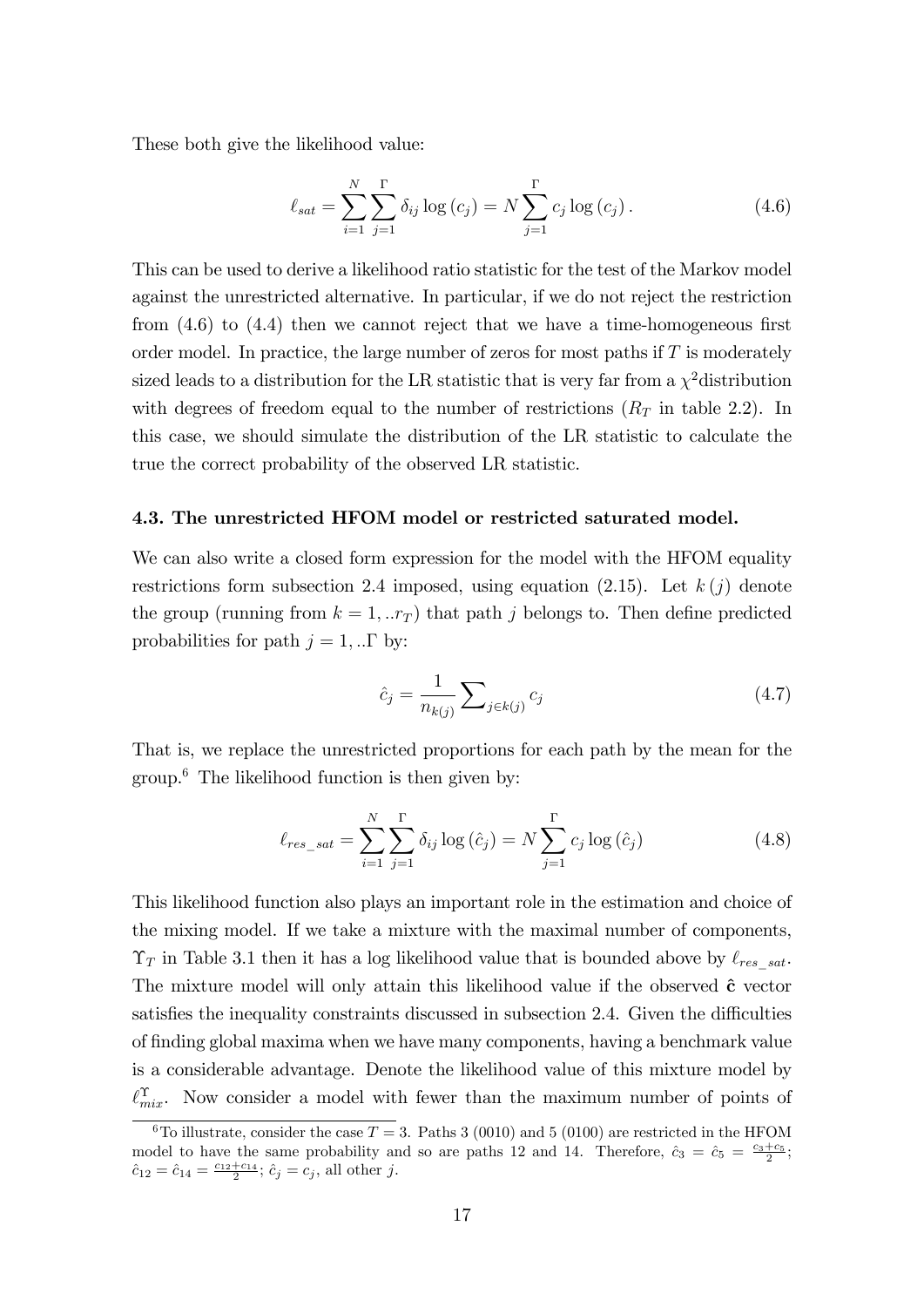support:  $S < \Upsilon_T$ . We have the following ordering for the likelihood function values:

$$
\ell_{sat} \geq \ell_{res\_sat} \geq \ell_{mix}^{\Upsilon} \geq \ell_{mix}^S \tag{4.9}
$$

As already discussed, the likelihood ratio statistic does not have a known general distribution (see chapter 6.4 of McLachlan and Peel (2004)) but a test of the model with a smaller number of points of support than  $\Upsilon_T$  can be constructed based on the simulated distribution for the LR statistic, taking the restricted model as the null. $^7$ 

If we reject the Örst order time-homogeneous model, we have a number of alternatives. We could try a time-homogeneous second order model; this would give rise to similar calculations to those made above. Alternatively, we could continue to maintain that the model is a first order Markov chain but with time-inhomogeneous transition probabilities. One variant would be to assume a structural break. A second variant has that the transition probabilities depend on observable time-varying covariates. We consider that in the next section.

#### 4.4. Testing for a second order Markov process

Although the test of the HFOM model against the saturated model allows for any alternative, it may lack power since the alternative is not specified. The obvious alternative is a time-homogeneous second order process. Given the estimates of the first order process, we can derive a standard LM test for this. The log-likelihood of a time-homogeneous second order Markov process has the following form for the predicted probabilities:

$$
p_j (P_{00s}, P_{01s}, P_{10s}, G_{00s}, G_{10s}, H_{01s}, H_{11s}) =
$$
  
\n
$$
P_{00s}^{1(y_0^j=0,y_1^j=0)} P_{01s}^{1(y_0^j=0,y_1^j=1)} P_{10s}^{1(y_0^j=1,y_1^j=0)} *
$$
  
\n
$$
(1 - P_{00s} - P_{01s} - P_{10s})^{1(y_0^j=1,y_1^j=1)} G_{00}^{n_{001}^j} (1 - G_{00})^{n_{000}^j} G_{10}^{n_{101}^j} *
$$
  
\n
$$
(1 - G_{10})^{n_{100}^j} H_{01}^{n_{011}^j} (1 - H_{01})^{n_{010}^j} H_{11}^{n_{11}^j} (1 - H_{11})^{n_{110}^j}
$$
(4.10)

<sup>7</sup>Given that we have a fully parametric model, simulating the distribution of the LR statistic under the null seems preferable to subsampling methods.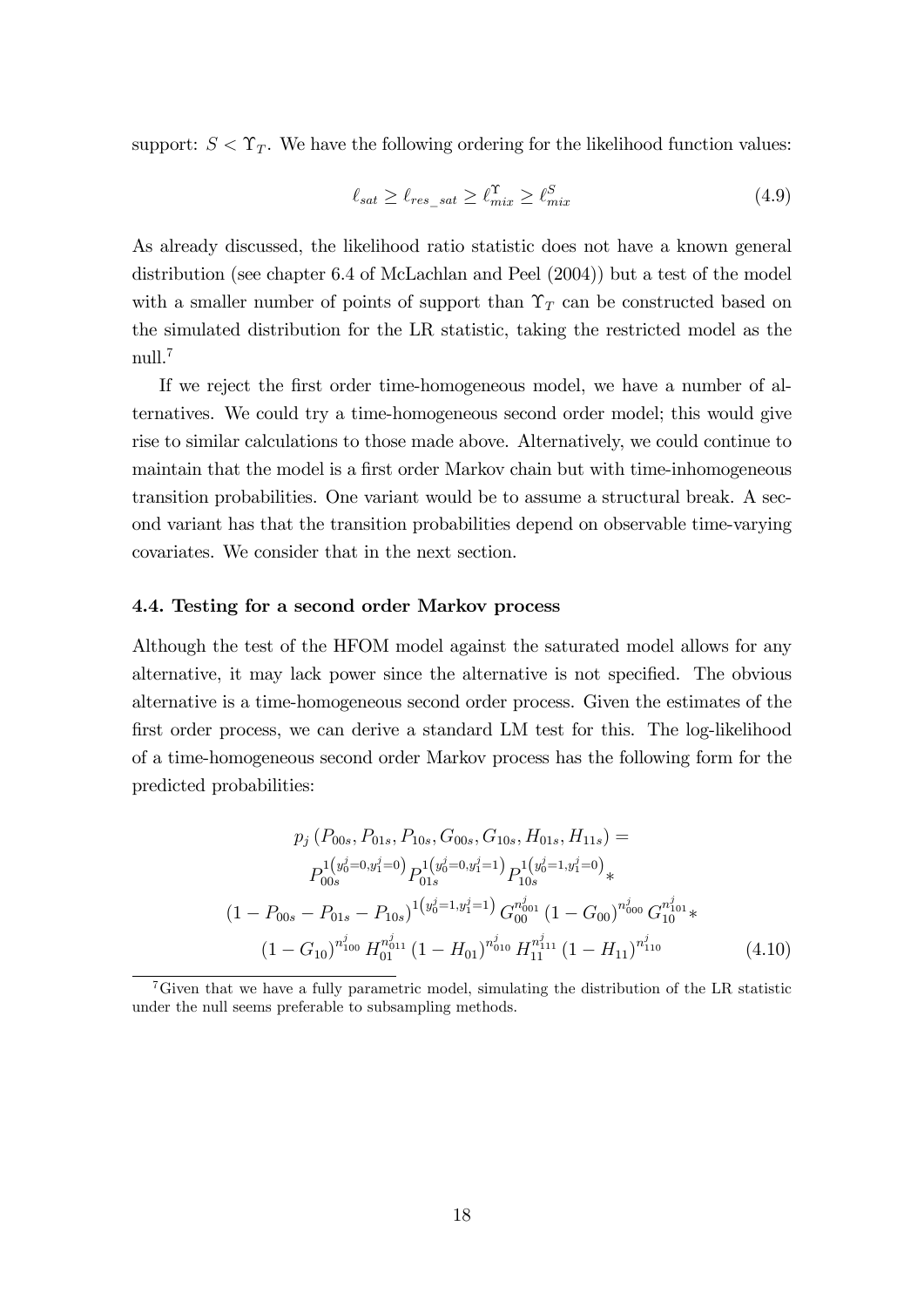where  $1(.)$  is the indicator function and:

...

$$
P_{01} = \Pr(y_{i0} = 0, y_{i1} = 1), \tag{4.11}
$$

$$
G_{10} = \Pr(y_{it} = 1 \mid y_{it-2} = 1, y_{it-1} = 0), \tag{4.12}
$$

$$
H_{01} = \Pr(y_{it} = 1 \mid y_{it-2} = 0, y_{it-1} = 1), \tag{4.13}
$$

This has seven parameters per type s, instead of three. Three of them are to account for the initial conditions, since now we have to condition on two previous observations. The other four are the transition probabilities given by the second order Markov process, what imposes less restrictions on the data than the first order process. Therefore, the log-likelihood now depends on  $8S-1$  parameters.<sup>8</sup> To perform the LM test we have to:

- 1. Derive the log-likelihood with respect to  $\{P_{00s}, P_{01s}, P_{10s}, G_{00s}, G_{10s}, H_{01s}, H_{11s}\}^S_s$  $s=1$ and  $\{\theta_s\}_{s=1}^{S-1}$ . This gives the score vector denoted by  $g(.)$ , and allows us to calculate the outer-product of the score, denoted by  $h(.)$ .
- 2. Evaluate  $g(.)$  and  $h(.)$  at the estimated values of the parameters of the first order Markov model  $\left\langle \left\{\widehat{P}_{s},\widehat{G}_{s},\widehat{H}_{s}\right\} \right\rangle _{s}^{S}$  $\left\{\widehat{\theta}_s\right\}_{s=1}^{S-1}$  . This means that we evaluate  $g(.)$  and  $h(.)$  at  $P_{00s} = (1 - \widehat{P}_s)(1 - \widehat{G}_s), P_{01s} = (1 - \widehat{P}_s) \widehat{G}_s,$  $P_{10s} = \widehat{P}_s\left(1-\widehat{H}_s\right)$ ,  $G_{00s} = G_{10s} = \widehat{G}_s$ ,  $H_{01s} = H_{11s} = \widehat{H}_s$  for  $s = 1, ..., S$ , and  $\left\{\widehat{\theta}_{s}\right\}_{s=1}^{S-1}$ . Denote the values we get from this by  $\widehat{g}$  and h.
- 3. Then, the test statistic is

$$
LM = \hat{g}'\hat{h}^{-1}\hat{g}
$$
\n(4.14)

Under the standard regularity conditions this test statistic is asymptotically distributed as  $\mathcal{A}_b^2$ . The degrees of freedom are

$$
b = (7S + S - 1) - (3S + S - 1) = 4S \tag{4.15}
$$

#### 4.5. Homogenous marginal dynamic effect.

We shall not consider the homogeneous case with  $(G, H, P)$  the same for everyone, since it is hardly considered a possibility. A less restricted model than the

<sup>&</sup>lt;sup>8</sup>This means that we are keeping S constant. Related with this, it is important to notice that to point identify a first order Markov model with  $S$  points of support does not imply that a second order Markov model with  $S$  points of support can also be point identified.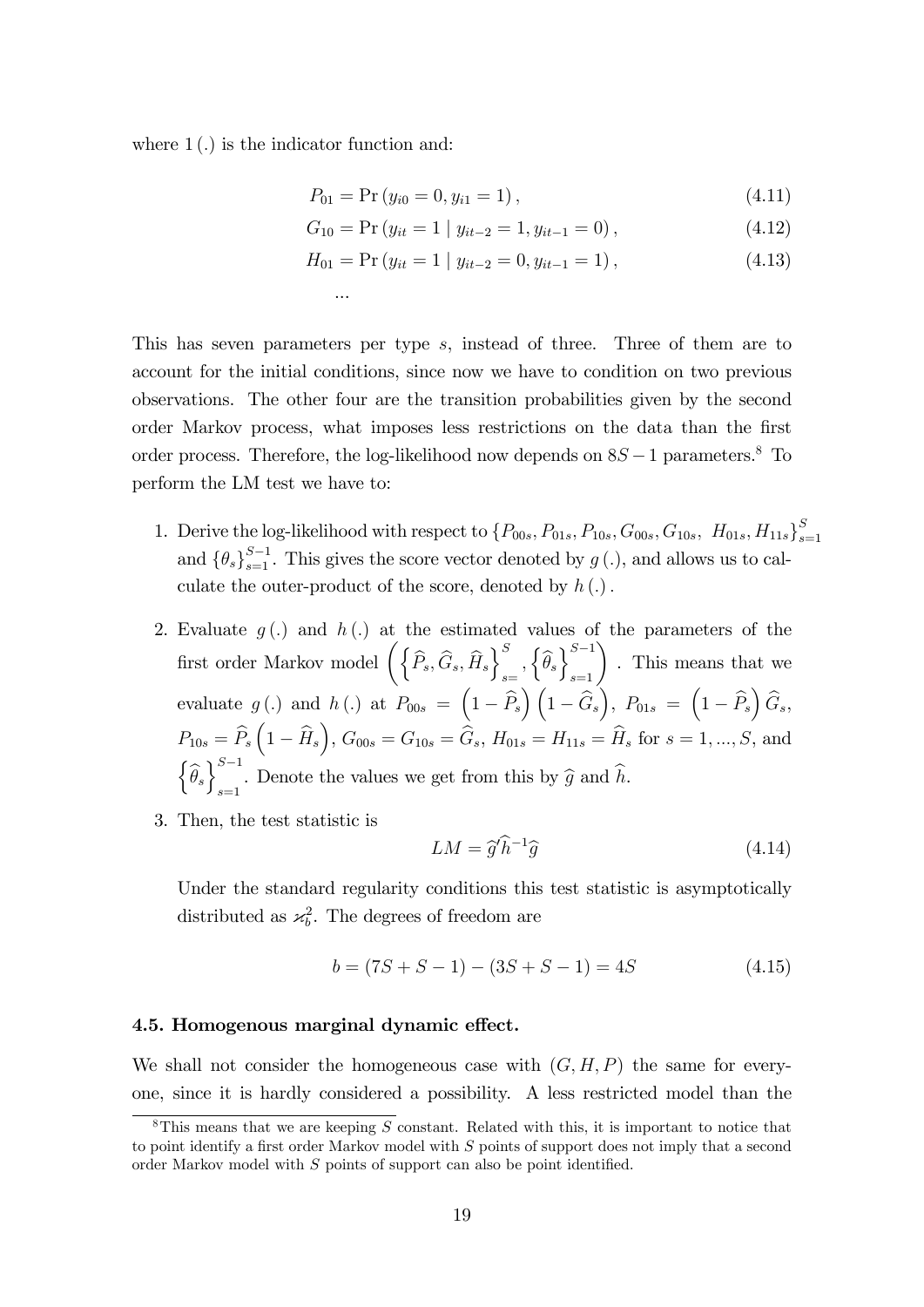homogeneous case is the usual 'fixed effect' case which only allows for one source of unobservable heterogeneity. The latter is usually in the intercept of the index in (1.1). A close analogue here is that we have a homogeneous dynamic marginal effect:

$$
H_i = M + G_i
$$
 for some constant  $M \in [-1, 1]$  (4.16)

This test can be done using a standard LR test statistic of the  $(S - 1)$  restrictions imposed.

#### 4.6. Testing for time homogeneity.

As well as testing against a specific time homogeneous model, we can also derive a test for time homogeneity. To do this, we split the sample into an estimation sample  $\{y_{i0}, y_{i1}, \ldots, y_{iE}\}$  and a hold-out sample  $\{y_{iE+1}, y_{iE+2}, \ldots, y_{iT}\}$ . We estimate the mixture model on the estimation subsample and test whether the predictions for the hold-out subsample fit. To do this we take the same transition probabilities for the hold-out subsample. To generate the distribution for period  $E + 1$  (the initial period for the hold-out sample) we use the estimated probabilities and the Chapman-Kolmogorov equations to generate the relevant distribution. An alternative procedure is split the sample into two equal subsamples in terms of term  $(E)$ close to  $(T+1)/2$ , estimate on each subsample separately and then test whether the two sets of estimates are statistically different. A particularly simple variant of a stability test of this sort this will be given in the empirical section.

# 5. Allowing for covariates.

#### 5.1. Model and Parameters of Interest

In the presence of covariates in the model, our estimation is conditional on the covariates, which are assumed to be strictly exogenous. As before, we look directly at the conditional probabilities:

$$
H_{xi} = \Pr(y_{it} = 1 | y_{i,t-1} = 1, x_{it} = x)
$$
  

$$
G_{xi} = \Pr(y_{it} = 1 | y_{i,t-1} = 0, x_{it} = x)
$$

where  $H_{xi}$  and  $G_x$  are defined for each value x of  $x_{it}$ , and at the unconditional probability of a unit value for the initial observation:

$$
P_{xi} = \Pr(y_{i0} = 1 | x_{i0} = x)
$$
\n(5.1)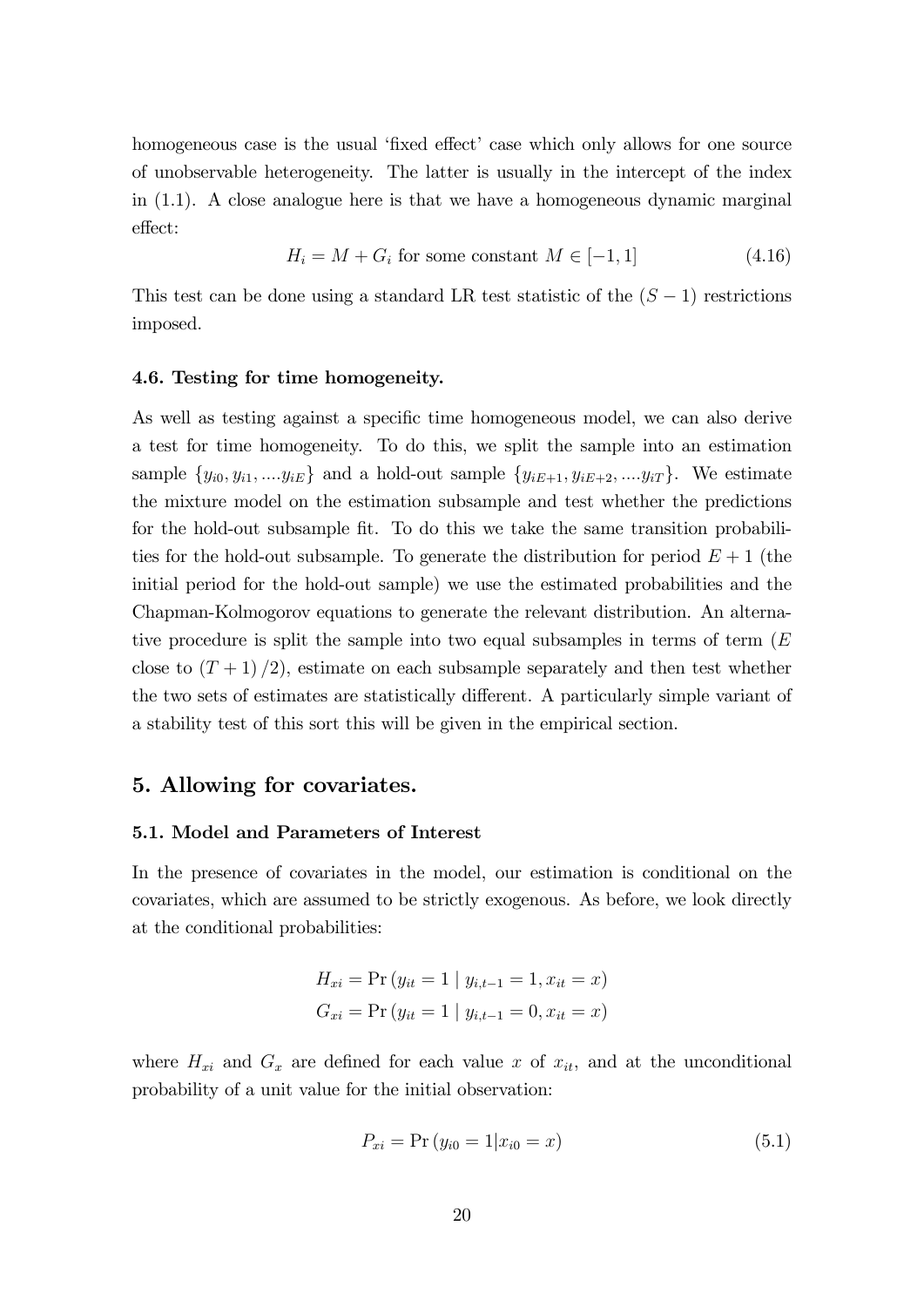In addition to the marginal dynamic effect and the long run proportion of unit values mentioned for the model without covariates,  $(P_{xi}, G_{xi}, H_{xi})$  can be used to generate any other outcomes or parameters of interest. There are several candidates but the most widely considered are those informing about the *marginal effects* of the change in a explanatory variable x over the probability of  $y_{it}$  being equal to 1, (where for notational convenience we consider only one covariate):

$$
M_{x'i} = \Pr(y_{it} = 1 | y_{i,t-1}, x_{it} = x'' = x' + 1) - \Pr(y_{it} = 1 | y_{i,t-1}, x_{it} = x')
$$
  
= 
$$
\begin{cases} H_{x''i} - H_{x'i} & \text{if } y_{it-1} = 1 \\ G_{x''i} - G_{x'i} & \text{if } y_{it-1} = 0 \end{cases}
$$
 (5.2)

Given that the marginal effects are heterogenous across individuals in the population, the interest is usually in knowing their distribution or some moments. There are many possible measures that could be considered. For example, there is more than one mean effect that could be of interest. Here we mention just two of them.

The first is expected effect on the probability of  $y = 1$  of a change in variable x given the distribution of the unobservables conditional on  $x = x'$ :

$$
E_{(G,H)|x}[M_i|x'] = \int \int [(H_{x''i} - H_{x'i}) \Pr(y_{it-1} = 1 | x_{it} = x'; G_{xi}, H_{xi})
$$

$$
+ (G_{x''i} - G_{x'i}) \Pr(y_{it-1} = 0 | x_{it} = x'; G_{xi}, H_{xi})] dF_{(G,H)|x}(G_{xi}, H_{xi}|x')
$$
(5.3)

This is equivalent to the parameter of interest estimated in Altonji and Matzkin (2005). If x were a treatment indicator variable with  $x' = 0$  and  $x'' = 1$ , then (5.3) would give the average Treatment on the Untreated effect.

The second example is the average marginal effect without conditioning on  $x$ :

$$
E_{(G,H)}[M_i] = \int \int [(H_{x''i} - H_{x'i}) \Pr(y_{it-1} = 1 | G_{xi}, H_{xi})
$$
  
+  $(G_{x''i} - G_{x'i}) \Pr(y_{it-1} = 0 | G_{xi}, H_{xi})] dF_{(G,H)}(G_{xi}, H_{xi})$  (5.4)

This is equivalent to the parameter of interest proposed by Chamberlain (1984) defined there as the mean effect for a randomly drawn individual. If x were a treatment indicator variable with  $x' = 0$  and  $x'' = 1$ , then (5.4) would give the Average Treatment Effect.

Equations  $(5.4)$  and  $(5.3)$  are the answer to different questions and with more explanatory variables, averages over different distributions could be considered. On the other hand, as explained in the introduction, average effects may not be very informative in nonlinear models such as this. In such a case other moments of the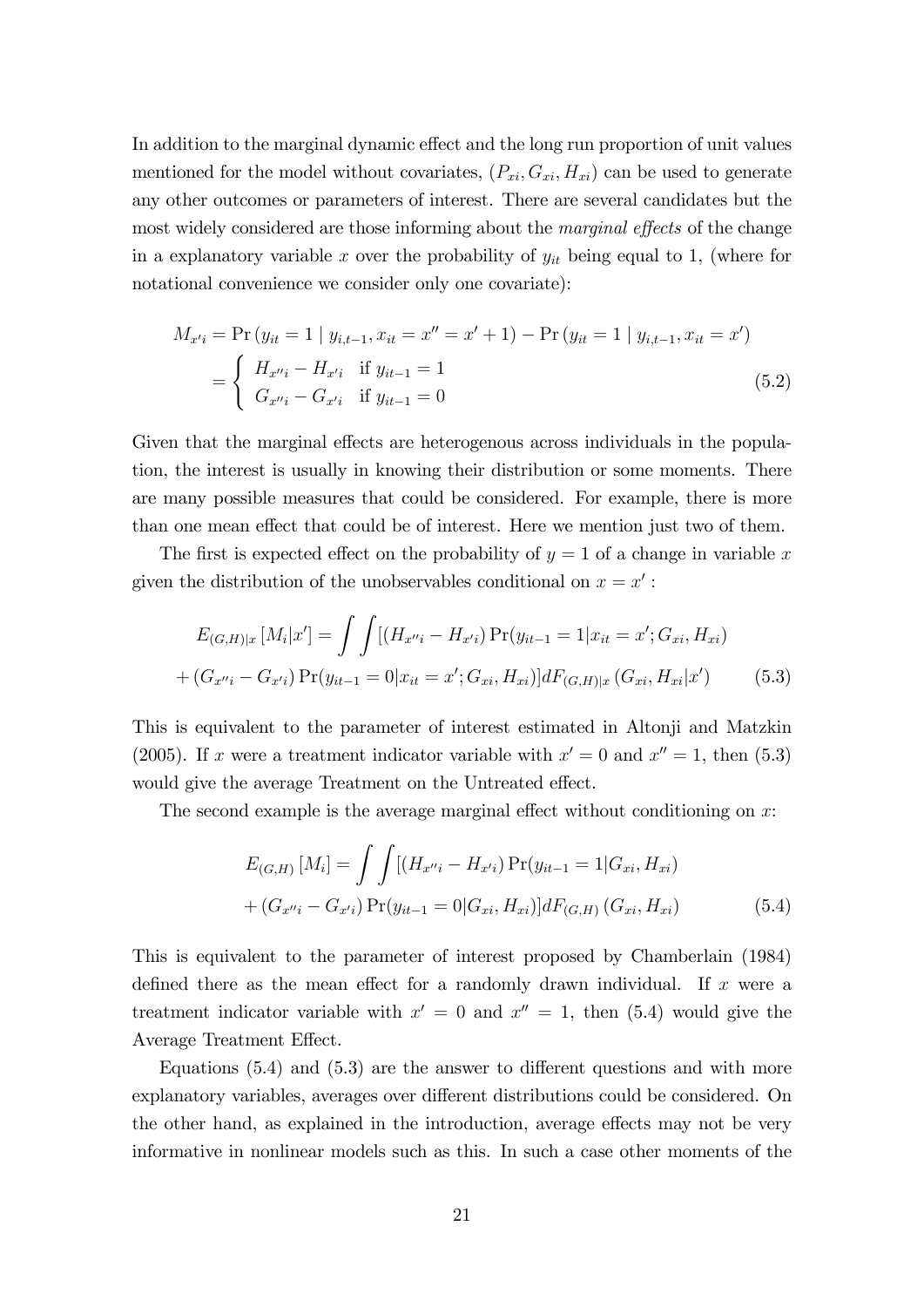individual marginal effects such as the median are more informative. Furthermore, there are cases where the entire distribution of the marginal effect over the population is the object of interest; see Heckman, Smith and Clements (1997). In the IO literature the object of interest is the entire distribution of the individual price elasticities; see, for example, Nevo (2001). Identifying and estimating the distribution of  $(P_i, G_{xi}, H_{xi})$  allow us to obtain any possible parameter of interest since it fully characterize the HFOM model.<sup>9</sup>

Adding covariates not only changes the number of transition probabilities we have to identify, but also introduces the possibility of dependence between the probability of being of each unobserved type and the covariates. We start with the simplest case: a binary covariate that is constant over time. From there we move to covariates that vary over time but are common to all individuals. Then, the case with covariates that vary both over i and t is considered. A summarizing table with numbers for representative cases can be found at the end of this section.

#### 5.2. Covariates constant over time

We begin with the case in which we only have an  $x$  variable that is constant over time and only varies across individuals; examples include year of birth and education. That is,  $x_{it} = x_i$  for all t, and our data set is  $\{x_i, y_{i0}, \ldots, y_{iT}\}_{i=1}^N$ . Here, it is conceptually simple to extend our analysis. Continuing with similar notation, for a binary  $x_i$ , the time homogenous first order Markov model is fully characterized by:

$$
P_{0i} = \Pr(y_{i0} = 1 | x_i = 0); P_{1i} = \Pr(y_{i0} = 1 | x_i = 1)
$$
  
\n
$$
G_{0i} = \Pr(y_{it} = 1 | y_{i,t-1} = 0, x_i = 0); H_{0i} = \Pr(y_{it} = 1 | y_{i,t-1} = 1, x_i = 0)
$$
  
\n
$$
G_{1i} = \Pr(y_{it} = 1 | y_{i,t-1} = 0, x_i = 1); H_{1i} = \Pr(y_{it} = 1 | y_{i,t-1} = 1, x_i = 1) \quad (5.5)
$$

As before, we consider a nonparametric discrete distribution for  $(P_{0i}, G_{0i}, H_{0i}, P_{1i}, G_{1i}, H_{1i})$ with S distinct points of support  $\{P_{0s}, G_{0s}, H_{0s}, P_{1s}, G_{1s}, H_{1s}\}_{s=1}^S$  with probabilities given by the  $(S \times 1)$  vector  $\theta_x$  with non-negative values  $\theta_{xs}$  that sum to unity.

$$
\theta_x = \begin{cases} (\theta_{01}, ..., \theta_{0S})' & \text{if } x = 0 \\ (\theta_{11}, ..., \theta_{1S})' & \text{if } x = 1 \end{cases}
$$
 (5.6)

where  $\theta_{xS} = 1 - \sum_{s=1}^{S} \theta_{xS}$ . The analysis and estimation is made conditional on X, and therefore we are specifying and obtaining the distribution of the individual parameters conditional on x. Nevertheless, the unconditional distribution can be

<sup>&</sup>lt;sup>9</sup>Since the x variables are assumed to be exogenous, there is no problem in obtaining their distribution from a random sample when needed.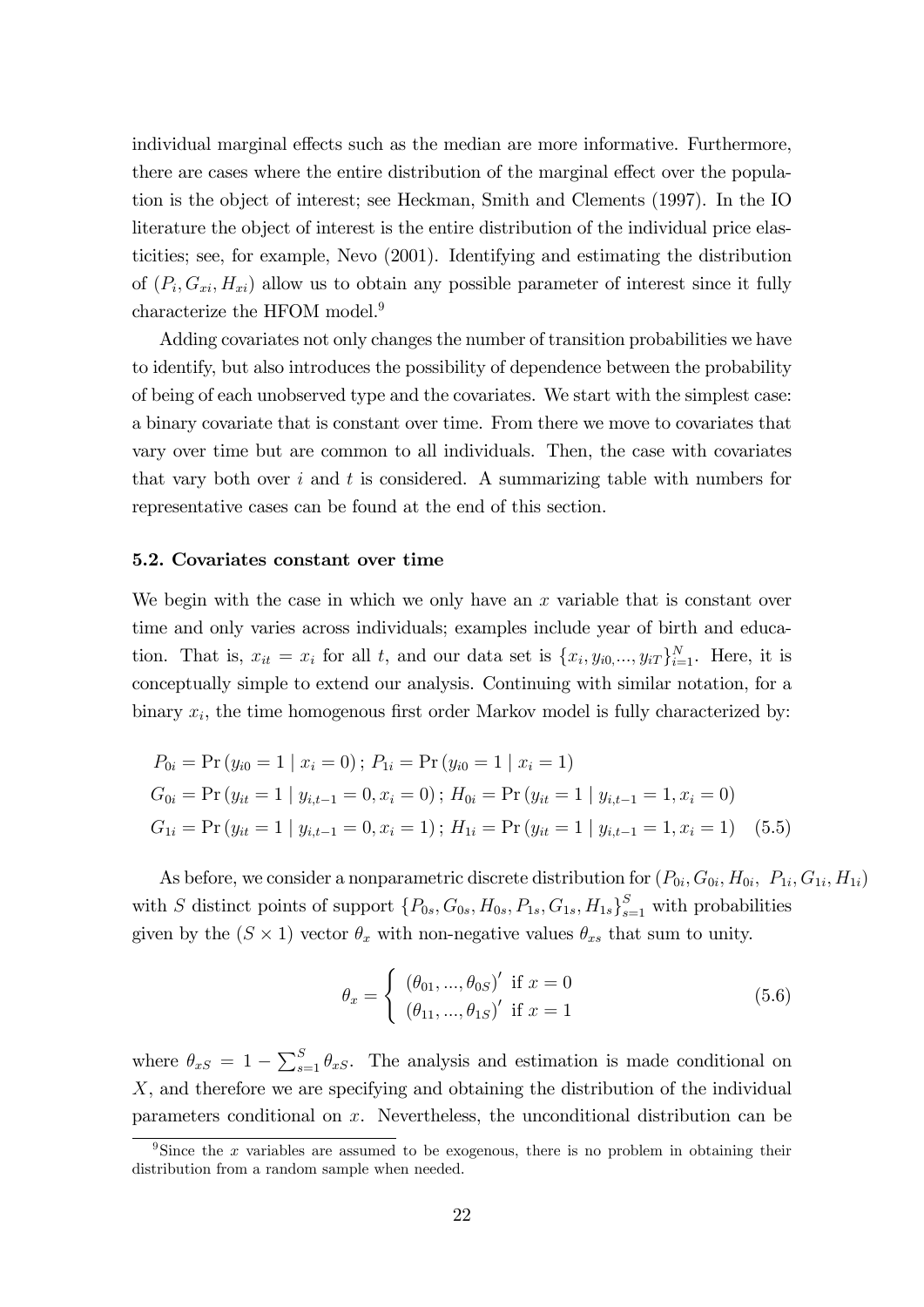calculated from this conditional distribution and the distribution of  $x$ , which can be obtained from the data.

The possible number of  $\{x_i, y_{i0}, \ldots, y_{iT}\}$  paths we can observe is  $2 * 2^{T+1}$ . This is equal to the  $2^{T+1}$  paths of  $\{x_i = 0, y_{i0},..., y_{iT}\}$  plus the  $2^{T+1}$  paths of  $\{x_i =$  $1, y_{i0}, \ldots, y_{iT}$ . The probability of a path j given x and  $(P_{0s}, G_{0s}, H_{0s}, P_{1s}, G_{1s}, H_{1s})$ is  $p_i(x; P_{0s}, G_{0s}, H_{0s}, P_{1s}, G_{1s}, H_{1s}) =$ 

$$
= \begin{cases} P_{0s}^{y_0^j} (1 - P_{0s})^{(1 - y_0^j)} G_{0s}^{n_{01}^j} (1 - G_{0s})^{n_{00}^j} H_{0s}^{n_{11}^j} (1 - H_{0s})^{n_{10}^j} \text{ if } x = 0\\ P_{1s}^{y_0^j} (1 - P_{1s})^{(1 - y_0^j)} G_{1s}^{n_{01}^j} (1 - G_{1s})^{n_{00}^j} H_{1s}^{n_{11}^j} (1 - H_{1s})^{n_{10}^j} \text{ if } x = 1 \end{cases} \tag{5.7}
$$

So, we stratify the sample, making one strata for each value of  $x$  and we have the same exact problem as in the case without covariates for each strata. As a consequence, the rank of the Jacobian is min  $(2(4S-1), 2r_T)$ , where  $r_T$  was defined in (2.14). We have doubled the rank, but also the number of parameters. Then, we can identify distributions with the same number of points of support  $S$  as in the case without covariates,  $\Upsilon_T$  defined in (3.8).

If instead of a binary covariate we have a general discrete  $x$  variable that takes  $N_x$  different values, we can easily repeat the same analysis and arrive at the same conclusion. The number of parameters is now  $N_x(4S-1)$ , and the rank of the Jacobian is min  $(N_x(4S - 1), N_x r_T)$ . This implies that the maximum number of points of support we can identify is the same as in the case without covariates.

$$
\Upsilon_{Nx,T} = \frac{N_x(r_T + 1)}{4N_x} = \frac{r_T + 1}{4} = \Upsilon_T \tag{5.8}
$$

If we have a continuous covariates, we can always discretise it on very many  $N_x$ grid points and use this result in (5.8). Therefore, with covariates constant over time we can nonparametrically identify as many points of support as in the case without covariates.

**Independence between**  $\theta$  **and x**. If the probabilities of the S points of support of  $(P_{0i}, G_{0i}, H_{0i}, P_{1i}, G_{1i}, H_{1i})$  do not depend on x, then  $\theta_x = (\theta_1, ..., \theta_S)'$  for all values of  $x$ . This reduces the number of parameters, but not the number of equations. There are  $(3SN_x + (S-1))$  parameters and  $N_x r$  'independent' equations. Therefore, the maximum number of points of support we can identify is

$$
\frac{N_x r_T + 1}{3N_x + 1} > \frac{r_T + 1}{4}
$$
\n(5.9)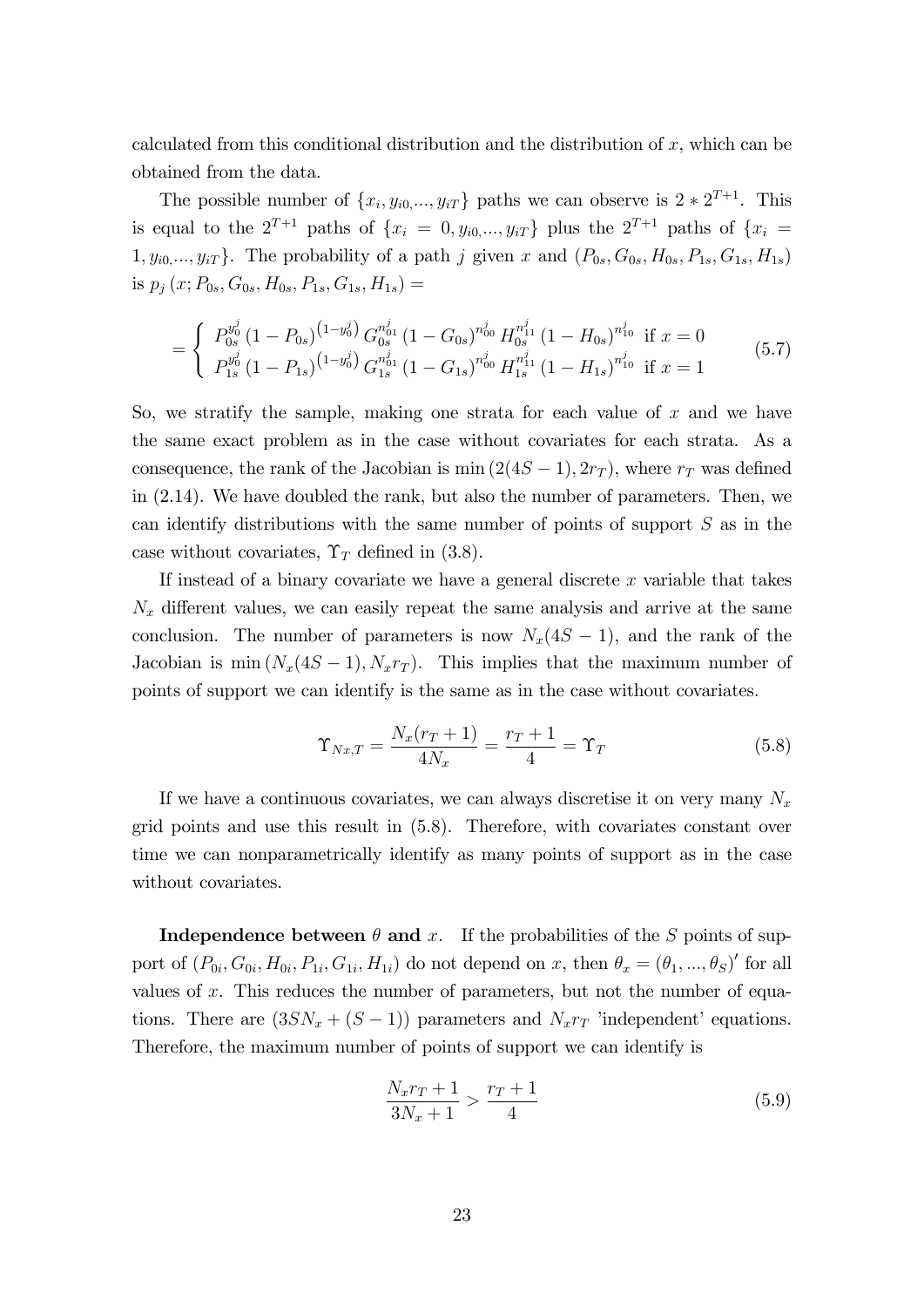The independence assumption allows us to identify distributions with higher number of points of support.

#### 5.2.1. Semiparametric model

In the previous analysis we have not only allowed for maximal (nonparametric discrete) heterogeneity across i, but also we are not restricting our HFOM model to have a particular functional form. In particular we have not imposed any restriction on the way different values of  $x_i$  affects  $y_{it}$ . Nevertheless, if  $x_i$  is continuous, or a cardinal discrete variable that takes many values, such as year of birth, then the effect of different values of x is usually restricted by a parametric form. The obvious example is a linear index model:

$$
P_{si} = F_0(p_{s0} + p_{s1}x_i)
$$
  
\n
$$
G_{si} = F(g_{s0} + g_{s1}x_i)
$$
  
\n
$$
H_{si} = F(h_{s0} + h_{s1}x_i)
$$
  
\n
$$
\theta_{si} = F_{\theta}(d_{s0} + d_{s1}x_i)
$$
\n(5.10)

where  $F_0$ , F and  $F_\theta$  are known cdf functions, such as the standard normal cdf or the standard logistic function. The heterogenous parameters that have S points of support and conditional probabilities  $\theta_{si}$  are now  $(p_{s0}, p_{s1}, g_{s0}, g_{s1}, h_{s0}, h_{s1})$ . This is equivalent to the representation

$$
\Pr(y_{it} = 1 \mid y_{i,t-1}, x_i) = F(\eta_i + \alpha_i y_{it-1} + \beta_i x_i + \delta_i x_i y_{it-1}) \tag{5.11}
$$

where  $(\eta_i, \alpha_i, \beta_i, \delta_i)$  follow a discrete distribution with S points of support.<sup>10</sup>

Therefore, the number of parameters here is  $2*(4S-1) (=8S-2)$ , and it does not depend on the number of values of  $x_i$ ,  $N_x$ . However, the number of equations and the rank of the Jacobian still depends on  $N_x$ . As previously shown this multiplies  $r_T$  by  $N_x$ . Therefore, the maximum number of points of support we can identify is

$$
S \le \frac{N_x r_T + 2}{8} \tag{5.12}
$$

 $N_xr_T + 2$  $\frac{r_T+2}{8}$  is equal to  $\frac{r_T+1}{4}$  if  $N_x = 2$  (the case with a binary x), but it is greater than  $r_T + 1$  $\frac{x+1}{4}$  for any  $N_x > 2$ .

According with  $(5.12)$ , the more values  $x_i$  takes, or the more we discretise a continuous  $x_i$ , the richer the distribution we can point identify. Given that

<sup>&</sup>lt;sup>10</sup>Note that all possible interactions between  $y_{it-1}$  and  $x_{it}$  are being considered. The number of parameters could be reduced even more if those interactions were not included.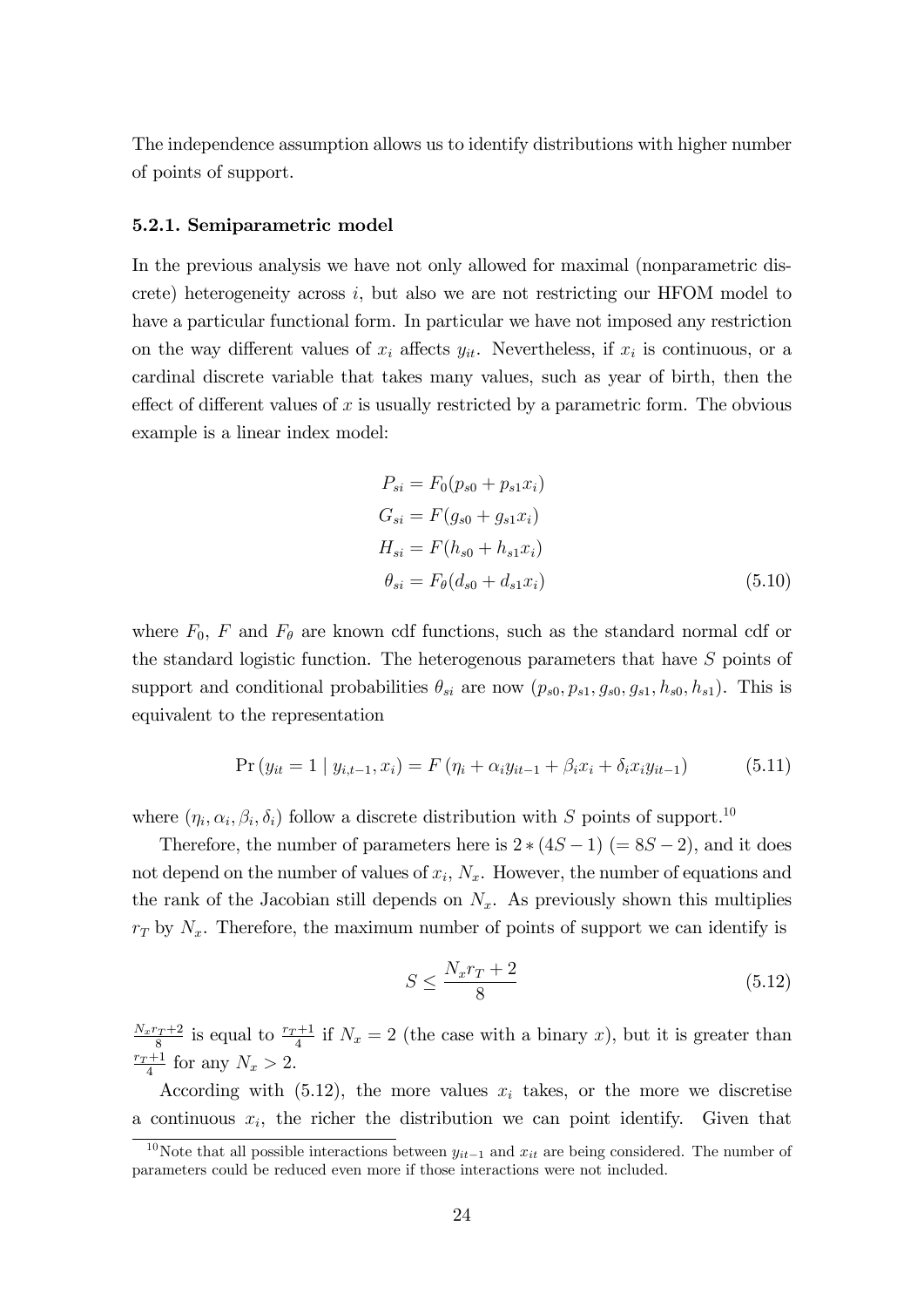$\lim_{N_x \to \infty} \frac{N_x r_T + 2}{8} = \infty$ , we could *potentially* identify as many points of support as we wish when we have a continuous covariate.

#### 5.3. Covariates that only vary over time.

Consider the situation in which we add a covariate that it is common to all individuals and only varies across periods:  $x_{it} = x_t$  for all i. For instance, this is the case with aggregate variables being used in a micro study, or with time dummy variables. Since we are studying identification over the  $i$  population for a fixed  $T$ , we are only going to observe a given and fixed realization of  $\{x_t\}_{t=1}^T$ . This implies we only have the  $2^{T+1}$  possible paths given  $\{x_t\}_{t=1}^T$  that arises from the possible combinations of  ${y_{it}}_{t=1}^T$  we can observe over the population of i. Then, the number of equations in our system here are the same as in the case without covariates and the rank of the Jacobian also depends on  $r<sub>T</sub>$ .

For the same reason,  $x_t$  is not going to be an informative variable for the probability of  $y_{i0}$ , nor for the distribution of the heterogenous parameters over the i population, that is,  $Pr\left(s | \{x_t\}_{t=1}^T\right) = Pr\left(s\right) = \theta_s.$ 

#### 5.3.1. Binary variable

If  $x_t$  takes only two values 0 and 1, for each point of support s we have

$$
P_s = \Pr(y_{i0} = 1 \mid x, s) = \Pr(y_{i0} = 1 \mid s)
$$
  
\n
$$
G_{0s} = \Pr(y_{it} = 1 \mid y_{i,t-1} = 0, x_t = 0, s); H_{0s} = \Pr(y_{it} = 1 \mid y_{i,t-1} = 1, x_t = 0, s)
$$
  
\n
$$
G_{1s} = \Pr(y_{it} = 1 \mid y_{i,t-1} = 0, x_t = 1, s); H_{1s} = \Pr(y_{it} = 1 \mid y_{i,t-1} = 1, x_t = 1, s)
$$
\n(5.13)

where the probability of s is given by the  $(S \times 1)$  vector  $\theta$  with non-negative individual values,  $\theta_s$ , that sum to unity and it is independent of  $\{x_t\}_{t=1}^T$ . This makes  $6S - 1$  parameters.

The probability of a path j given  $\{x_t\}_{t=1}^T$  and  $(P_s, G_{0s}, H_{0s}, G_{1s}, H_{1s})$  is:

$$
p_{js} = P_s^{y_0^j} (1 - P_s)^{(1 - y_0^j)} G_{0s}^{n_{01|0}^j} (1 - G_{0s})^{n_{00|0}^j} H_{0s}^{n_{11|0}^j}
$$
  

$$
(1 - H_{0s})^{n_{10|0}^j} G_{1s}^{n_{01|1}^j} (1 - G_{1s})^{n_{00|1}^j} H_{1s}^{n_{11|1}^j} (1 - H_{1s})^{n_{10|1}^j}
$$
(5.14)

where  $n_{0}^{j}$  $y_{01|0}$  is the number of  $y_{t-1} = 0 \rightarrow y_t = 1$  transitions for path j given  $x_t = 0$ ,  $n_0^j$  $\int_{01|1}^{j}$  is the number of  $y_{t-1} = 0 \rightarrow y_t = 1$  transitions for path j given  $x_t = 1$ , and similarly for the other three transitions. Here the probability of observing a path  $j$ given  ${x_t}_{t=1}^T$  is  $\pi_{x_j} = \sum_{s=1}^S p_{js}\theta_{xs}$  for  $j=1,2,...2^{T+1}$ . If two paths have the same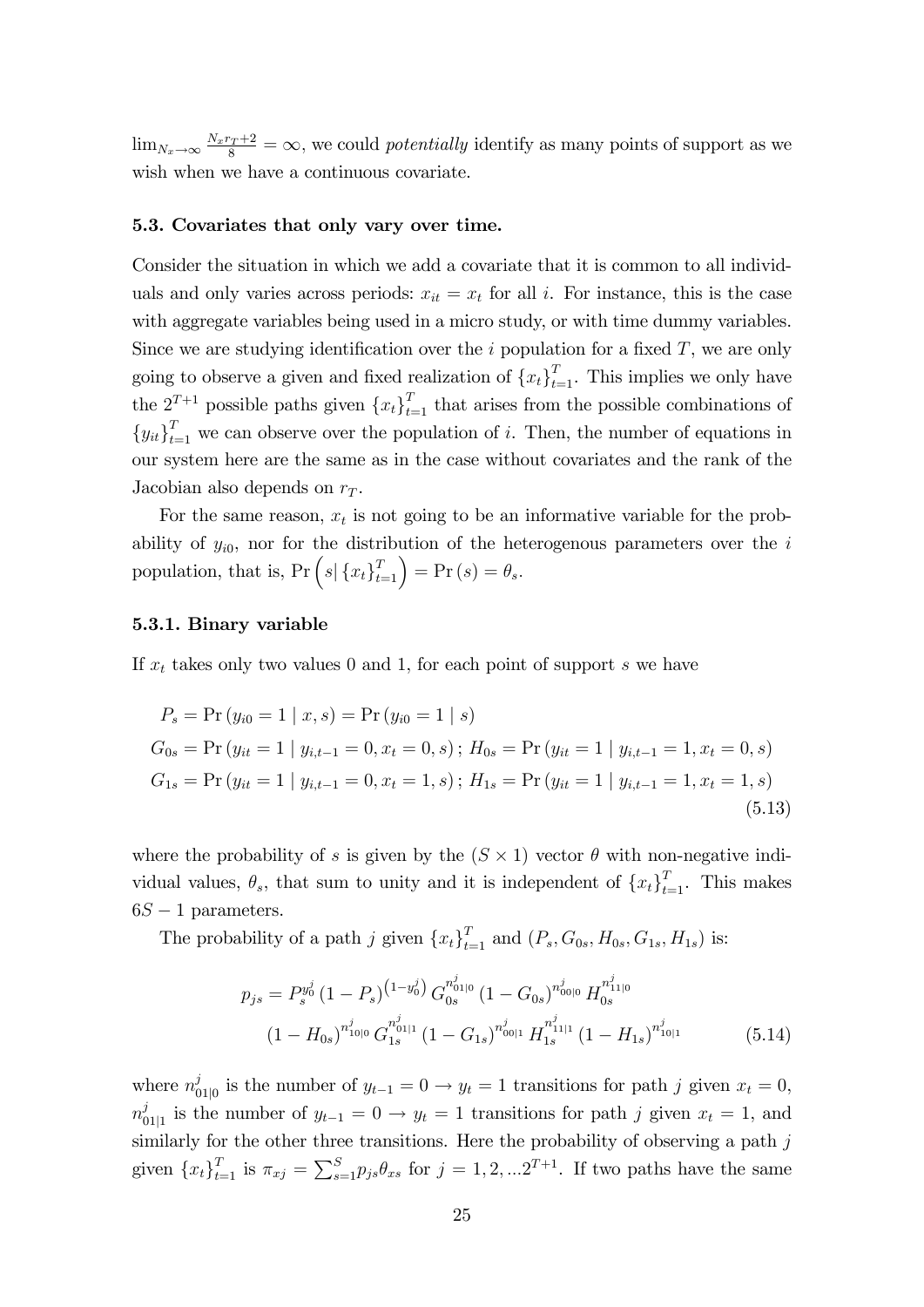$(y_0^j)$  $(v_0^j, n_{00}^j, n_{01}^j, n_{10}^j, n_{11}^j)$  they will also have the same  $(y_0^j)$  $j_0^j, n_0^j$  $^{j}_{00|0}, n^{j}_{0}$  $_{\left.01\right[0},n_{1}^{j}$  $j_{10|0}, n_1^j$  $j_{11|0}^j, n_0^j$  $\frac{j}{|00|1}$  $n_0^j$  $_{01|1}^{j}, n_1^j$  $\frac{j}{10|1}, n^{j}_{1}$  $j_{11|1}$ , simply because we are dividing each  $n_{yz}^j$  in two  $n_j^j$  $y_{z|x}$  using the same  ${x_t}_{t=1}^T$  to divide both paths. For the same reason if they are different they will be different here too. So the number of different equations is  $r_T = T(T + 1) + 2$ as without covariates.

Thus we can identify distributions with a smaller number of points of support S than in the case without covariates. Specifically:

$$
S \le \frac{r_T + 1}{6} < \frac{r_T + 1}{4} = \Upsilon_T \tag{5.15}
$$

#### 5.3.2. Discrete covariates with  $N_x$  values.

As an example of a discrete common covariate, consider the national unemployment rate (notionally a continuous variable between zero and 100) with rates rounded to the nearest 0.1% ( $N_x = 1001$ ). If we have a general discrete x variable that can take  $N_x$  different values, we can easily repeat the same analysis. The only change is in the number of parameters, which is equal to  $(2 + 2N_x)S - 1$ , provided  $N_x \leq T$ . If  $N_x > T$ , the number of parameters is  $(2+2T)S - 1$ , because even though  $x_t$  could take more values, we only can observe in our population  $(T + 1)$  different values at most; and  $x_0$  does not affect our model for the reasons already explained. Then,

$$
S \le \frac{r_T + 1}{2(1 + N_x)} \text{ if } N_x \le T
$$
  

$$
S \le \frac{r_T + 1}{2(1 + T)} \text{ if } N_x > T
$$
 (5.16)

#### 5.3.3.  $K$  covariates: time dummies

Adding more  $x_t$  covariates will only increase the number of parameters and we can extend the previous analysis. However, this is not a very interesting case to consider, because it is impossible to nonparametrically identify the marginal effects of an  $x_{1t}$  variable given another continuous  $x_{2t}$  variable, since we never observe any individual with variation in  $x_{1t}$  while keeping constant the value of  $x_{2t}$ , nor will we have other combinations of values of  $(x_{1t}, x_{2t})$  than that in our fixed T population. This problem is different than being nonparametric in the distribution of the unobserved heterogeneity. A solution to it is the use of a semiparametric model of the effects of the covariates. We consider this in next subsection.

On the other hand a situation often found in practice that is relevant to consider here, is the use of time dummies. These variables take deterministic values, and, while treated as separate variables, the only meaningful situation is where one of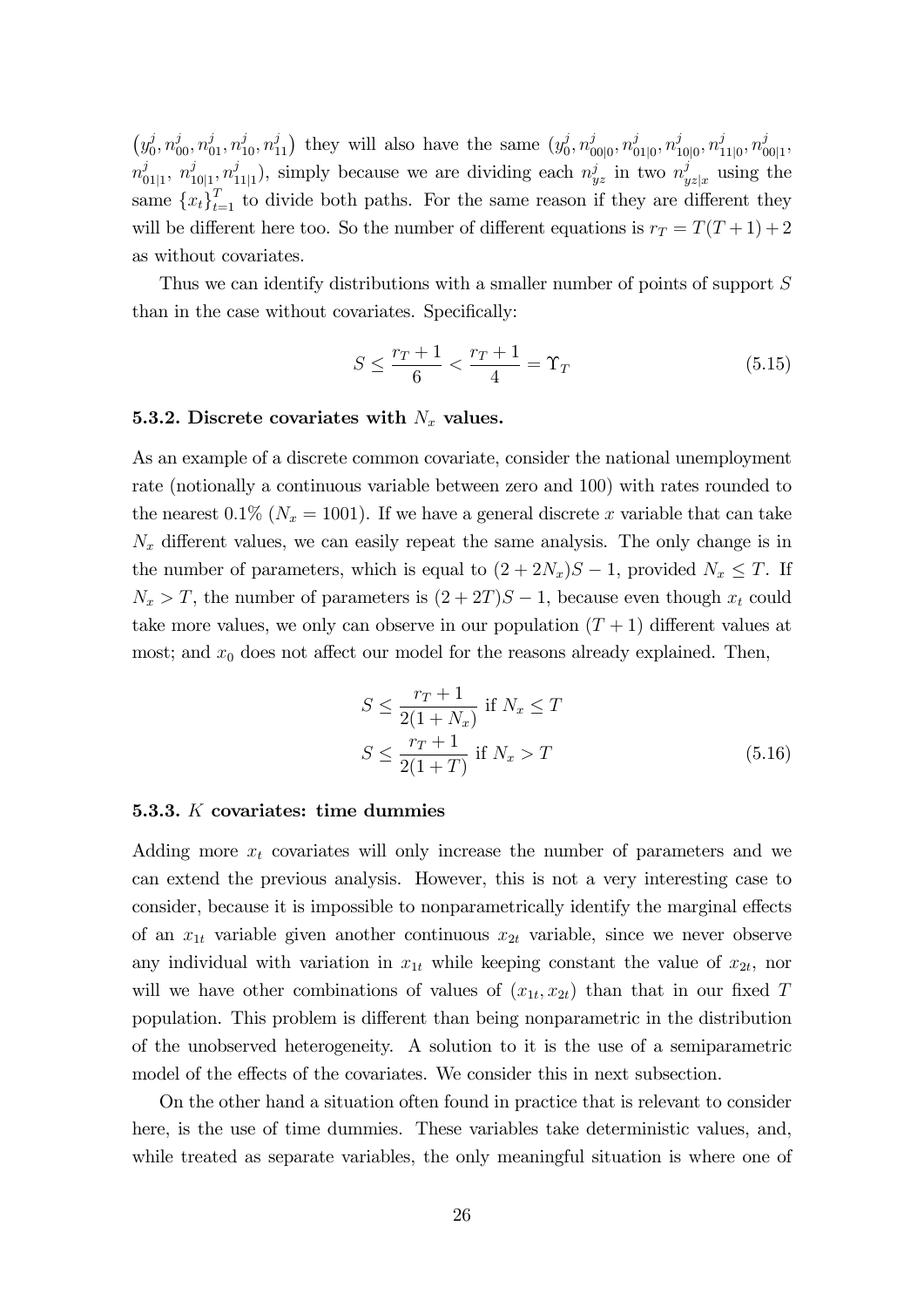them takes value one and all the other take value zero. If we add time dummies to the model, we have  $K = T$  variables  $x_t$  that can take  $N_x = 2$  values each, but in a deterministic way. So, we have  $(2+2T)S-1$  parameters: one G and H for each time dummy. Then,

$$
S \le \frac{r_T + 1}{2 + 2T} \tag{5.17}
$$

This implies a very small number  $S$  for each  $T$  unless the number of periods is large. For example, we need  $T \geq 8$  for the identification conditions of a model with  $S = 4$ to be satisfied. With  $T = 23$  we cannot identify more than  $S = 11$ .

#### 5.3.4. A semiparametric model

If  $X_t$  contains K discrete variables taking many values, then we can use a semiparametric model to capture the effect of  $X$ . For each point of support  $s$ :

$$
G_s = F(g_{s0} + \sum_{k=1}^{K} g_{sk} x_{kt})
$$
  

$$
H_s = F(h_{s0} + \sum_{k=1}^{K} h_{sk} x_{kt})
$$
(5.18)

where  $F$  is a known cdf, such as the logistic. In this case the number of parameters is  $(2 + 2(K + 1)) S - 1$ , and

$$
S \le \frac{r_T + 1}{2 + 2(K + 1)}\tag{5.19}
$$

For example, if  $K = 2$  and  $T = 8$ , then  $S \leq 9.375$ ; or if  $K = 2$  and with  $T = 23$ , then  $S \leq 69.375$ . This and values for other cases can be found in table 5.2.

#### 5.4. Covariates that vary in both  $i$  and  $t$

Finally we consider the case of  $x_{it}$  covariates that have positive probability of taking any value of their support at any  $i$  and  $t$ . For each point of support  $s$ :

$$
P_{xs} = \Pr(y_{i0} = 1 | x_{i0}, s)
$$
  
\n
$$
G_{xs} = \Pr(y_{it} = 1 | y_{i,t-1} = 0, x_{it}, s)
$$
  
\n
$$
H_{xs} = \Pr(y_{it} = 1 | y_{i,t-1} = 1, x_{it}, s)
$$
  
\n
$$
\theta_{Xs} = \Pr(s | x_{i0}, ..., x_{iT})
$$
\n(5.20)

With respect to  $\theta_{si}$  we can have:

Case 1. Independence between  $\theta_{si}$  and  $x_{it}$ :  $\theta_{si} = \Pr(s|x_{i0},...,x_{iT}) = \Pr(s) = \theta_{s}$ . Here there are  $S-1$  parameters  $\theta$  to estimate, as in the case without covariates.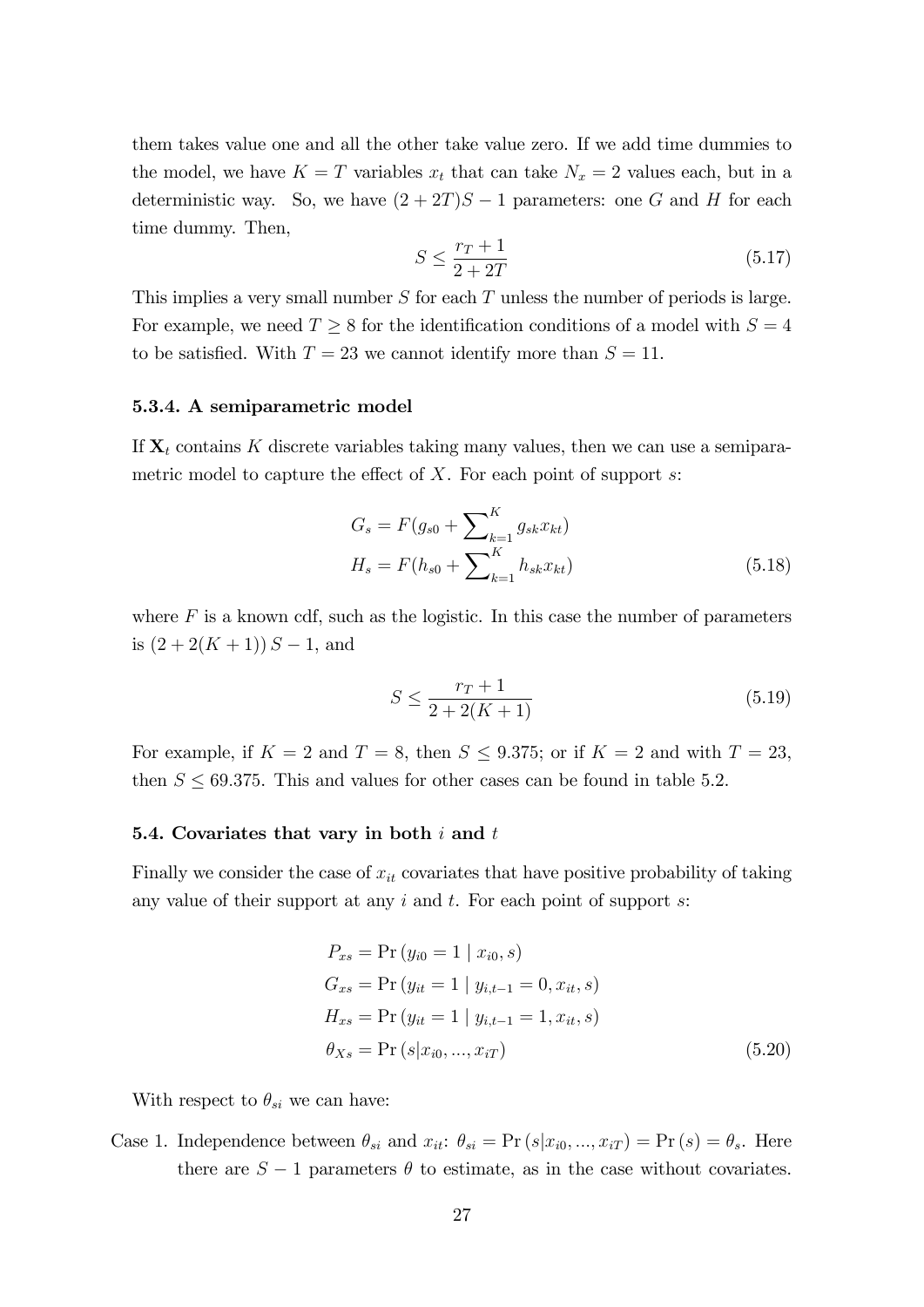Crawford and Shum (2005) is an example of an analysis in which permanent unobserved heterogeneity is assumed to be independent of the covariates. This case corresponds also with the assumption made in many papers using random coefficients discrete choice models.

- Case 2.  $\theta_{si}$  depends only on the first observation  $x_{i0}$ :  $\theta_{si} = \Pr(s|x_{i0}, ..., x_{iT}) = \Pr(s|x_{i0})$ . This case corresponds with the assumptions made about permanent unobserved heterogeneity in papers such as Keane and Wolpin (1997) and Carro and Mira (2006). If we do not place any restrictions on this probability, with a discrete  $x_{i0}$  variable that can take  $N_x$  values, there are  $(S-1)*N_x$  parameters  $\theta_{si}.$
- Case 3.  $\theta_{si}$  depends on all the  $T + 1$  observations of  $x_{it}$ :  $\theta_{si} = \Pr(s|x_{i0}, ..., x_{iT})$  $F_{\theta}(d_{s0} + \sum_{t=0}^{T} d_{s1t}x_{it})$  where  $F_{\theta}$  is a known cdf. Here there are  $(S-1)*(T+2)$ parameters with one  $x_{it}$  variable. Hyslop (1999) is an example where this is the assumption made about unobserved heterogeneity.

Notice that in Case 3 we are using a semiparametric form. If we did not place any restrictions of this kind, we would be allowing any new  $x_{iT+1}$  observation to unrestrictedly affect the probability of  $i$  being type s even though the type s is a constant characteristic of i. Furthermore we would be treating differently the same value of  $x_{it}$  if it were observed in different periods. This extreme flexibility would break solving the identification problem by having  $T \to \infty$ , because more periods would imply more (incidental) parameters to be estimated, with the number of parameters growing faster with  $T$  than the identifying equation.

It is conceptually simple to extend our model if the additional covariates are discrete. For a single binomial covariate we have:

$$
P_{0s} = \Pr(y_{i0} = 1 | x_{i0} = 0, s)
$$
  
\n
$$
P_{1s} = \Pr(y_{i0} = 1 | x_{i0} = 1, s)
$$
  
\n
$$
G_{0s} = \Pr(y_{it} = 1 | y_{i,t-1} = 0, x_{it} = 0, s)
$$
  
\n
$$
H_{0s} = \Pr(y_{it} = 1 | y_{i,t-1} = 1, x_{it} = 0, s)
$$
  
\n
$$
G_{1s} = \Pr(y_{it} = 1 | y_{i,t-1} = 0, x_{it} = 1, s)
$$
  
\n
$$
H_{1s} = \Pr(y_{it} = 1 | y_{i,t-1} = 1, x_{it} = 1, s)
$$
\n(5.21)

These are 6 parameters of each of the S points of support. Additionally, we have a number of  $\theta$  parameters which varies depending on which of the three possible cases mentioned we have. The probability of a path j given  $\{x_{it}\}_{t=1}^T$  and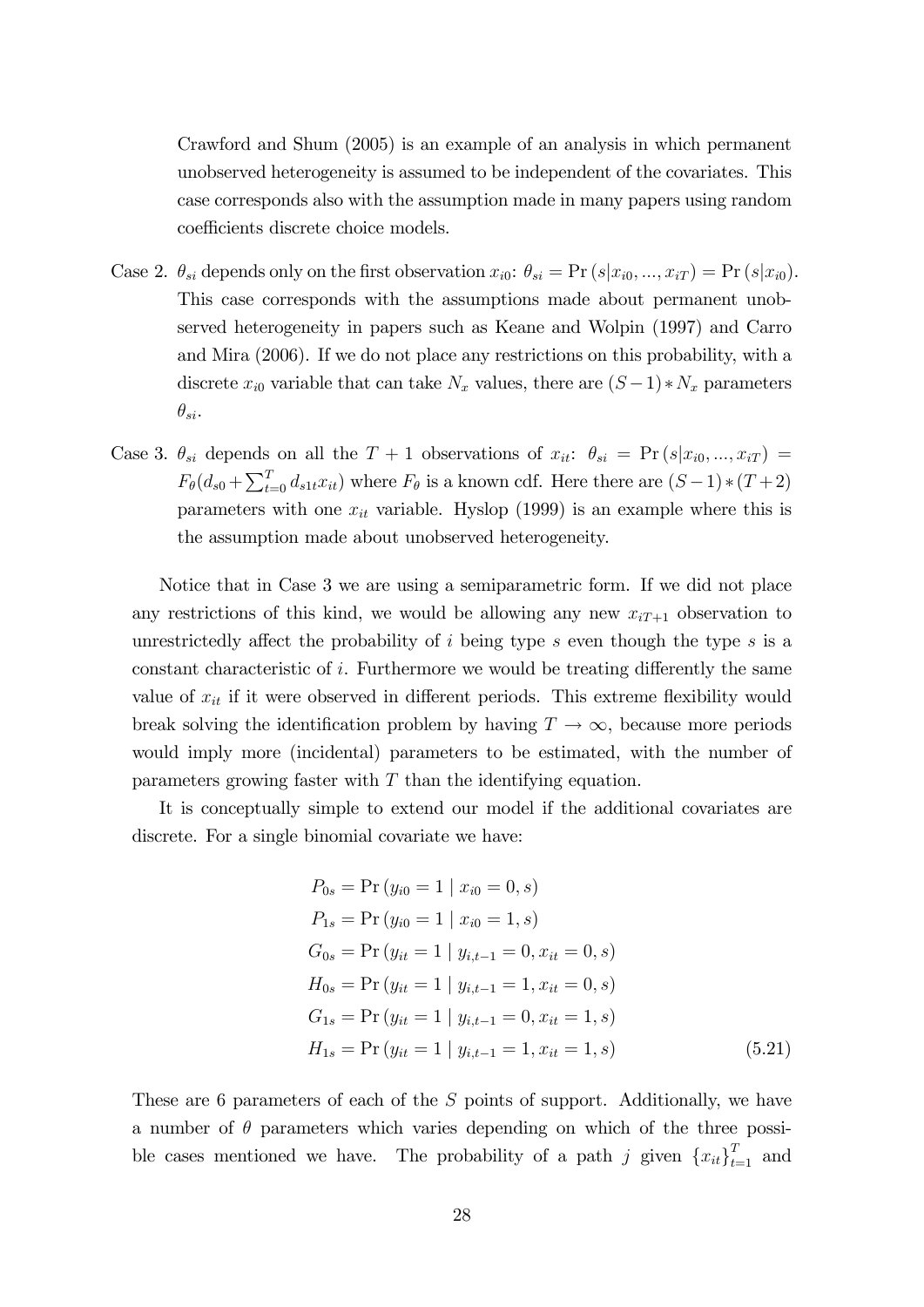| $\sqrt{ }$     |      | . )   |       | τJ     |         |        |         |
|----------------|------|-------|-------|--------|---------|--------|---------|
| $r_{xit}(T,2)$ | 60   | 184   | 472   | 1056   | 2132    | 3976   | 6964    |
| $r_{xit}(T,4)$ | 464  | 2656  | 12088 | 45888  | 151456  | 447648 | 1210032 |
| $r_{xit}(T,6)$ | 1548 | 12984 | 84852 | 454104 | 2079840 |        |         |

Table 5.1: Number of independent paths. Discrete covariate

$$
(P_s, G_{0s}, H_{0s}, G_{1s}, H_{1s})
$$
 is:

$$
p_{js} = P_{0s}^{y_0^j \left(1 - x_0^j\right)} \left(1 - P_{0s}\right)^{\left(1 - y_0^j\right)\left(1 - x_0^j\right)} P_{1s}^{y_0^j x_0^j} \left(1 - P_{1s}\right)^{\left(1 - y_0^j\right) x_0^j}
$$
\n
$$
G_{0s}^{n_{01|0}^j} \left(1 - G_{0s}\right)^{n_{00|0}^j} H_{0s}^{n_{11|0}^j} \left(1 - H_{0s}\right)^{n_{10|0}^j} G_{1s}^{n_{01|1}^j} \left(1 - G_{1s}\right)^{n_{00|1}^j} H_{1s}^{n_{11|1}^j} \left(1 - H_{1s}\right)^{n_{10|1}^j} \tag{5.22}
$$

where  $n_0^j$  $y_{01|0}$  is the number of  $y_{it-1} = 0 \rightarrow y_{it} = 1$  transitions given  $x_{it} = 0$  for path  $j, n_0^j$  $y_{01|1}$  is the number of  $y_{it-1} = 0 \rightarrow y_{it} = 1$  transitions for path j given  $x_{it} = 1$  for path  $j$ , and similarly for the other transitions. The number of possible paths in our system is  $2^{2(T+1)}$ , because we have  $2^{T+1}$  possible paths of  $\{y_{it}\}_{t=0}^{T+1}$  given each one of the  $2^{T+1}$  possible observations of  ${x_{it}}_{t=0}^{T+1}$ . As in other cases, some of those paths will give the same equation. The number of different equations is

$$
r_{xit}(T,2) = 4\left[ (T+1) + \sum_{m=1}^{T} \sum_{q=0}^{m-1} (T-m+1) \left( \left\lceil \frac{m-q}{2} \right\rceil + 1 \right) \left( \left\lfloor \frac{m-q}{2} \right\rfloor + 1 \right) (q+1) \right]
$$
\n(5.23)

where  $\lceil x \rceil$  gives gives the smallest integer greater than or equal to x and  $\lceil x \rceil$  gives the largest integer less than or equal to x.  $(5.23)$  is a particular case of  $(5.24)$  with  $N_x = 2$ . In the appendix we proof the more general formula (5.24).

Table 5.1 shows this number for some T. Notice that  $r_{xit}(T, 2) \leq 2^{T+1} * r_T$ .

Generalizing this to the case with a discrete covariate that takes  $N_x$  values, we have that the number of possible paths is  $2^{N_x(T+1)}$ . The number of different equations is

$$
r_{xit}(T, N_x) = 2N_x \frac{(T + N_x - 1)!}{T!(N_x - 1)!} + 2N_x \sum_{m=1}^{T} \sum_{q=0}^{m-1} \frac{(T - m + N_x - 1)!}{(T - m)!(N_x - 1)!} \frac{\left(\left[\frac{m-q}{2}\right] + N_x - 1\right)!}{\left(\left[\frac{m-q}{2}\right] + N_x - 1\right)!} \frac{\left(\left[\frac{m-q}{2}\right] + N_x - 1\right)!}{\left(\left[\frac{m-q}{2}\right] + (N_x - 1)\right!} \frac{\left(q + N_x - 1\right)!}{q!(N_x - 1)!} \tag{5.24}
$$

Table 5.1 shows this number for  $N_x = 2, 4$ , and 6 for several T. Notice that  $r_{xit}(T, N_x)$  grows very fast with  $N_x$ .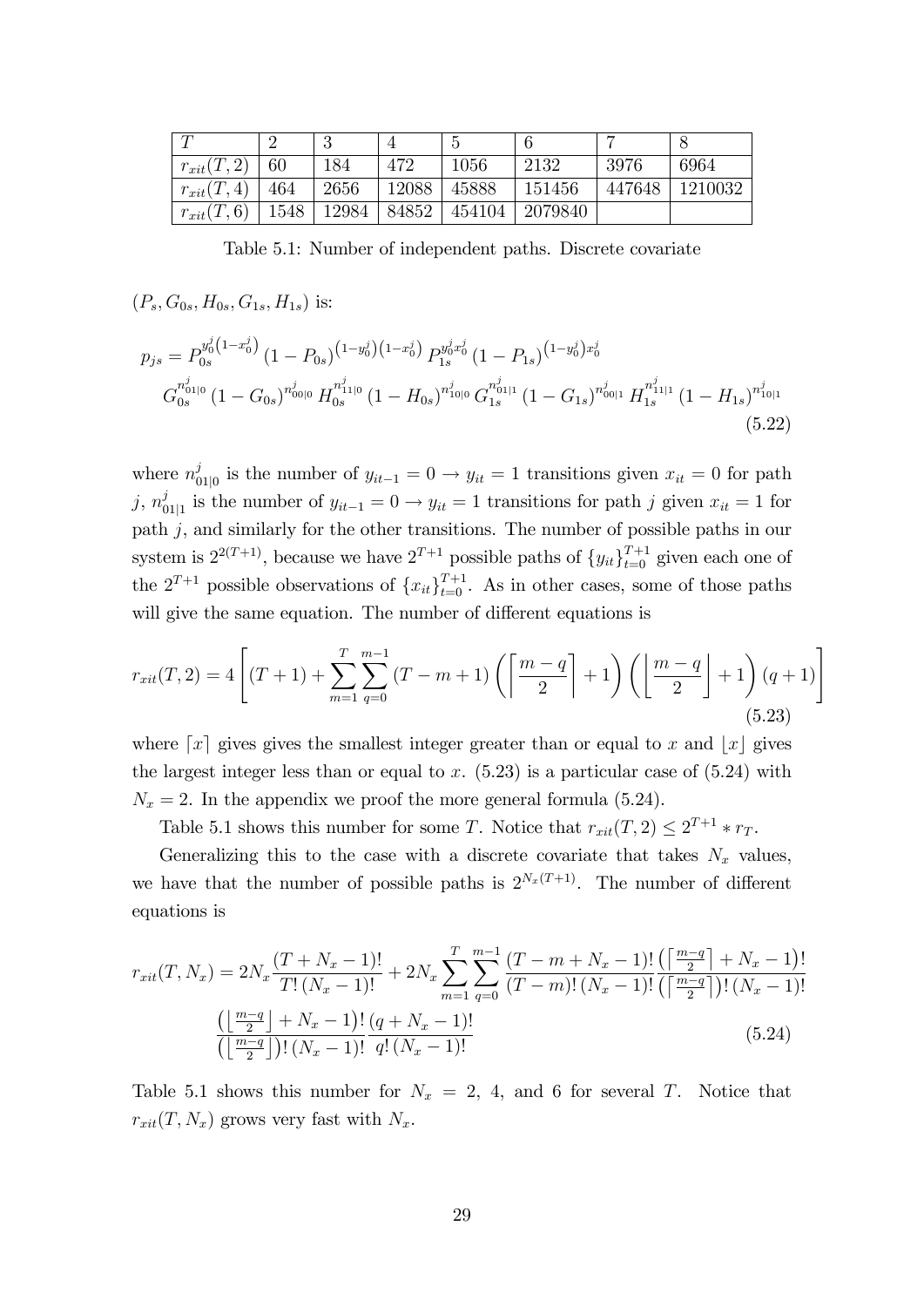The total number of P, G, H, and  $\theta$  parameters to be identified in the three cases considered are:

Case 1.  $3N_xS + S - 1 = (3N_x + 1)S - 1$ 

Case 2.  $3N_xS + N_x(S - 1) = 4N_xS - N_x$ 

Case 3.  $3N_xS + (T+2)(S-1) = (3N_x + T + 2)S - (T+2)$ 

Therefore, the maximum number of points of support for the three different relations between  $\theta$  and x are:

$$
\frac{r_{xit}(T, N_x) + 1}{(3N_x + 1)}
$$
\n(5.25)

$$
\frac{r_{xit}(T, N_x) + N_x}{4N_x} \tag{5.26}
$$

$$
\frac{r_{xit}(T, N_x) + T + 2}{(3N_x + T + 2)}
$$
(5.27)

Looking at  $(5.25)$ ,  $(5.26)$ , and  $(5.27)$ , the more values  $x_{it}$  takes or the more we discretise a continuous  $x_{it}$ , the richer the distribution we can point identify. Given that the limit of these expression goes to infinity as  $N_x$  grows, we could potentially identify as many points of support as we wish when we have a continuous covariate by discretising it in as many intervals as needed.

#### 5.4.1. Semiparametric model

If  $x_{it}$  is a continuous covariate, or discrete taking many values, it is usually restricted with a parametric form the way different values of  $x_{it}$  affect the probabilities of  $y_{it} = 1$ . For example, for each point of support s:

$$
P_{si} = F_0(p_{s0} + p_{s1}x_{i0})
$$
  
\n
$$
G_{sit} = F(g_{s0} + g_{s1}x_{it})
$$
  
\n
$$
H_{sit} = F(h_{s0} + h_{s1}x_{it})
$$

and

$$
\theta_{si} = F_{\theta}(d_{s0} + d_{s1}x_{i0})
$$
or  

$$
\theta_{si} = F_{\theta}(d_{s0} + \sum_{t=0}^{T} d_{s1t}x_{it})
$$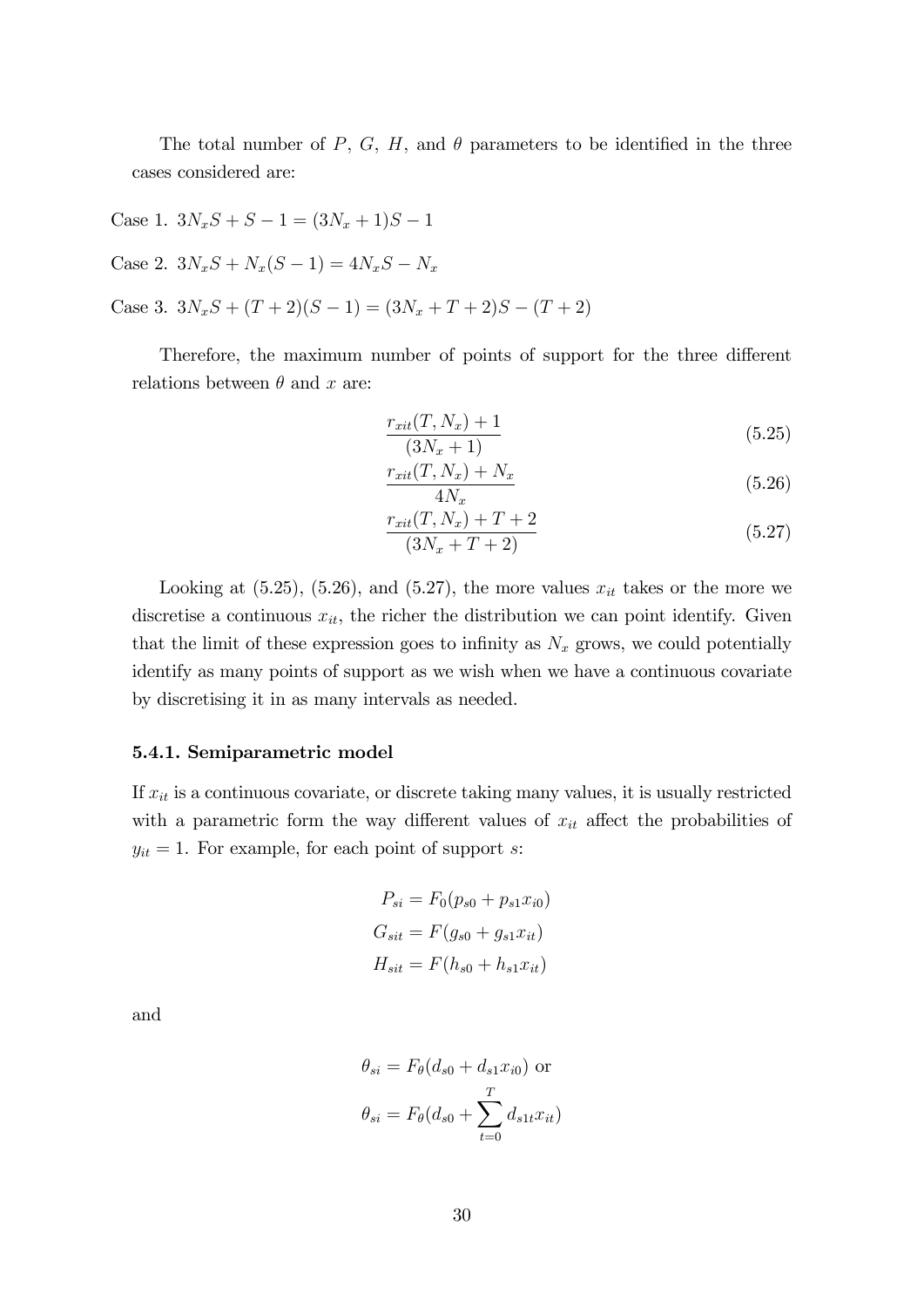depending in whether we are in case 2 or 3 in the relation between  $\theta$  and x.  $F_0$ , F and  $F_{\theta}$  are known cdf functions, like the standard normal cdf or the standard logistic function. This is equivalent to the representation

$$
\Pr(y_{it} = 1 \mid y_{i,t-1}, x_{it}) = F(\eta_i + \alpha_i y_{it-1} + \beta_i x_{it} + \delta_i x_{it} y_{it-1})
$$

where  $(\eta_i, \alpha_i, \beta_i, \delta_i)$  follow a discrete distribution with S points of support.

The number of parameters does not depend on the number of values  $x_{it}$  can take:

Case 1.  $6S + S - 1 = 7S - 1$ 

Case 2.  $6S + 2(S - 1) = 8S - 2$ 

Case 3.  $6S + (T + 2)(S - 1) = (8 + T)S - (T + 2)$ 

The number of equations  $r_{xit}(T, N_x)$  still depends on  $N_x$  and it is given by equation (5.24). The maximum number of points of support we can identify is

$$
\frac{r_{xit}(T, N_x) + 1}{7} \tag{5.28}
$$

$$
\frac{r_{xit}(T, N_x) + 2}{8} \tag{5.29}
$$

$$
\frac{r_{xit}(T, N_x) + (T + 2)}{(8 + T)}
$$
\n(5.30)

Therefore, with a continuous variable in this semiparametric model, we could potentially identify as many points of support as we wish, and for a given  $N_x$  there are important gains from the semiparametric assumption.

If we have  $K$  covariates, then

$$
P_{si} = F_0(p_{s0} + \sum_{k=1}^K p_{sk} x_{ji0})
$$
  
\n
$$
G_{sit} = F(g_{s0} + \sum_{k=1}^K g_{sk} x_{kit})
$$
  
\n
$$
H_{sit} = F(h_{s0} + \sum_{k=1}^K h_{sk} x_{kit})
$$

and similarly for  $\theta_{si}$ . In terms of identification, a covariate  $x_{it} = x_t$  for all i is the additional covariate that will help the least. This extra covariate  $x_t$  in a model with a continuous  $x_{it}$ , will imply two extra parameters in this setting. However it will not change the number of equations, which can be as large as we want. This means the previous result does not change when having more covariates.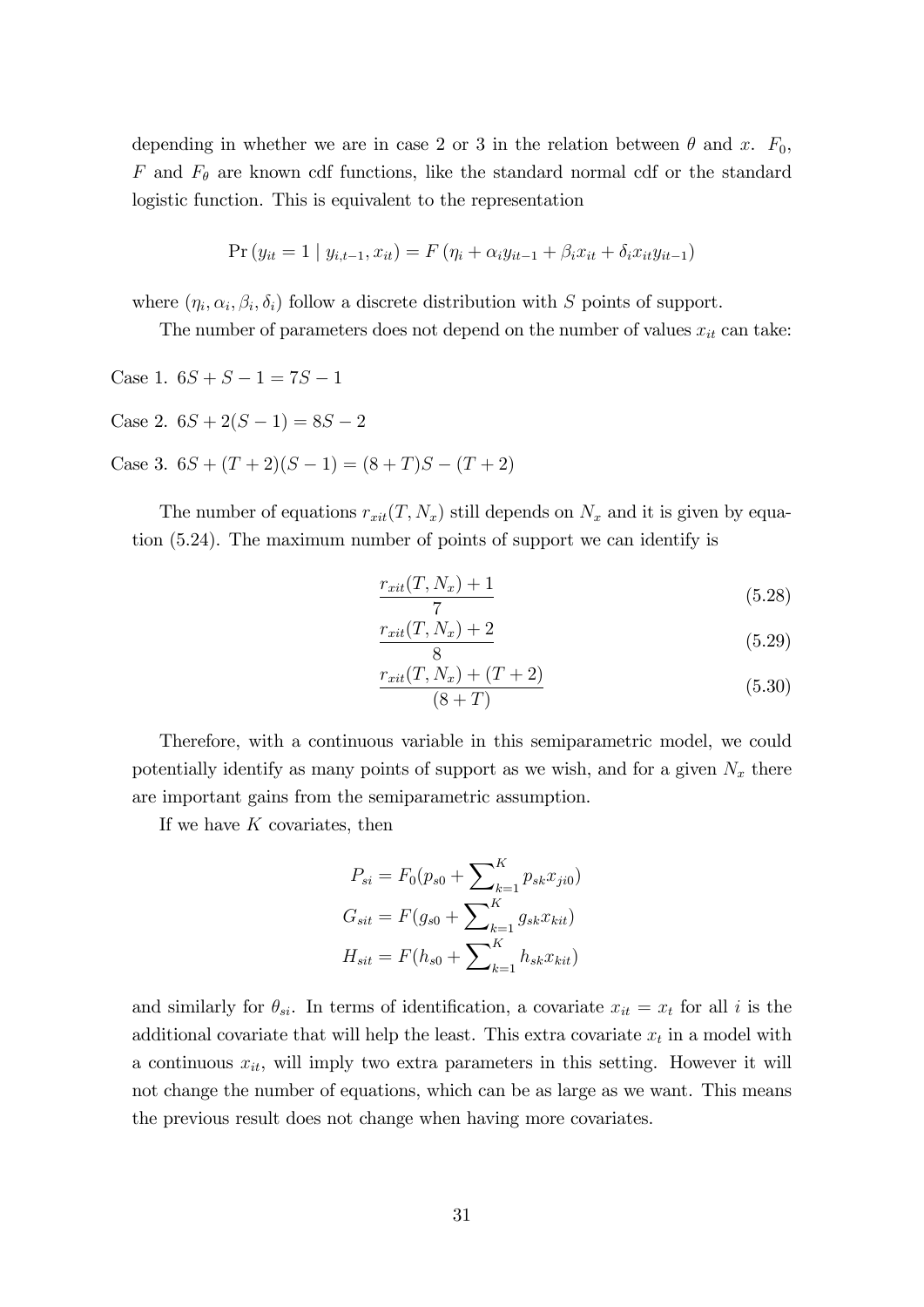| $\overline{r}$                                                                                        | $\mathcal{C}$ | ొ      |                                           | مد            | $\infty$                                                         |          | $\infty$ | 23     |
|-------------------------------------------------------------------------------------------------------|---------------|--------|-------------------------------------------|---------------|------------------------------------------------------------------|----------|----------|--------|
| $\Upsilon_T$ : No covariates                                                                          | 2.25          | 3.75   | 5.75                                      | 8.25          | 11.25                                                            | 14.75    | 18.75    | 138.75 |
|                                                                                                       |               |        |                                           |               | Covariate constant over time $(x_{it} = x_i \text{ for all } t)$ |          |          |        |
| Any $N_x$ , free relation with $\theta$                                                               | 2.25          | 3.75   | 5.75                                      | 8.25          | 11.25                                                            | 14.75    | 18.75    | 138.75 |
| $N_x=100$ , independence of $\theta$                                                                  | 2.66          | 4.65   | 7.31                                      | 10.63         | 14.62                                                            | 19.27    | 24.59    | 184.06 |
| $N_x = 100$ , semiparametric                                                                          | 100.25        | 175.25 | 275.25                                    | 400.25        | 550.25                                                           | 725.25   | 925.25   | 6925.3 |
|                                                                                                       |               |        | $\parallel$<br>Covariates $x_{it}$        | $x_t$ for all |                                                                  |          |          |        |
| Time dummies                                                                                          |               | 1.875  | $2.\overline{3}$                          | 2.75          | 3.21                                                             | 3.69     | 4.17     | 11.56  |
| 2 continuous $x_t$ , semiparametric                                                                   | 1.125         | 1.875  | 2.875                                     | 4.125         | 5.625                                                            | 7.375    | 9.375    | 69.375 |
|                                                                                                       |               |        |                                           |               |                                                                  |          |          |        |
|                                                                                                       |               |        | Covariate that varies in both $i$ and $t$ |               |                                                                  |          |          |        |
|                                                                                                       |               | 26.43  | <b>12.79</b>                              | 151           | 403.71                                                           | 568.14   | 995      |        |
|                                                                                                       | 7.75          | 23.25  | 59.25                                     | 132.25        | 266.75                                                           | 497.25   | 870.75   |        |
| $N_x = 2$ , independent of $\theta$<br>$N_x = 2$ , $\theta$ depends on $x_{i0}$<br>$N_x = 2$ , Case 3 | 6.4           | 17.18  | 39.83                                     | 81.77         | 152.86                                                           | 265.67   | 435.88   |        |
| $N_x=4$ , independent of $\theta$                                                                     | 35.77         | 204.38 | 929.9                                     | 3529.9        | 11650.5                                                          | 34434.5  | 93079.5  |        |
| $N_x = 4$ and $\theta$ depends on $x_{i0}$                                                            | 29.25         | 166.25 | 755.75                                    | 2868.25       | 9466.25                                                          | 27987.25 | 75627.25 |        |
| $N_x=4$ , Case 3                                                                                      | 29.25         | 156.53 | 671.89                                    | 2415.53       | 7573.2                                                           | 21327    | 55001.9  |        |
| $N_x = 4$ , semiparametric, Case                                                                      | 46.8          | 241.91 | 1007.83                                   | 3530.38       | 10818.86                                                         | 29843.8  | 75627.6  |        |
| $N_x = 6$ , semiparametric, Case                                                                      | 155.2         | 1180.8 | 7071.5                                    | 34931.6       | 148560.6                                                         |          |          |        |
|                                                                                                       |               |        |                                           |               |                                                                  |          |          |        |

| j                                               |
|-------------------------------------------------|
|                                                 |
|                                                 |
|                                                 |
|                                                 |
|                                                 |
| l                                               |
| )<br>2<br>5                                     |
| l<br>í                                          |
| j<br>Í                                          |
| j                                               |
| i                                               |
| ١                                               |
|                                                 |
| $\frac{1}{2}$<br>í                              |
|                                                 |
|                                                 |
| í                                               |
| I                                               |
|                                                 |
|                                                 |
|                                                 |
| į                                               |
| I                                               |
| har of points of support to the sono population |
|                                                 |
| $\frac{1}{2}$                                   |
|                                                 |
|                                                 |
| くうき ちょうこう<br>l                                  |
| i                                               |
|                                                 |
| i                                               |
| .<br>.<br>.<br>.<br>.<br>.                      |
|                                                 |
|                                                 |
| $\overline{a}$                                  |
| $\overline{a}$                                  |
| I                                               |
| ;<br>;                                          |
| $\overline{\phantom{a}}$<br>ì                   |

subsection 5.4. It refers to a situation where  $\theta$  depends on  $\{x_{it}\}_{t=1}^T$ . Where semiparametrically is not specifically mentioned, a subsection 5.4. It refers to a situation where  $\theta$  depends on  $\{x_{it}\}_{t=1}^T$ . Where semiparametrically is not specifically mentioned, a As in previous subsections,  $N_x$  is the number of possible values x can take. Case 3 has been described at the beginning of As in previous subsections,  $N_x$  is the number of possible values x can take. Case 3 has been described at the beginning of nonparametric first HFOM model with the indicated covariates is being considered. nonparametric first HFOM model with the indicated covariates is being considered.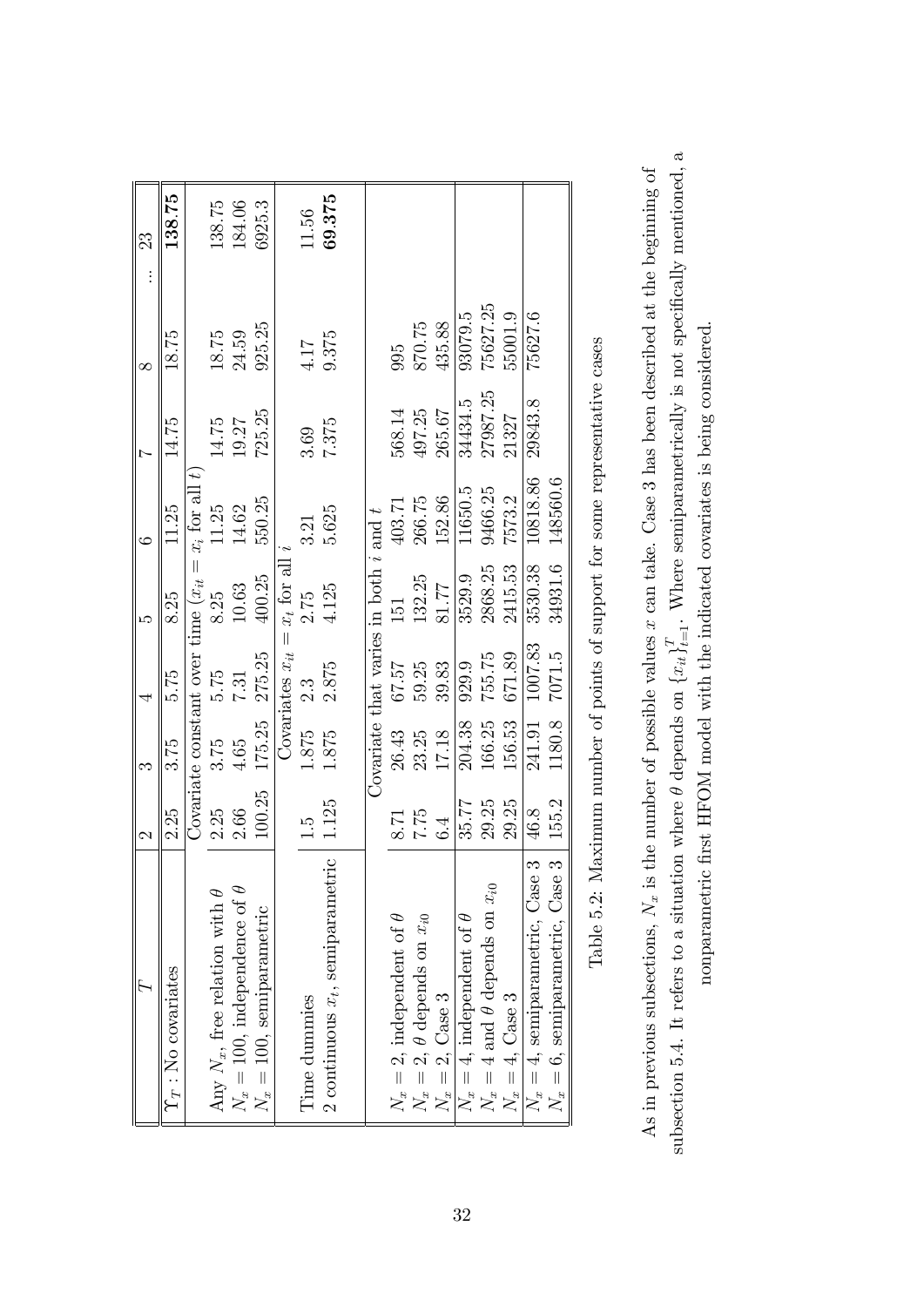# 6. An empirical illustration.

#### 6.1. Sample selection.

We consider the incidence of unemployment in a year for workers in Denmark from 1980 to 2003 (so that  $T = 23$ ). We draw a sample of male workers with high school education who were aged 25 at the beginning of 1980 and who are continuously married to the same wife for all 24 years that we follow them. This is thus a very homogeneous sample in terms of observables; we do this so that our finding of considerable heterogeneity cannot be attributed to insufficient allowance for observable heterogeneity. In all, we have 2571 such workers.<sup>11</sup> We create a dummy variable  $y_{it}$ which is set to unity if worker  $i$  has any unemployment in year  $t$  (and zero otherwise). The following Table gives some statistics for the sample.

|                                    | Number | Proportion |
|------------------------------------|--------|------------|
| Total sample size                  | 2571   |            |
| No unemployment                    | 936    | 36.4       |
| At most 1 year with unemployment   | 1141   | 44.4       |
| At most 2 years with unemployment  | 1291   | 50.2       |
| At most 3 years with unemployment  | 1435   | 55.8       |
| At most 5 years with unemployment  | 1710   | 66.5       |
| At most 10 years with unemployment | 2188   | 85.1       |
| At most 20 years with unemployment | 2519   | 98.0       |
| Unemployment in all years          | 16     | 0.6        |

Table 6.1: Incidence of unemployment

#### 6.2. The model without covariates.

The indicator variable  $y_{it}$  is unity if worker i had a spell of unemployment in year t. We begin with the model without covariates. The likelihood function value for the saturated model,  $\ell_{sat}$  (4.6), is  $-12, 252$ . The value for the saturated HFOM model,  $\ell_{res\_sat}$ , (4.8), is -17, 449. The likelihood ratio statistic,  $2(\ell_{sat} - \ell_{res\_sat})$ , is thus 10; 395. <sup>12</sup> When estimating the mixture model we restrict the mixing probabilities  $\theta_s \geq 0.01$  and we restrict  $G_s$ ,  $H_s$  and  $P_s$  to be between 0.01and 0.99 to ensure that

<sup>&</sup>lt;sup>11</sup>Denmark has an administrative panel that follows *all* of the population of about five million from 1980 onwards. Consequently we can select very homogeneous strata without compromising sample size. Indeed, the sample drawn here is, in fact, the population of men who fulfilled the selection criteria.

<sup>&</sup>lt;sup>12</sup>In an earlier version of this paper we developed a parametric bootstrap test for assessing whether the HFOM hypothesis is rejected and for choosing  $S$  if it is not. Since this is controversial (see Feng and McCulloch (1996)) and takes us too far from the main theme of this paper, we do not present results here. In the next section we develop a valid test against an  $HFOM$  with covariates.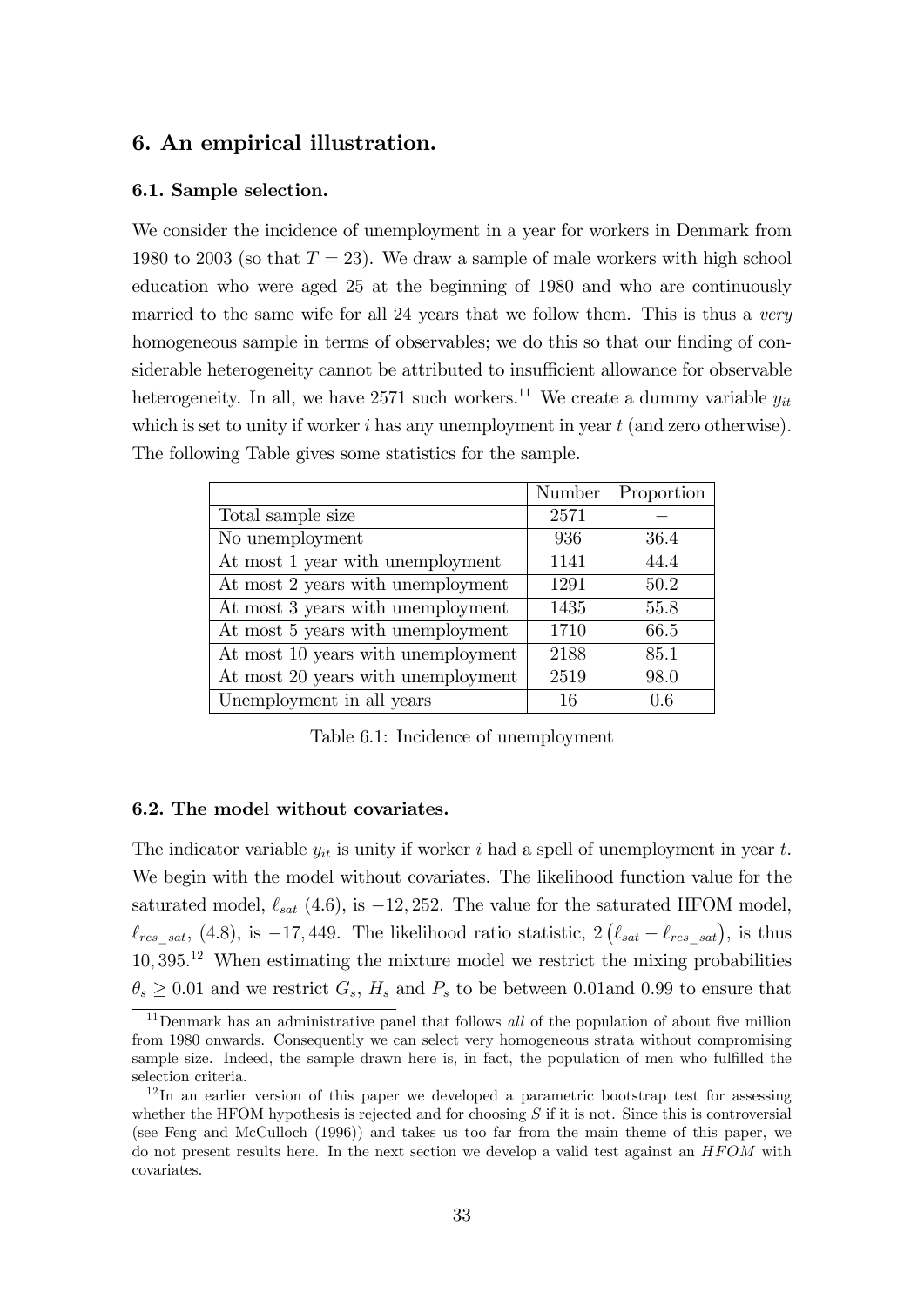| S              | df  | $LR$ stat | $# \theta'_{s} = 0.01$ |
|----------------|-----|-----------|------------------------|
| $\overline{2}$ | 547 | 1,063     | 0                      |
| 3              | 543 | 701       | $\left( \right)$       |
| 4              | 539 | 605       | 0                      |
| 5              | 535 | 536       | 0                      |
| 6              | 531 | 512       | 0                      |
| 7              | 527 | 500       | 0                      |
| 8              | 523 | 494       | 0                      |
| 9              | 519 | 491       | 1                      |
| 10             | 515 | 491       | $\overline{2}$         |

Table 6.2: Fit for different numbers of support points

we do not assign zero probability to any path. The maximum number of support points we could have for the HFOM model is 138 (see Table 3.1). In practice, we cannot find more than a much smaller number than this; see Table 6.2. For ease of reading, we present all likelihood function values for mixture models in LR terms relative to the value for  $\ell_{res\_sat}$ ; that is, the LR statistic shown is  $2(\ell_{res\_sat} - \ell_{mix}^S)$ . We also show how many mixing parameters are at the imposed minimum of 0.01. As can be seen, it does not seem to be possible to estimate with more than nine components; that is,  $\ell_{mix}^{10} \simeq \ell_{mix}^{\Upsilon}$ .

Since we are concerned to illustrate the mechanics of our method, we shall sidestep the issue of the distribution of the  $LR$  statistics and simply take a convenient value,  $S = 5$ . Table 6.3 presents the estimates for the model with 5 points of support. These display a number of features. First, all groups display positive state dependence  $(H_s > G_s)$ . Second, the marginal dynamic effects  $(H_s - G_s)$  vary quite considerably across groups. The LR statistic for the hypothesis of a homogeneous marginal dynamic effect,

$$
H_s = G_s + (H_1 - G_1) \text{ for } s = 2,..5
$$
 (6.1)

is 421; this is distributed as a  $\chi^2(4)$  and represents a decisive rejection of this homogeneity assumption. Moreover the (weighted) correlation between  $G$  and  $H$  is  $-0.35$ ; the conventional 'one fixed effect' assumption imposes that the correlation is positive so that even the qualitative implication is wrong for the homogeneous model.

To see the substantive implications of the estimates it is best to graph the implied paths for the probability of being unemployed at some time during the year. This is shown in the left panel of Figure 6.1 which graphs the probabilities implied by the Chapman-Kolomogrov equations for the five groups against age (or year, since all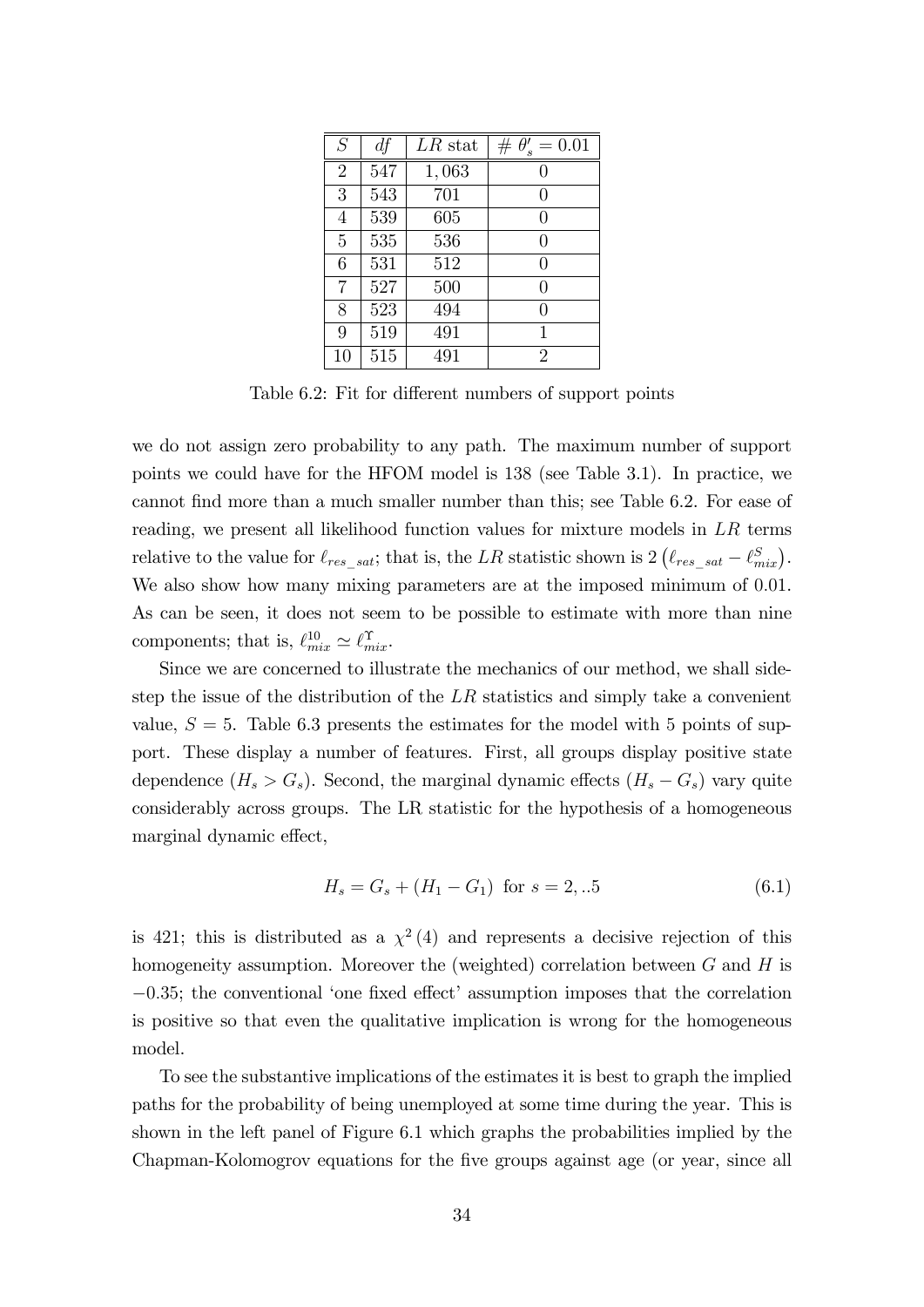|                | Probabilities |         |      |       |            |  |  |
|----------------|---------------|---------|------|-------|------------|--|--|
| Group          | P             | G       | н    | М     |            |  |  |
|                | $p(y_0 = U)$  | $\,E\,$ |      | $H-G$ | Proportion |  |  |
|                | 0.27          | 0.01    | 0.87 | 0.86  | 0.34       |  |  |
| $\overline{2}$ | 0.64          | 0.10    | 0.69 | 0.59  | 0.28       |  |  |
| 3              | 0.01          | 0.03    | 0.48 | 0.46  | 0.24       |  |  |
| 4              | 0.73          | 0.36    | 0.82 | 0.46  | 0.08       |  |  |
| 5              | 0.25          | 0.18    | 0.34 | 0.16  | 0.06       |  |  |

Table 6.3: Parameter estimates with five support points

the workers in the sample are in the same birth cohort). The groups can be identified from their initial values given in Table 6.3. The figure suggests a fascinating mix of workers who rarely experience unemployment (group 3), those who are very prone to unemployment (group 4) and those who start off badly, but quickly 'find their feet' (groups 2 and 1). However, there is evidence that the HFOM model does not fit the data well. This is shown in the right panel of the figure which shows the average proportions of unemployed for each year and the predicted mean from the model. The estimation imposes that the two coincide at age 25 but they are conspicuously different thereafter. A formal test for parameter stability can be constructed by splitting the sample and estimating with dummy shifters for  $H_s$  and  $G_s$  for the later period using. If we do this with a dummy variable that is unity for the last 11 periods we have an LR statistic of 384; given that we have an extra parameter for each  $H_s$  and  $G_s$  this has a  $\chi^2(10)$  distribution. This formally confirms the time inhomogeneity that we see in the right panel of Figure 6.1. To capture this time-inhomogeneity we turn to estimation adding the covariates to the model.

#### 6.3. Model with covariates.

The right panel of Figure 6.1 suggests that we need to allow for time inhomogeneity that is associated with age. There also seem to be cyclical deviations from a smooth age profile. To capture these we include age and the aggregate unemployment rate as covariates and the semiparametric specification in  $(5.18).^{13, 14}$  We continue to keep

 $13$ Note that aggregate unemployment rate is endogenous by definition, because the endogenous variable in our model is part of this explanatory variable. A solution to this is to construct an aggregate unemployment rate excluding from the population the group we are using. Since our group of workers represents less than 0.0001% of the working population, this will hardly have an impact on the estimates.

<sup>&</sup>lt;sup>14</sup>Other factors that we could take into account are other macro variables such as changes in the UI system; individual time varying factors such as health or marital status and individual time invariant factors such as parental background. Note that in this empirical illustration we have taken account of the time invariant factor, cohort.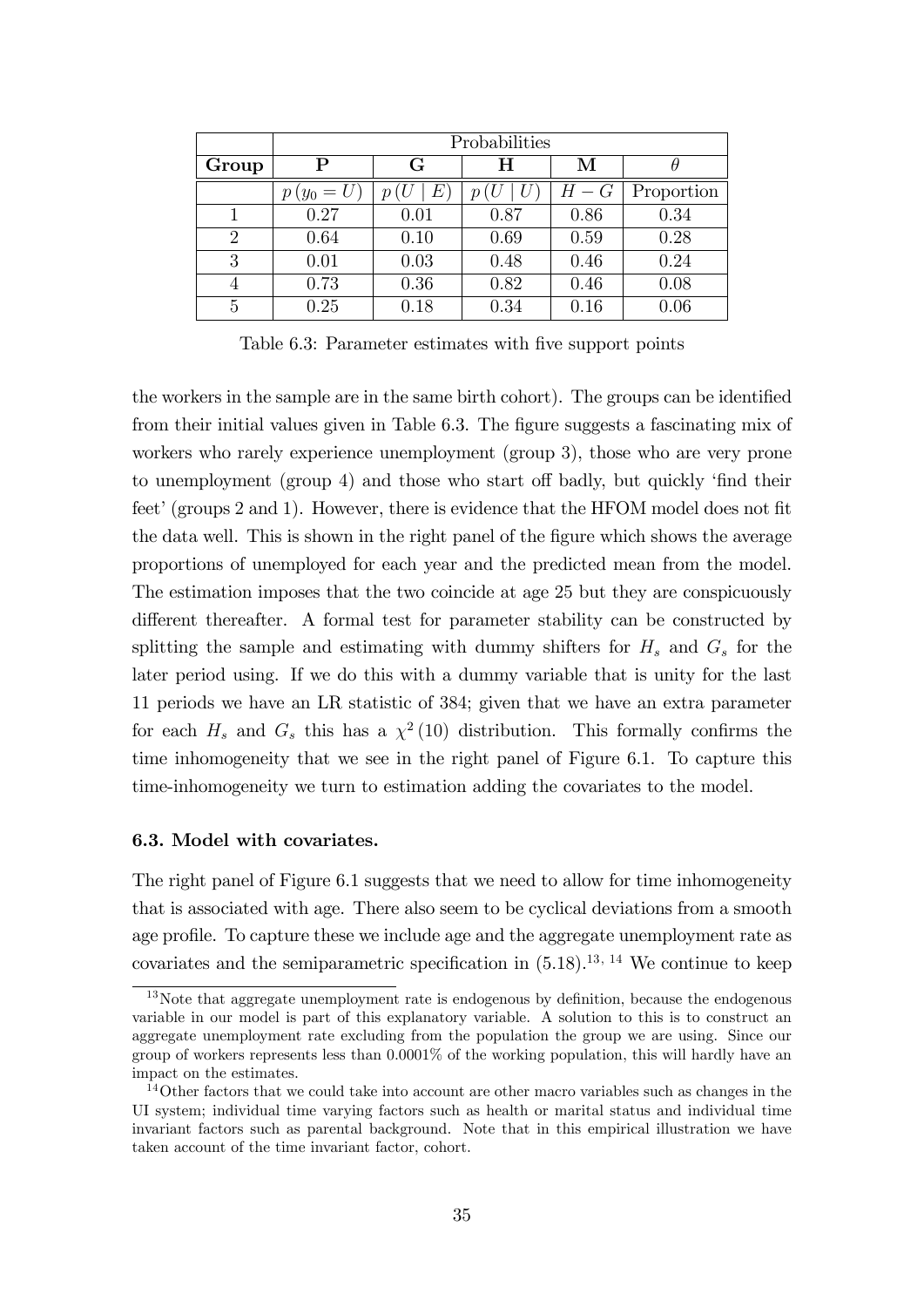S fixed at 5. We first present likelihood ratio statistics for including the extra sets of variables. Since we have 5 points of support and we include regressors in the  $G_s$  and  $H<sub>s</sub>$  transition probabilities, we have 10 extra parameters for each covariate. Table 6.4 presents the LR statistics against the model with 5 points of support and no covariates. As can be see, age and the aggregate unemployment rate are individually and jointly highly significant. Moreover, the  $\chi^2(10)$  statistic for the stability test used in the previous subsection is 36; although formally this is a rejection, it is a considerable improvement on the model without age and cyclical effects.

| Test against SFOM |    |     |
|-------------------|----|-----|
| Model             | df |     |
| Age and cycle     | 20 | 808 |
| Age only          | 10 | 766 |
| Cycle only        | 10 | 163 |

Table 6.4: Tests for age and cyclical effects

As before, the implications of the estimates are most easily seen in figures of the unemployment sequences. These are given in figure ??. The right hand panel indicates that adding the age effects remedies most of the misfit seen in the earlier figure. The left hand panel shows that the impact of the business cycle is very heterogeneous. For example, the group who have very low probabilities are hardly affected at all. However, the next prone group (with a starting value of 0.22) display considerable cyclical variation. However, the group who have the highest propensity to be unemployed (the highest curve after age 32) also seem to be unaffected by the cycle. Thus the link between the propensity to be unemployed and the impact of the business cycle is not monotone. Estimates that did not allow for heterogeneity would mask this effect.

# 7. Conclusions.

This paper studies identification from a panel with given  $T$  of a non-parametric and a semiparametric dynamic binary choice model with maximal heterogeneity. The more traditional linear-index specification where only the constant term is individual specific is extended since the latter imposes undesired restrictions on the economic model and it does not fit the data. In contrast, our model allows variation in all of the parameters (and even the distribution function) across individuals. These models are not generally identified from a cross section of fixed- $T$  periods.

In our specification the joint distribution of the initial observation and the transition probabilities is unrestricted, using nonparametric discrete mixture distribu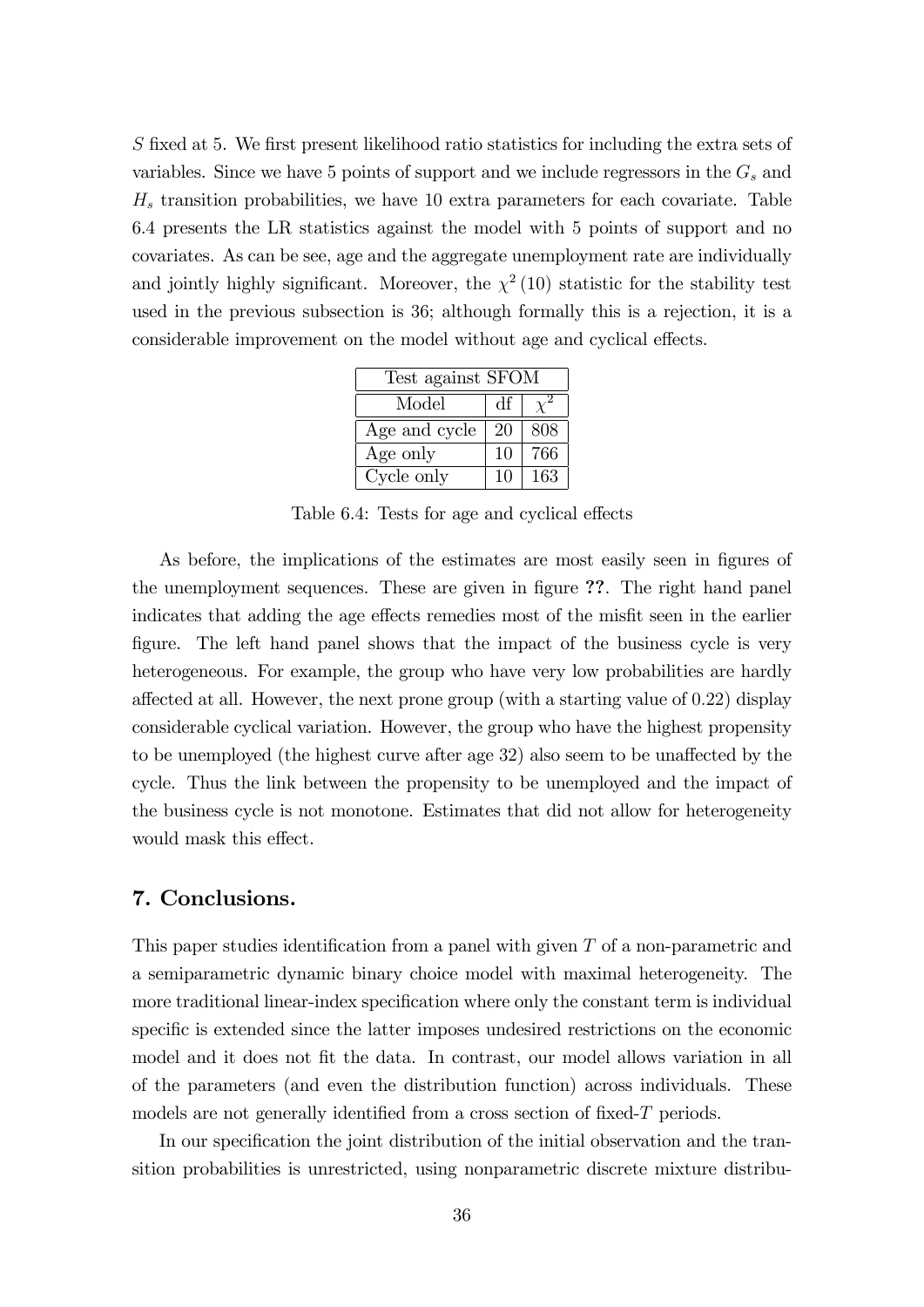tions. We establish necessary and sufficient conditions for point identification of our heterogeneity structure and show how it depends on the length of the panel.

A conclusion from this study is that a model with a very flexible distribution of the heterogeneity can be identified from a cross section of  $T$  periods, even for  $T$ as small as 3. The identification is strengthened if we have continuous covariates in the model. So a model that allows for maximal heterogeneity with a very rich and flexible distribution can be point identified. With such flexibility, important features of the distribution of the heterogeneity such as dependencies of transition probabilities on initial condition are unrestricted.

We show how to estimate using Maximum Likelihood. The asymptotic properties of the estimator in sample size with Öxed panel length are well known: it is consistent and efficient. We apply the techniques we study to a long panel of Danish workers who are very homogeneous in terms of observables. One of our principal findings is that the impact of cyclical variations on unemployment for individual workers are heterogeneous with non-obvious relations. Findings in this application seems to us very illustrative of the potential usefulness of our approach for applied work.

# References

- [1] Alessie, R.; Hochguertel, S. and Soest, A. (2004): "Ownership of Stocks and Mutual Funds: A Panel Data Analysis." Review of Economics and Statistics, 86(3), pp. 783-96.
- [2] Altonji J. G. and R. L. Matzkin  $(2005)$ : "Cross section and panel data estimators for nonseparable models with endogenous regressors", *Econometrica*, 73(4), 1053-1112.
- [3] Arellano, M. and B. H. HonorÈ (2001): "Panel Data Models: Some Recent Developments." Handbook of Econometrics, chapter 5, pp. 3229-96.
- [4] Bajari B., J. T. Fox, K. I. Kim, and S. Ryan  $(2008)$ : "A Simple Nonparametric Estimator for the Distribution of Random Coefficients in Discrete Choice Models", unpublished manuscript.
- [5] Becker, G. S.; Grossman, M. and Murphy, K. M. (1994) "An Empirical Analysis of Cigarette Addiction." American Economic Review, 84(3), pp. 396-418.
- [6] Bernard, A. B. and Jensen, J. B. (2004) "Why Some Firms Export." Review of Economics and Statistics, 86(2), pp. 561-69.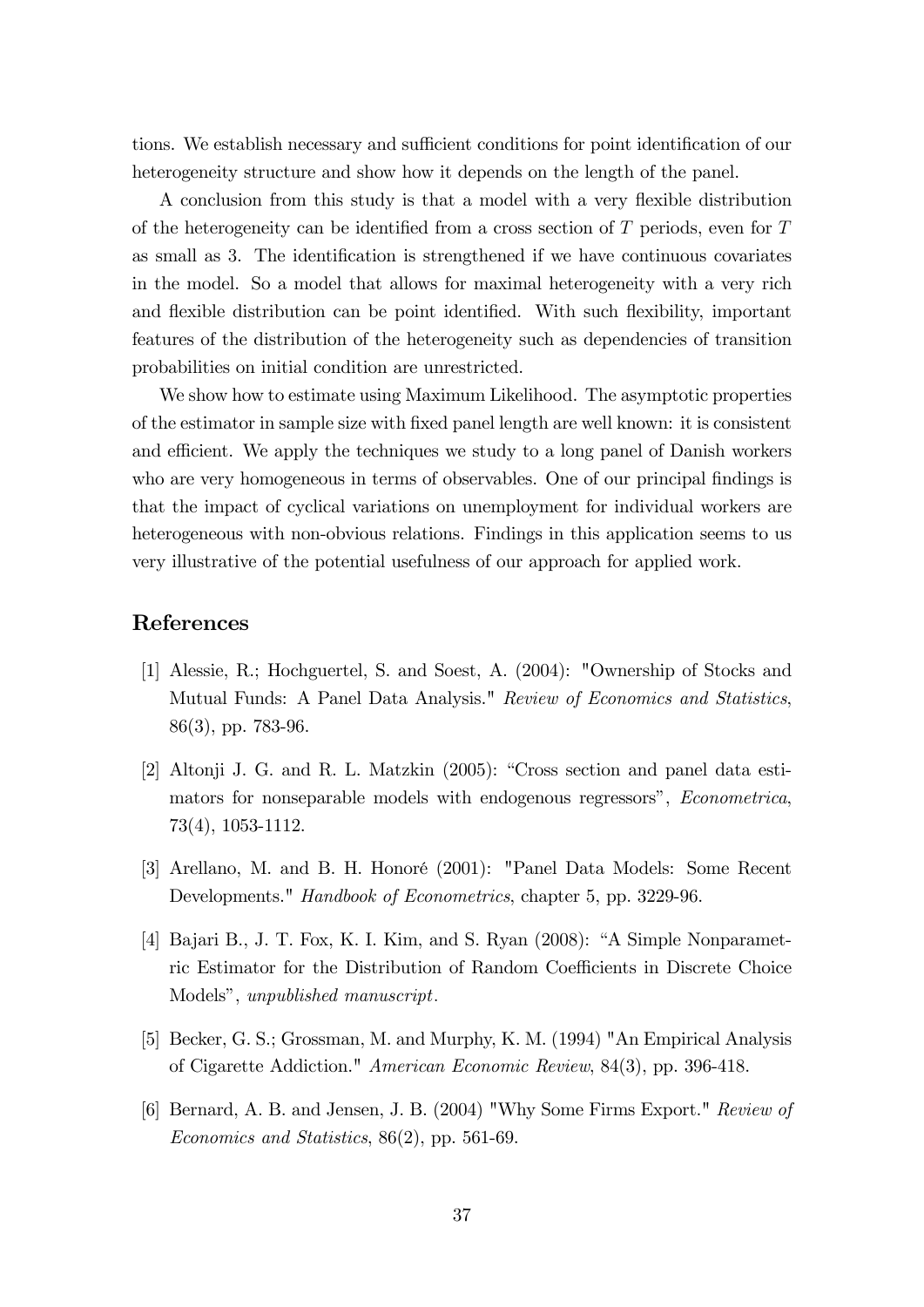- [7] Browning, M. and J. M. Carro (2006a). "Heterogeneity and Microeconometrics Modelling." Advances in Economics and Econometrics, Theory and Applications: Ninth World Congress of the Econometric Society, vol. 3.
- [8] Browning, M. and J. M. Carro. (2006b): "Heterogeneity in Dynamic Discrete Choice Models.," Discussion Papers Series, number 207, Department of Economics, University of Oxford.
- [9] Carro J. M. and P. Mira  $(2006)$ . "A dynamic model of contraceptive choice of Spanish couples", *Journal of Applied Econometrics*, 21, 955-980.
- [10] Chamberlain, G. (1984): "Panel Data", in Griliches, Z. and M.D. Intriligator (eds.) Handbook of Econometrics, vol. 2, Elsevier Science, Amsterdam.
- [11] Chernozhukov V., I. Fernandez-Val, J. Hahn and W. K. Newey  $(2009)$ , "Identification and Estimation of Marginal Effects in Nonlinear Panel Data", unpublished manuscript.
- [12] Crawford G. S. and M. Shum (2005): "Uncertainty and Learning in Pharmaceutical Demand.",  $Econometrica$ , 73(4), 1137-1173.
- [13] Feng, Z. D. and C. E. McCulloch (1996). "Using Bootstrap Likelihood Methods in Finite Mixture Modelsî, Journal of the Royal Statistical Society, Series B, 58(3), 609-617.
- [14] Fisher, F. M. (1966). The Identification Problem in Econometrics. New York. McGraw-Hill.
- [15] Gottschalk, P. and R. A. Moffitt (1994): "Welfare Dependence Concepts, Measures, and Trends." American Economic Review, 84(2), pp. 38-42.
- [16] Ham, J. C. and L. Shore-Sheppard (2005): "The Effect of Medicaid Expansions for Low-Income Children on Medicaid Participation and Private Insurance Coverage: Evidence from the Sipp." Journal of Public Economics, 89(1), pp. 57-83.
- [17] Heckman, J. J. (1981) "Heterogeneity and State Dependence." Studies in Labor Markets, ch. 31, pp. 91-140.
- [18] Heckman, J. J. and Singer, B. (1984) "A Method for Minimizing the Impact of Distributional Assumptions in Econometric-Models for Duration Data." Econometrica, 52(2), pp. 271-320.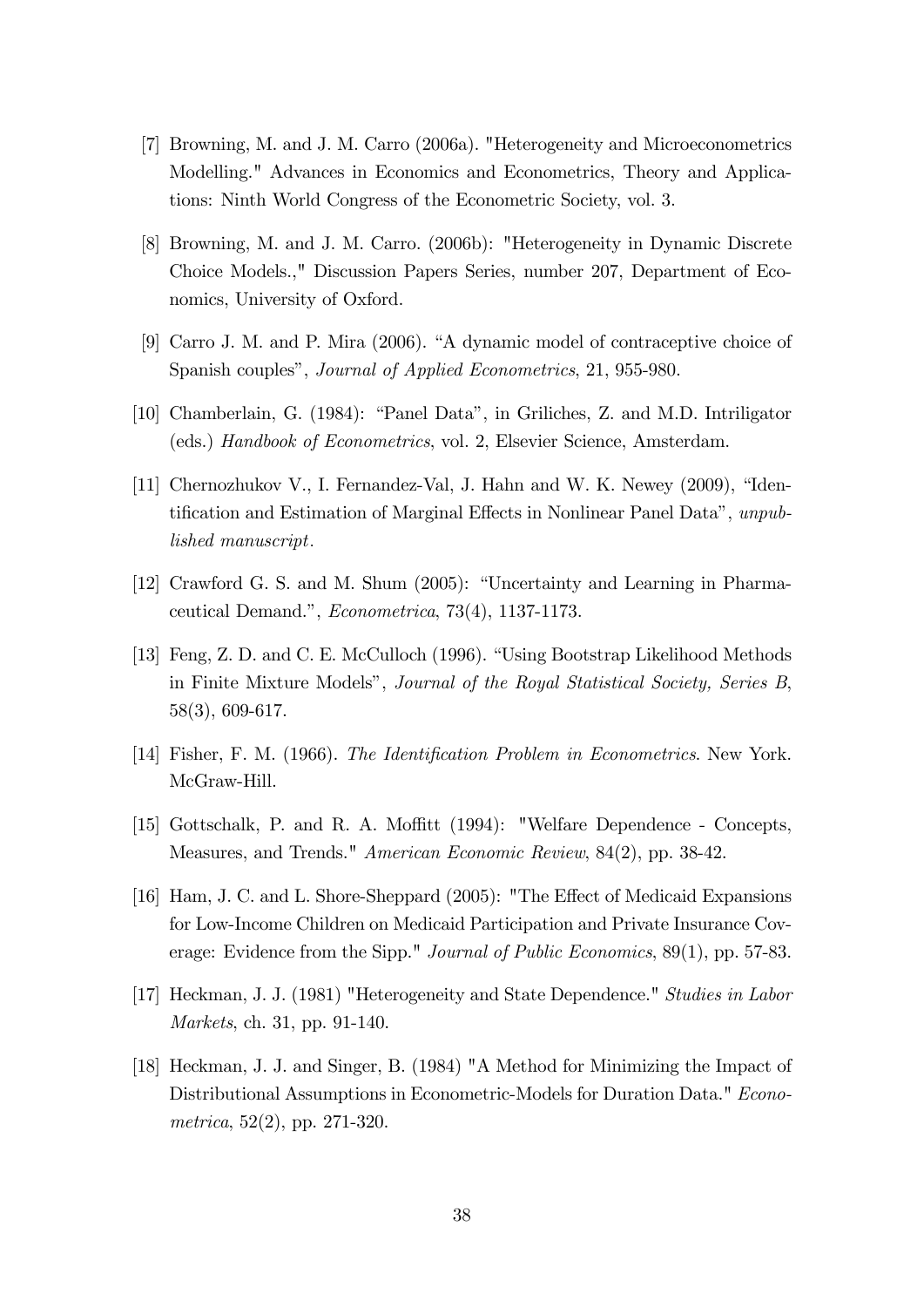- [19] Heckman J., J. Smith and N. Clements  $(1997)$ : "Making the most out of Programme Evaluations and Social Experiments: Accounting For Heterogeneity in Programme Impacts", Review of Economic Studies, 64, 487-535.
- $[20]$  Honorè, B. E. and E. Tamer  $(2006)$ , "Bounds on Parameters in Panel Dynamic Discrete Choice Models", *Econometrica*, 74(3), pp. 611-629.
- [21] Hyslop, D. R. (1999): "State Dependence, Serial Correlation and Heterogeneity in Intertemporal Labor Force Participation of Married Womenî, Econometrica, 67, 1255-1294.
- [22] Kasahara, H. and K. Shimotsu (2009): "Nonparametric Identification of Finite Mixture Models of Dynamic Discrete Choices" Econometrica, 77(1), 135-175
- [23] Keane M. P. and K. I. Wolpin (1997): "The Career Decisions of Young Men", Journal of Political Economy, 105, 473-521.
- [24] McLachlan, G. and D. Peel (2004), Finite Mixture Models, Wiley-Interscience.
- [25] Nevo, A.  $(2001)$ : "Measuring Market Power in the Ready-to-Eat Cereal Industry.", *Econometrica*,  $69(2)$ ,  $307-342$ .

# A. Proofs.

#### A.1. Number of 'independent' equations

Here we proof equation  $(2.14)$ , that is, that the number of 'independent' equations in system (2.8) is

$$
r_T = T(T+1) + 2
$$

By Lemma 2.1, all we have to do is to count the number of different sets  $\{y_0^j\}$  $\left\{ \vec{q}_{0},n_{00}^{j},n_{01}^{j},n_{10}^{j},n_{11}^{j}\right\}$ that the  $j = 1, ..., 2^{T+1}$  possible paths can generate. Before counting, note that half of the  $r_T$  possible different paths have  $y_0 = 0$  and the other half have  $y_0 = 1$  and this two halves are symmetric, so we can count only paths with  $y_0 = 0$  and multiply its number by two. Notice also that, for  $y_0 = 0$  cases,  $n_{00} + n_{01} > 0$ ,  $n_{10} + n_{11} > 0$ only if  $n_{01} > 0$ , and that  $n_{10} \in \{n_{01} - 1, n_{01}\}$ . We set  $n_{00}$  to count, starting with the maximum value it can take:

- If  $n_{00} = T$ , then there is only one possibility:  $\{(y_0, n_{00}, n_{01}, n_{10}, n_{11})\} = \{(0, T, 0, 0, 0)\}$
- If  $n_{00} = T 1$ , then there is only 1 possibility:  $\{(0, T 1, 1, 0, 0)\}\$
- If  $n_{00} = T 2$ , then there are 2 possibilities:  $\{(0, T 2, 1, 1, 0), (0, T 2, 1, 0, 1)\}\$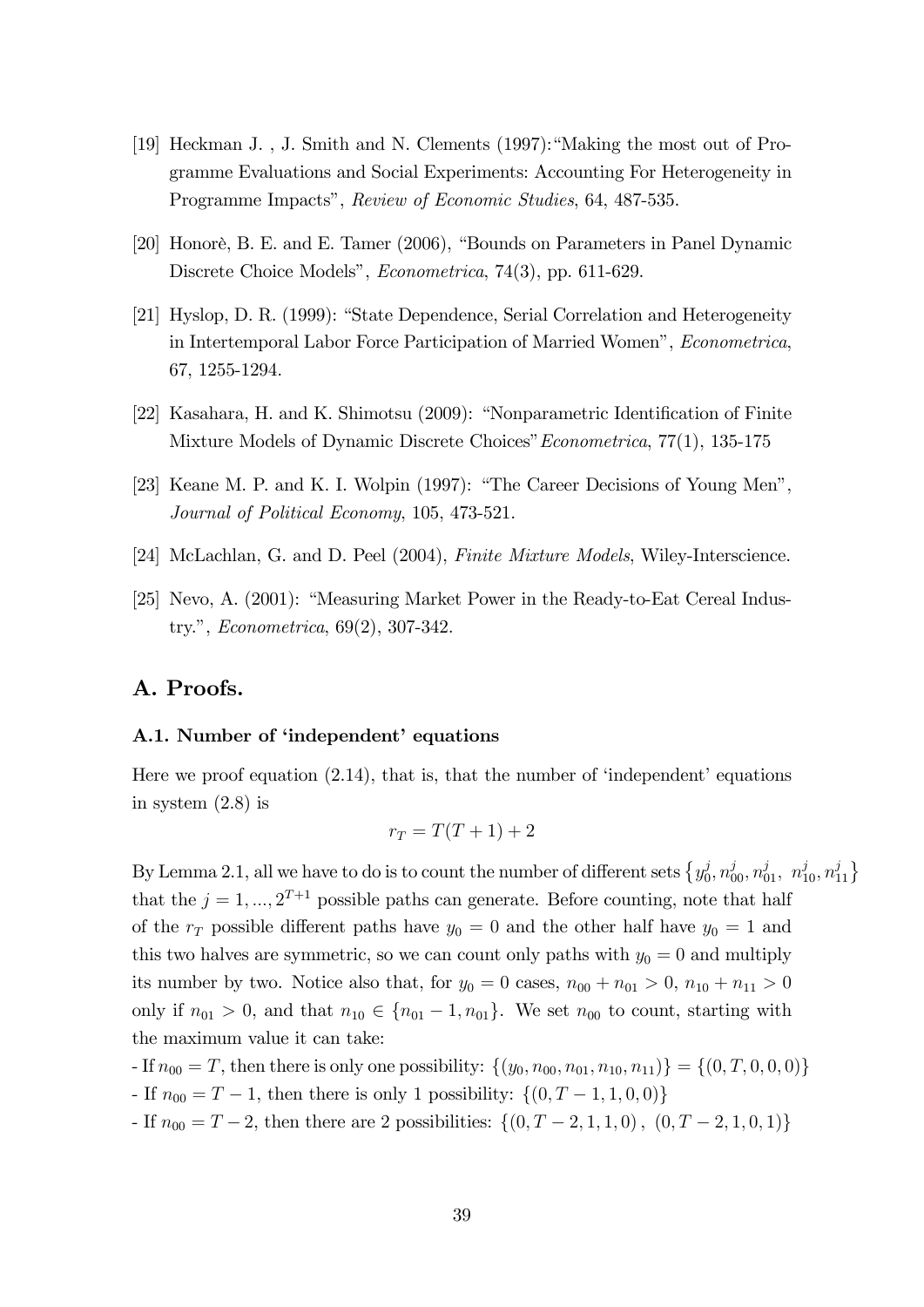- If  $n_{00} = T-3$ , then there are 3 possibilities:  $\{(0, T-3, 2, 1, 0), (0, T-3, 1, 1, 1), (0, T-3, 1, 0, 2)\}\$ - If  $n_{00} = T - m$ , then there are m possibilities, which are:

$$
\left\{ \left(0, T-m, \left\lceil \frac{m-q}{2} \right\rceil, \left\lfloor \frac{m-q}{2} \right\rfloor, q\right) \right\}_{q=0}^{m-1}
$$
 (A.1)

where  $\lceil x \rceil$  gives gives the smallest integer greater than or equal to x and  $\lceil x \rceil$  gives the largest integer less than or equal to  $x$ .

This goes until  $m = T$ . Therefore,

$$
r_T = 2\left(1 + \sum_{m=1}^T m\right) = 2\left(1 + \frac{T(T+1)}{2}\right) = T(T+1) + 2
$$

where the 1 in  $(1 + \sum_{m=1}^{T} m)$  is accounting for the one case with  $m = 0$ , i.e.  $\{(0,T,0,0,0)\}\.$  Note that for this proof it is not necessary to write the all the possible different  $\{y_0^j\}$  $\left\{ \begin{array}{c} j, n_{00}^j, n_{01}^j, n_{10}^j, n_{11}^j \end{array} \right\}$  sets. We only wanted to count them. However, knowing (A.1) is going to be useful for the next proof.

### A.2. Number of 'independent' equations with covariates:  $r_{xit}(T, N_x)$

Here we proof equation  $(5.24)$ , that is, that the number of different equations in the case with  $x_{it}$  covariate that takes  $N_x$  values and varies both in i and t is

$$
r_{xit}(T, N_x) = 2N_x \frac{(T + N_x - 1)!}{T!(N_x - 1)!} + 2N_x \sum_{m=1}^{T} \sum_{q=0}^{m-1} \frac{(T - m + N_x - 1)!}{(T - m)!(N_x - 1)!} \frac{\left(\left[\frac{m-q}{2}\right] + N_x - 1\right)!}{\left(\left[\frac{m-q}{2}\right] + N_x - 1\right)!} \frac{\left(q + N_x - 1\right)!}{q!(N_x - 1)!}
$$
  

$$
\frac{\left(\left\lfloor\frac{m-q}{2}\right\rfloor + N_x - 1\right)!}{\left(\left\lfloor\frac{m-q}{2}\right\rfloor\right)!(N_x - 1)!} \frac{\left(q + N_x - 1\right)!}{q!(N_x - 1)!}
$$

It can be seen in  $(5.22)$  that now we have to count the number of different sets  $\big\{y_0^j\$  $j\atop 0,x_0^j$  $_{0}^{j},n_{0}^{j}$  $\frac{j}{00|1},...,\overline{n}_0^j$  $_{00|N_x}^j, n_0^j$  $j_{01|1}^j, ..., n_0^j$  $_{01\mid N_x}^j, n_1^j$  $i_{10|1}$ , ...,  $n_1^j$  $j_{10\vert N_x},n_1^j$  $\frac{j}{11|1},...,\overline{n}_1^j$  $11|N_x$ } that the  $j =$  $1, ..., 2^{N_x(T+1)}$  possible paths can generate.  $n_f^j$  $y_{01|l}$  is the number of  $y_{t-1} = 0 \rightarrow y_t = 1$ transitions for path j given  $x_{it}$  takes the *l*-th value. Note that  $\sum_{l=1}^{N_x} n_{00|l} = n_{00}$ , so the number of 00 transitions we have for the  $y_t$  are being divided between  $n_c^j$  $\frac{\partial}{\partial 0}$ <sub>1</sub>, ..., and  $n_{0}^{j}$  $\int_{00|N_x}^j$  depending on the value of  $x_{it}$  for each particular path. Therefore, we first count the number of ways  $n_{00}$  can be arranged into those  $N_x$  possible transitions without any other restriction than that (this includes that  $n_{00}$  transitions can be arranged in a way that some of the  $N_x$  new transition counters are zero). For any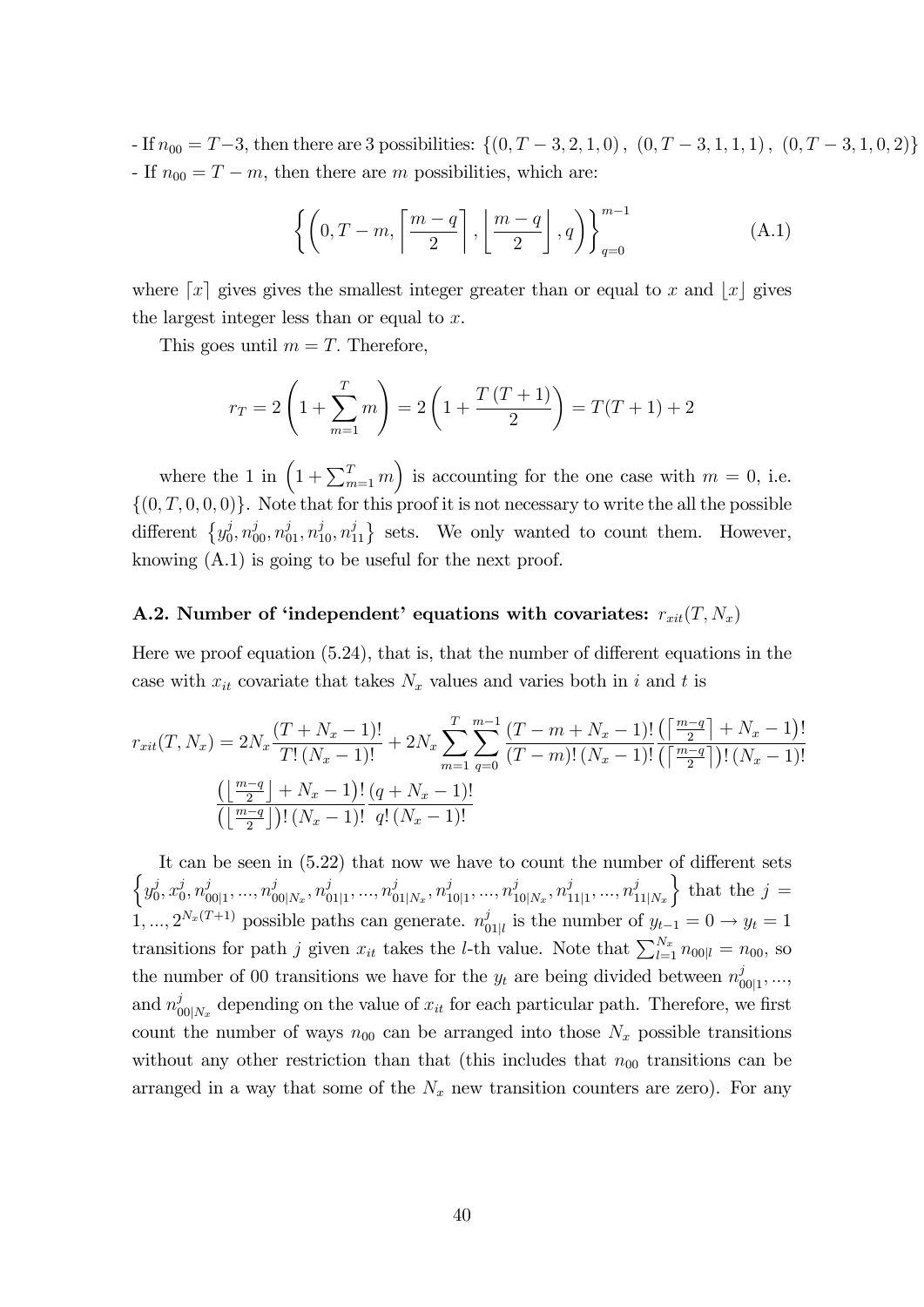given value of  $n_{00} = n$  this number is:

$$
\frac{(n+N_x-1)!}{n!\,(N_x-1)!}
$$
\n(A.2)

 $(A.2)$  gives the number for a given set with  $n_{00} = n$ . We now have to add this for all the possible values of  $n_{00}$ . The problem and formula (A.2) are the same for  $n_{01}$ ,  $n_{10}$ , and  $n_{11}$ . The number of possible sets of  $\{y_0, n_{00}, n_{01}, n_{10}, n_{11}\}$  and the sets have being derived in previous appendix. There are  $r<sub>T</sub>$  possible sets and, from equation (A.1), the first half of the  $r_T$  sets of  $\{y_0, n_{00}, n_{01}, n_{10}, n_{11}\}\$  are

$$
\left\{ \left(0, T, 0, 0, 0\right), \left\{ \left\{ \left(0, T - m, \left\lceil \frac{m - q}{2} \right\rceil, \left\lfloor \frac{m - q}{2} \right\rfloor, q\right) \right\}_{q = 0}^{m - 1} \right\}_{m = 1}^{T} \right\} \tag{A.3}
$$

The other half with  $y_0 = 1$  can be obtained similarly, and the total number will be the number for  $y_0 = 0$  multiplied by two.

Therefore, combining (A.2) and (A.3) we have that the number  $r_{xit}(T, N_x)$  of possible sets of  $\{y_0, x_0, n_{00|1}, ..., n_{00|N_x}, n_{01|1}, ..., n_{01|N_x}, n_{10|1}, ..., n_{10|N_x}, n_{11|1}, ..., n_{11|N_x}\}$  is given by equation (5.24) that has been written again in this appendix. The  $N_x$  comes from the number of possible values of  $x_0$  that will give other different combinations with everything else being equal.

### A.3. Rank of J matrix.

#### A.3.1. Decomposition of matrix A

From equations (2.7) and (3.4), any element of a row j of matrix  $\bf{A}$  is given by  $G^{n_{01}^j} (1-G)^{n_{00}^j} H^{n_{11}^j} (1-H)^{n_{10}^j}$  multiplied by  $(1-P)$  for  $j=1,...,\frac{\Gamma}{2}$  $\frac{1}{2}$  and multiplied by P for  $j = \frac{\Gamma}{2} + 1, ..., \Gamma$ . From the binomial theorem we have that

$$
G^{n_{01}^{j}}(1-G)^{n_{00}^{j}}H^{n_{11}^{j}}(1-H)^{n_{10}^{j}} = \sum_{z=0}^{n_{10}^{j}}\sum_{x=0}^{n_{00}^{j}}(-1)^{x}(-1)^{z}\binom{n_{00}^{j}}{x}\binom{n_{10}^{j}}{z}G^{(x+n_{01}^{j})}H^{(z+n_{11}^{j})}
$$
\n(A.4)

Based on this we can decompose matrix  $\bf{A}$  as the product of two matrices:

$$
\mathbf{A} = \mathbf{CE} \tag{A.5}
$$

where **C** will contain the coefficients  $((-1)^x(-1)^z{\binom{n_{00}^j}{x}}{\binom{n_{10}^j}{z}})$  of (A.4) and **E** will contain the corresponding  $G, H$  and  $P$  terms. The matrix  $C$  does not depend on the value of the parameters and, therefore, it will be unique for a given T.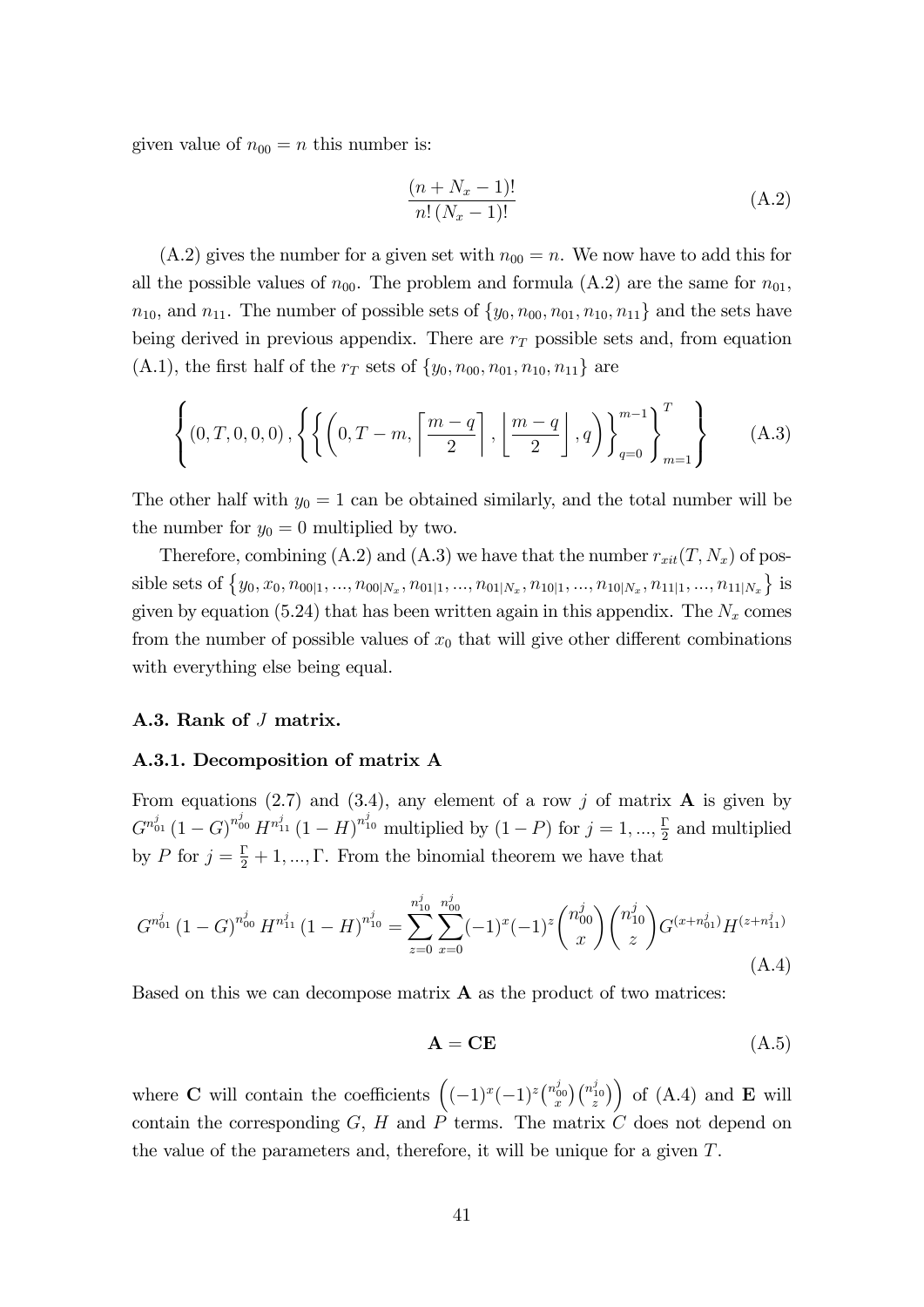**E** is the following  $2e_T \times S$  matrix:

$$
\mathbf{E} = \begin{bmatrix} (1 - P_1)\mathbf{E}_1 & (1 - P_2)\mathbf{E}_2 & \dots & (1 - P_S)\mathbf{E}_S \\ P_1\mathbf{E}_1 & P_2\mathbf{E}_2 & \dots & P_S\mathbf{E}_S \end{bmatrix}
$$
(A.6)

where

$$
\mathbf{E}'_s = \begin{bmatrix} 1 & G_s & \dots & G_s^T & H_s & G_s H_s & \dots & G_s^{T-1} H_s & H_s^2 & \dots & G_s^{T-2} H_s^2 & \dots & \dots & H_s^{T-1} & G_s H_s^{T-1} & H_s^T \end{bmatrix}
$$
\n(A.7)

is a vector of dimension

$$
e_T = \frac{(T+1)(T+2)}{2} \tag{A.8}
$$

i

Notice that  $e_T$  is the triangular number  $(T + 1)$ . For instance, with  $T = 2$ 

$$
\mathbf{E}_s = \left[ \begin{array}{cccc} 1 & G_s & G_s^2 & H_s & G_s H_s & H_s^2 \end{array} \right]'
$$

Define  $\mathbf{C}_0$  as  $\frac{\Gamma}{2} \times e_T$  matrix whose row j have the binomial coefficients from the path (i.e. the binary number with  $T + 1$  digits) that correspond with the decimal number  $(j-1)$  :  $j = 1, ..., \frac{\Gamma}{2}$  $\frac{1}{2}$ . For instance, the third row with  $T = 2$  corresponds with the path 010, which is the three-digit binary number that represents the decimal number 2. This way of using the corresponding decimal numbers to order the paths and rows of  $\mathbf{C}_0$ , also implies the order of the elements of vector  $\mathbf{E}_s$ . Each row j in  $\mathbb{C}_0$  contains the coefficients of the different terms of  $(A.4)$  plus the zeros needed to filling the rest of the row. A coefficient  $((-1)^x(-1)^z\binom{n_{00}^j}{x}\binom{n_{10}^j}{z}$  is completely defined by  $j, x$  and  $z$ , and it is in row  $j$  and column

$$
(Z + n_{11}^j)(T + 2) - \frac{(z + n_{11}^j)(z + n_{11}^j + 1)}{2} + x + 1 + n_{01}^j
$$
 (A.9)

of matrix  $\mathbf{C}_0$ .

Define  $\mathbf{C}_1$  the same way as  $\mathbf{C}_0$ , but  $j = \frac{\Gamma}{2} + 1, ..., T$ . Each coefficient of (A.4) is in column given by (A.9) and row  $j - \frac{\Gamma}{2}$  $\frac{1}{2}$ . Then,

$$
\mathbf{C} = \left[ \begin{array}{cc} \mathbf{C}_0 & \mathbf{0} \\ \mathbf{0} & \mathbf{C}_1 \end{array} \right] \tag{A.10}
$$

The dimension of **C** is  $\Gamma \times 2e_T$ . From (A.4) and (A.9) matrix **C** can be easily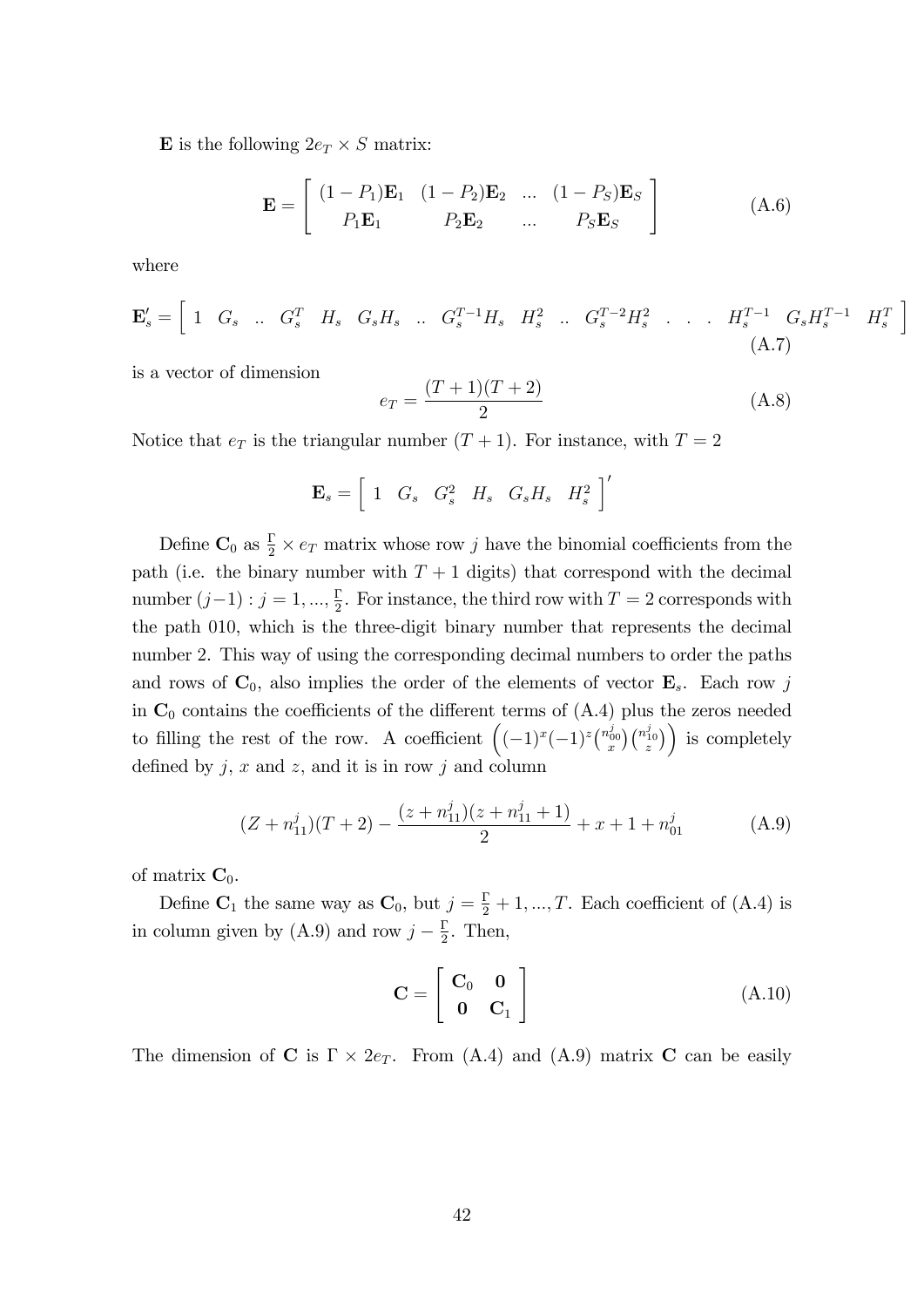computed for any given T. For example, with  $T = 2$ 

$$
\mathbf{C} = \begin{bmatrix} 1 & -2 & 1 & 0 & 0 & 0 & 0 & 0 & 0 & 0 & 0 & 0 \\ 0 & 1 & -1 & 0 & 0 & 0 & 0 & 0 & 0 & 0 & 0 & 0 \\ 0 & 1 & 0 & 0 & -1 & 0 & 0 & 0 & 0 & 0 & 0 & 0 \\ 0 & 0 & 0 & 0 & 1 & 0 & 0 & 0 & 0 & 0 & 0 & 0 \\ 0 & 0 & 0 & 0 & 0 & 0 & 1 & -1 & 0 & -1 & 1 & 0 \\ 0 & 0 & 0 & 0 & 0 & 0 & 0 & 1 & 0 & 0 & -1 & 0 \\ 0 & 0 & 0 & 0 & 0 & 0 & 0 & 0 & 0 & 0 & 0 & 1 \end{bmatrix}
$$
(A.11)

with dimension  $8 \times 12$ .

#### A.3.2. The rank of A.

It is important to note that  $C$  does not depend on  $S, G, H$  or any other unknown value. It only depends on T, so we can calculate  $rank(C)$  for any given T, using  $(A.4)$  and  $(A.9)$ . Table 2.2 reports the rank(C), for  $T = 2, ..., 23$ . For all those values of  $T$ , the rank of  $C$  is the number of equations that are different in the system,  $r_T$ :

$$
r_T = T(T+1) + 2 \tag{A.12}
$$

We now can use the following two results about the rank of a product of two matrices:

$$
rank(\mathbf{A}) \le \min(rank(\mathbf{C}), rank(\mathbf{E})) \le \min(rank(\mathbf{C}), 2e_T, S) = \min(r_T, S)
$$
 (A.13)  

$$
rank(\mathbf{A}) \ge rank(\mathbf{C}) + rank(\mathbf{E}) - 2e_T
$$
 (A.14)

where (A.14) comes from the Frobenius rank inequality. Note that  $r_T = T(T+1)+2$ is smaller than  $2e_T = (T+1)(T+2)$ .

The problem is that  $rank(\mathbf{E})$  depends on the values of the unknowns  $\mathbf{P}, \mathbf{G}, \mathbf{H}$ . For instance, for the special case with  $P_1 = \ldots = P_S$  (S being large), we have the rank of **E** is reduced so that  $rank(\mathbf{E}) = e_T$ ; and thus  $r_T - e_T \leq rank(\mathbf{A}) \leq r_T$ . However, for many of the possible values of  $\{P_s, G_s, H_s\}_{s=1}^S$  the rank of **A** will be equal to min  $(r_T, S)$ . Simulating many times the matrix **A** with large values of S (  $S \geq \Gamma$ ) and random draws for the the  $P_s$ 's,  $G_s$ 's and  $H_s$ 's we found that the rank of **A** is given by:  $r_T = T(T + 1) + 2$ .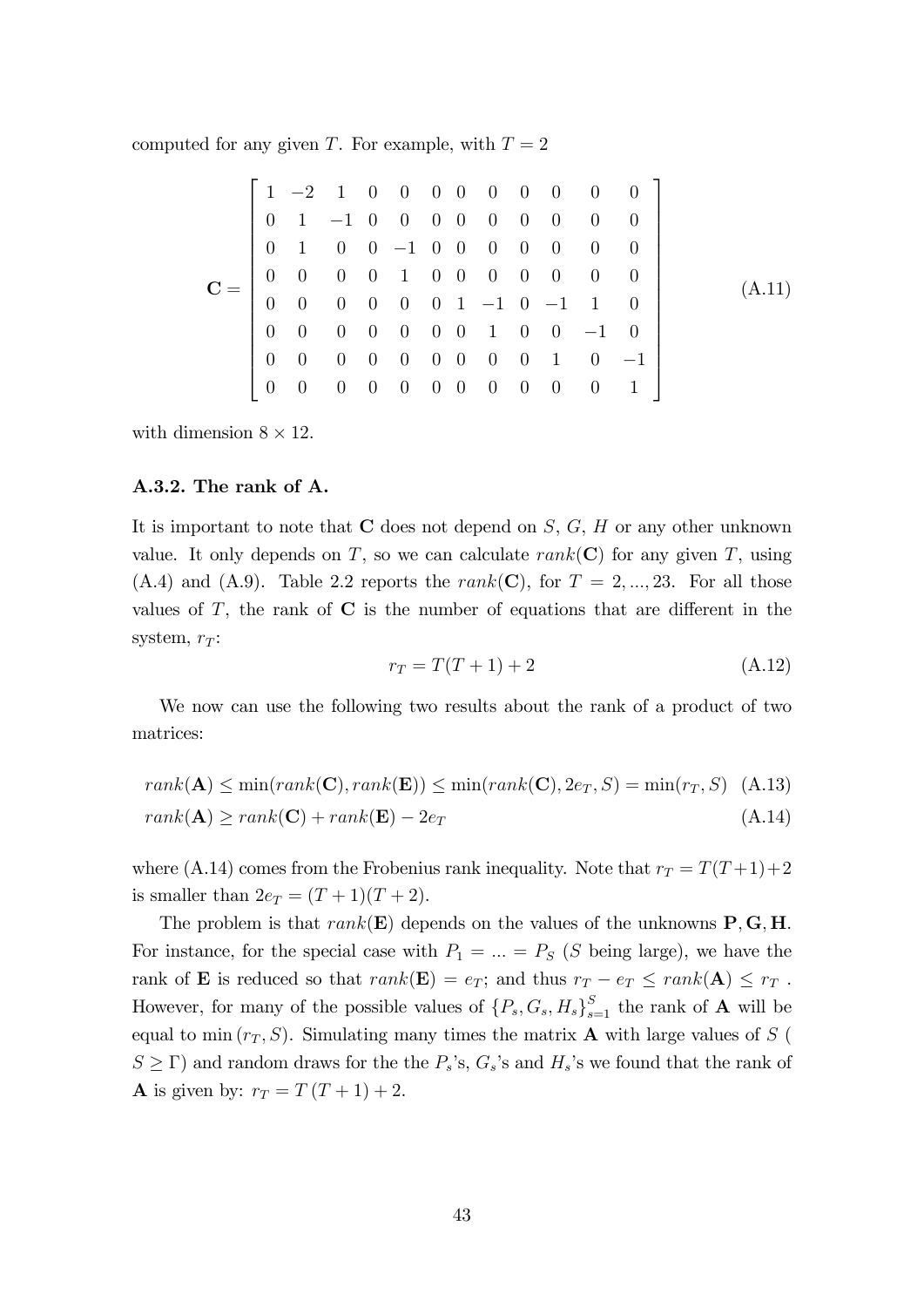#### A.3.3. The rank of J

From  $(3.5)$  and  $(A.5)$ , for given S we have a mapping from unobservables to observables given by:

$$
\pi(\mathbf{P}, \mathbf{G}, \mathbf{H}, \theta_1, \ldots \theta_S) = \mathbf{A}(\mathbf{P}, \mathbf{G}, \mathbf{H}) * \theta
$$

$$
= \mathbf{C} * \mathbf{E}(\mathbf{P}, \mathbf{G}, \mathbf{H}) * \theta
$$
(A.15)

where the  $\theta$  S-vector is normalized to sum to unity by setting the last value equal to the sum of the first  $S-1$  values. The Jacobian of this is a  $\Gamma \times (4S-1)$  matrix which we denote  $J(T, S)$ . For local point identification we require that the rank of  $J(T, S)$  is greater than or equal to the number of parameters.

 $(\mathbf{E} * \theta)$  is a column vector of dimension  $2e_T$ . The Jacobian J can be written as

$$
J = \mathbf{C} * D(\mathbf{E} * \theta) \tag{A.16}
$$

where  $D(\mathbf{E} * \theta)$  is the Jacobian of  $(\mathbf{E} * \theta)$ . The dimension of  $D(\mathbf{E} * \theta)$  is  $2e_T \times 4S - 1$ . Then, from results about the rank of the product of two matrices we have:

$$
rank(J) \le \min(rank(\mathbf{C}), rank(D(\mathbf{E} * \theta))) \le \min(rank(\mathbf{C}), 2e_T, 4S - 1)
$$
 (A.17)  

$$
rank(J) \ge rank(\mathbf{C}) + rank(D(\mathbf{E} * \theta)) - 2e_T
$$
 (A.18)

The general form of  $D(\mathbf{E} * \theta)$  for a given T is

$$
\begin{bmatrix}\n\ldots & -\mathbf{E}_s \theta_s & \ldots & (1 - P_s) \frac{\partial \mathbf{E}_s}{\partial G_s} \theta_s & \ldots & (1 - P_s) \frac{\partial \mathbf{E}_s}{\partial H_s} \theta_s & \ldots & (1 - P_l) \mathbf{E}_l - (1 - P_S) \mathbf{E}_S & \ldots \\
\ldots & \mathbf{E}_s \theta_s & \ldots & P_s \frac{\partial \mathbf{E}_s}{\partial G_s} \theta_s & \ldots & P_s \frac{\partial \mathbf{E}_s}{\partial H_s} \theta_s & \ldots & P_l \mathbf{E}_l - P_S \mathbf{E}_S & \ldots\n\end{bmatrix}
$$
\n(A.19)

where  $\mathbf{E}_s$  is in equation (A.7),  $s = 1, ..., S$  and  $l = 1, ..., S - 1$ .

The rank of C has already been calculated on previous subsection. For most of the possible values of  $\{P, G, H, \theta\}$  the rank of  $D(E * \theta)$  is equal to min $(2e_T 1,4S-1$ <sup>15</sup> One exception is the case with  $P_s = 1 - P_s = 0.5$  for all  $s = 1, ..., S$ , where  $D(E * \theta)$  has a smaller rank Compared with rank(E), the condition that  $P_1 = ... = P_S$  is not enough to give a reduced rank of  $D(\mathbf{E} * \theta)$ . Given this, from equations (A.17) and (A.18) and previous calculations of rank(C) (=  $r_T$ ) we have that for most of the possible values of  $\{P, G, H, \theta\}$ 

$$
\min\left(r_T - 1, 4S - 1\right) \le \text{rank}(J) \le \min\left(r_T, 4S - 1\right) \tag{A.20}
$$

<sup>&</sup>lt;sup>15</sup>Notice that in  $D(E * \theta)$  row  $e(T) + 1$  is minus the first row.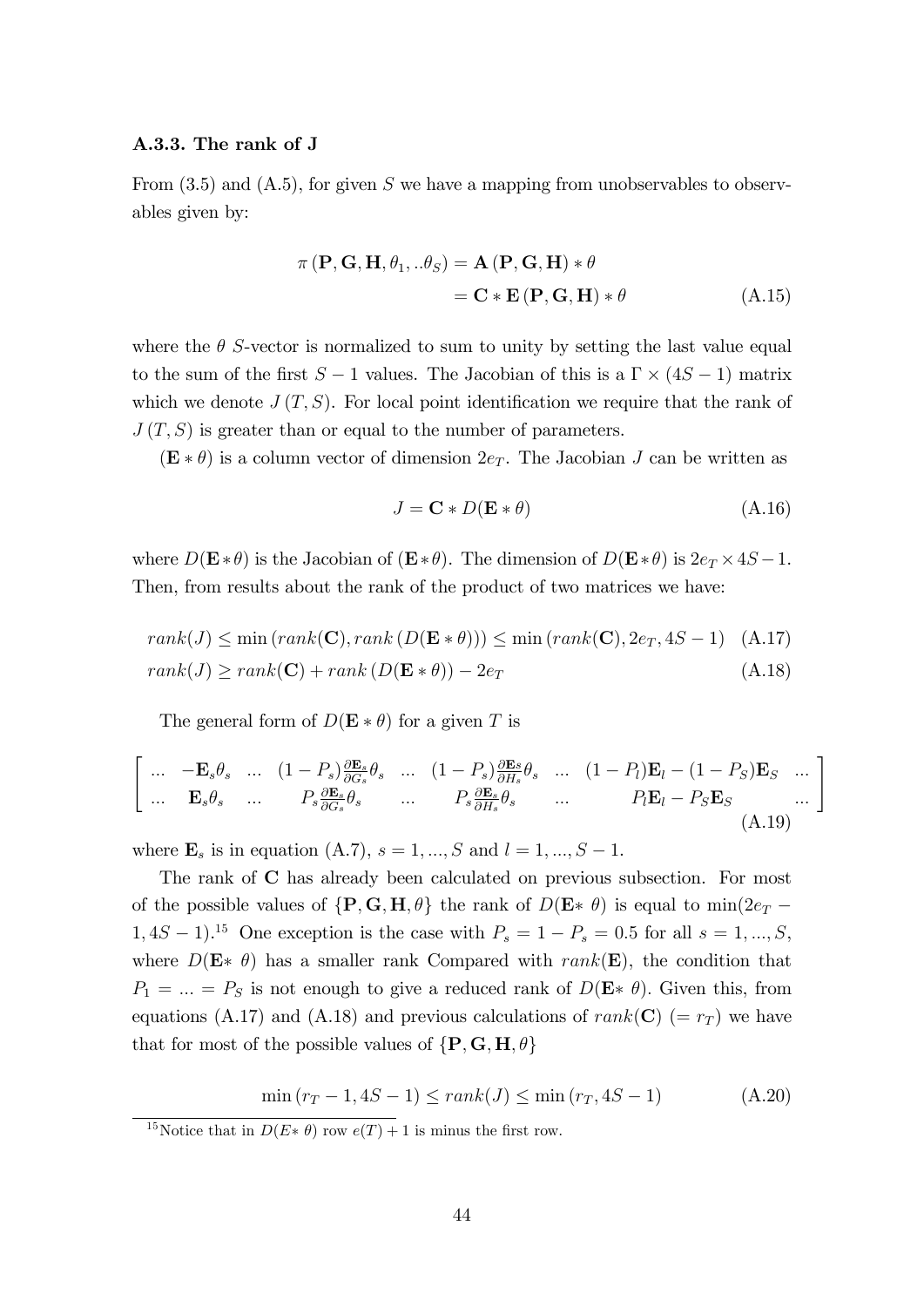because  $r_T = T(T + 1) + 2$  is strictly smaller than  $2e_T - 1 = (T + 1)(T + 2) - 1$ for any  $T \geq 1$ . As a matter of fact simulations suggest a general form: rank  $(J)$  =  $\min (4S - 1, r(T))$  for any  $(S, T)$ .

#### A.4. Identification for each  $T$ .

#### A.4.1. Proof of proposition 3.1

The sufficient condition (part (ii)) in proposition 3.1 is a direct application of the general inverse theorem. For local point identification (i.e. unique solution to system  $(3.5)$ ) it requires that the rank of J be equal to the number of unknown parameters. According with the bounds we have found, the rank of  $J$  is greater than or equal to  $\min (r_T - 1$ , number of unknown parameters). Therefore, the requirement for this case is that the number of unknowns be smaller than or equal to  $r_T - 1$ .

To obtain the necessary condition (part (i)) in proposition 3.1 we use Theorem 5.A.1. in Appendix to Chapter 5 in Fisher (1966). That Theorem states that having the rank being equal to the number of unknowns is a necessary condition for a local identification of a solution if that solution is a regular point. A point is defined as regular when for all points in a sufficiently small neighborhood of it the Jacobian has the same rank as in the point (see definition 5.A.1 in Appendix to Chapter 5 in Fisher, 1966). From our calculation it can be seen that rank of  $J$  is the same for points considered in this theorem, and that this rank is smaller than or equal to  $r<sub>T</sub>$ . Therefore, for local identification it is necessary that the number of unknowns be smaller than or equal to  $r_T$ .

#### A.4.2. Proof of proposition 3.2

Firstly note that with S points of support there are  $4S - 1$  unknown parameters to be identified from a system with a maximum rank of J between  $r_T - 1$  and  $r_T$ . Secondly, note that  $r_T + 1$  is always an odd number. This implies that

$$
\text{integer}\left[\frac{r_T+1}{4}\right] = \text{integer}\left[\frac{r_T}{4}\right]
$$

Then, Proposition 3.2 follows from Proposition 3.1.